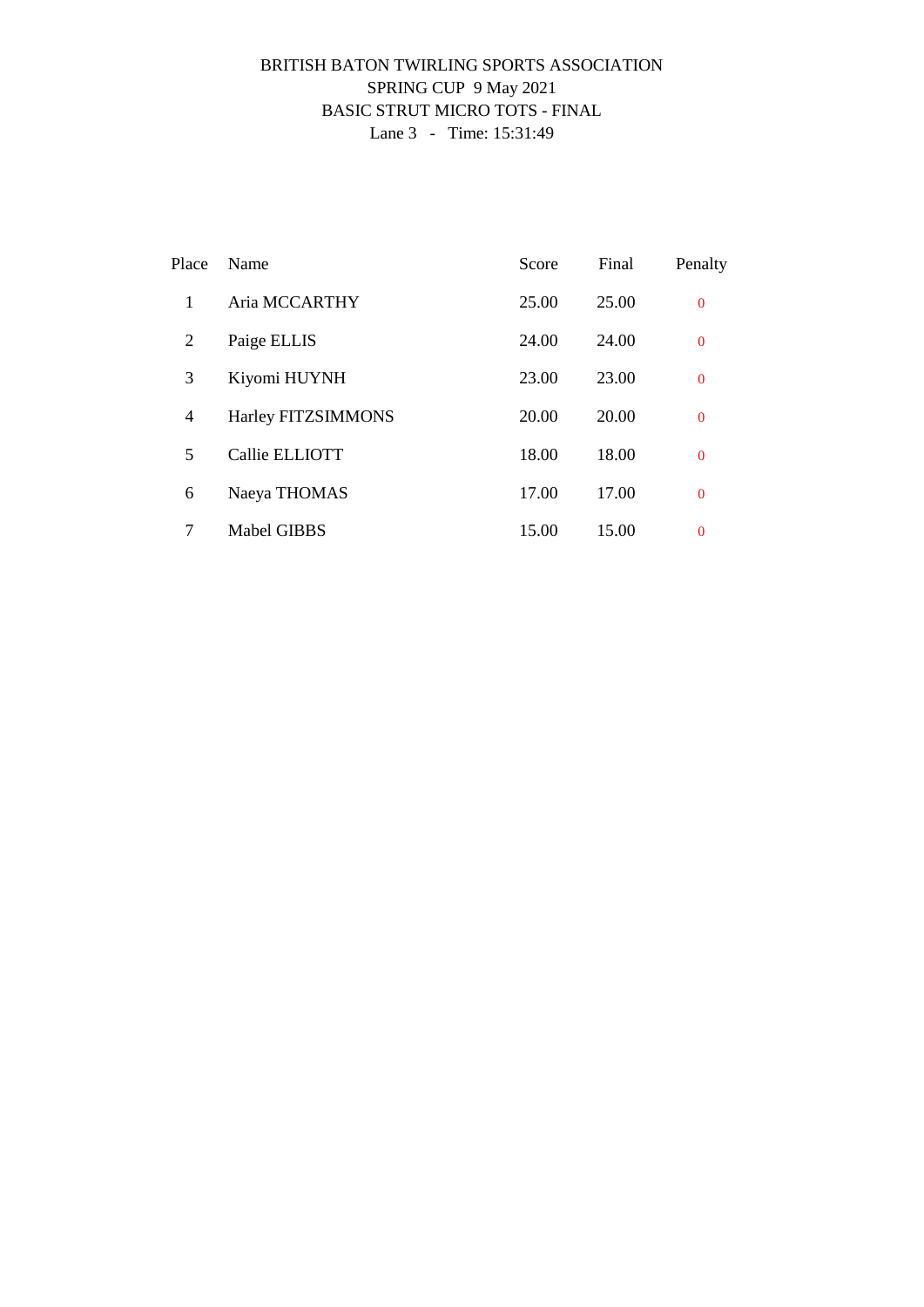### BRITISH BATON TWIRLING SPORTS ASSOCIATION SPRING CUP 9 May 2021 BASIC STRUT TINY TOTS - FINAL Lane 1 - Time: 15:43:51

| Place          | Name                      | Score | Final | Penalty        |
|----------------|---------------------------|-------|-------|----------------|
| $\mathbf{1}$   | <b>Isla-Rose MINTER</b>   | 27.00 | 27.00 | $\overline{0}$ |
| $\overline{2}$ | Frankie FARNDELL          | 25.00 | 25.00 | $\bf{0}$       |
| 3              | Arya DEXTER               | 23.00 | 23.00 | $\Omega$       |
| 4              | Macey JONES               | 22.00 | 22.00 | $\mathbf{0}$   |
| 5              | Grace WOOD                | 21.00 | 21.00 | $\mathbf{0}$   |
| 6              | Isabella TURRELL          | 20.50 | 20.50 | $\mathbf{0}$   |
| 7              | Hattie LETCH              | 20.00 | 20.00 | $\mathbf{0}$   |
| 8              | Nancy BURTON              | 19.00 | 19.00 | $\mathbf{0}$   |
| 9              | Lillian CORNISH-SCOTT     | 17.50 | 17.50 | $\mathbf{0}$   |
| 10             | <b>Isla-Rose BARKER</b>   | 16.00 | 16.00 | $\mathbf{0}$   |
| 11             | <b>Esmae CHANDLER</b>     | 15.50 | 15.50 | $\Omega$       |
| 12             | <b>Ella-Louise STYLES</b> | 15.00 | 15.00 | $\bf{0}$       |
| 13             | Nancy RALPH               | 14.00 | 14.00 | $\mathbf{0}$   |
| 14             | Alana-Mae SELVARAJAH      | 13.50 | 13.50 | $\mathbf{0}$   |
| 15             | Lorelei TETREAULT-BLAY    | 13.00 | 13.00 | $\mathbf{0}$   |
| 16             | Lilyana FURBEY            | 12.00 | 12.00 | $\bf{0}$       |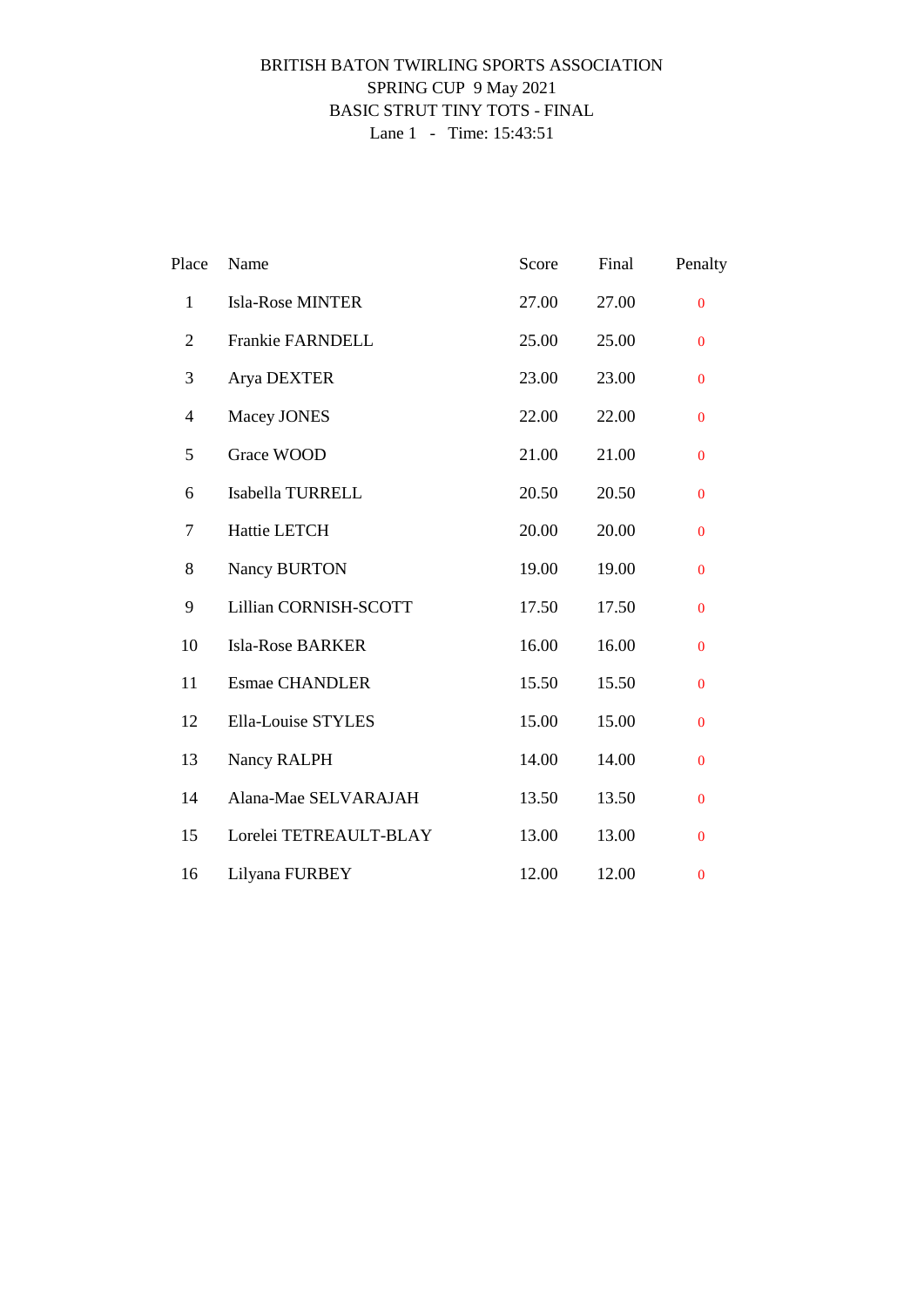### BRITISH BATON TWIRLING SPORTS ASSOCIATION SPRING CUP 9 May 2021 BASIC STRUT JUVENILE 1 - FINAL Lane 2 - Time: 15:54:40

| Place          | Name                    | Score | Final | Penalty          |
|----------------|-------------------------|-------|-------|------------------|
| $\mathbf{1}$   | <b>Scarlett MOUNCEY</b> | 39.00 | 39.00 | $\mathbf{0}$     |
| $\mathbf{2}$   | Autumn COLLINS          | 35.00 | 35.00 | $\bf{0}$         |
| $\mathfrak{Z}$ | <b>Emily WHITE</b>      | 32.00 | 32.00 | $\bf{0}$         |
| $\overline{4}$ | Jade ASHBY              | 29.00 | 29.00 | $\mathbf{0}$     |
| $\mathfrak s$  | Evie HUGGETT            | 28.00 | 28.00 | $\bf{0}$         |
| 6              | <b>Maddison ELLIS</b>   | 27.00 | 27.00 | $\mathbf{0}$     |
| 7              | India JERAMS            | 26.00 | 26.00 | $\mathbf{0}$     |
| 8              | Amelia SHEPHERD         | 25.00 | 25.00 | $\mathbf{0}$     |
| 9              | Evlyn HIBBS             | 24.00 | 24.00 | $\boldsymbol{0}$ |
| 10             | <b>Hayley BARR</b>      | 23.00 | 22.50 | 0.5              |
| 11             | Isla GENT               | 22.00 | 22.00 | $\mathbf{0}$     |
| 12             | Eva KELLY               | 21.00 | 21.00 | $\mathbf{0}$     |
| 13             | Francesca LITTLE        | 20.00 | 20.00 | $\mathbf{0}$     |
| 14             | Lexi-Mae BARKER         | 18.00 | 18.00 | $\mathbf{0}$     |
| 15             | <b>Scarlett ANSTIE</b>  | 17.00 | 17.00 | $\boldsymbol{0}$ |
| 16             | Sofia CLARKE            | 16.00 | 16.00 | $\mathbf{0}$     |
| 17             | Olivia CAMERON          | 15.00 | 15.00 | $\mathbf{0}$     |
| 18             | LennyJohn STYLES        | 14.00 | 14.00 | $\bf{0}$         |
| 19             | Sophie ANDERSON         | 12.00 | 12.00 | $\bf{0}$         |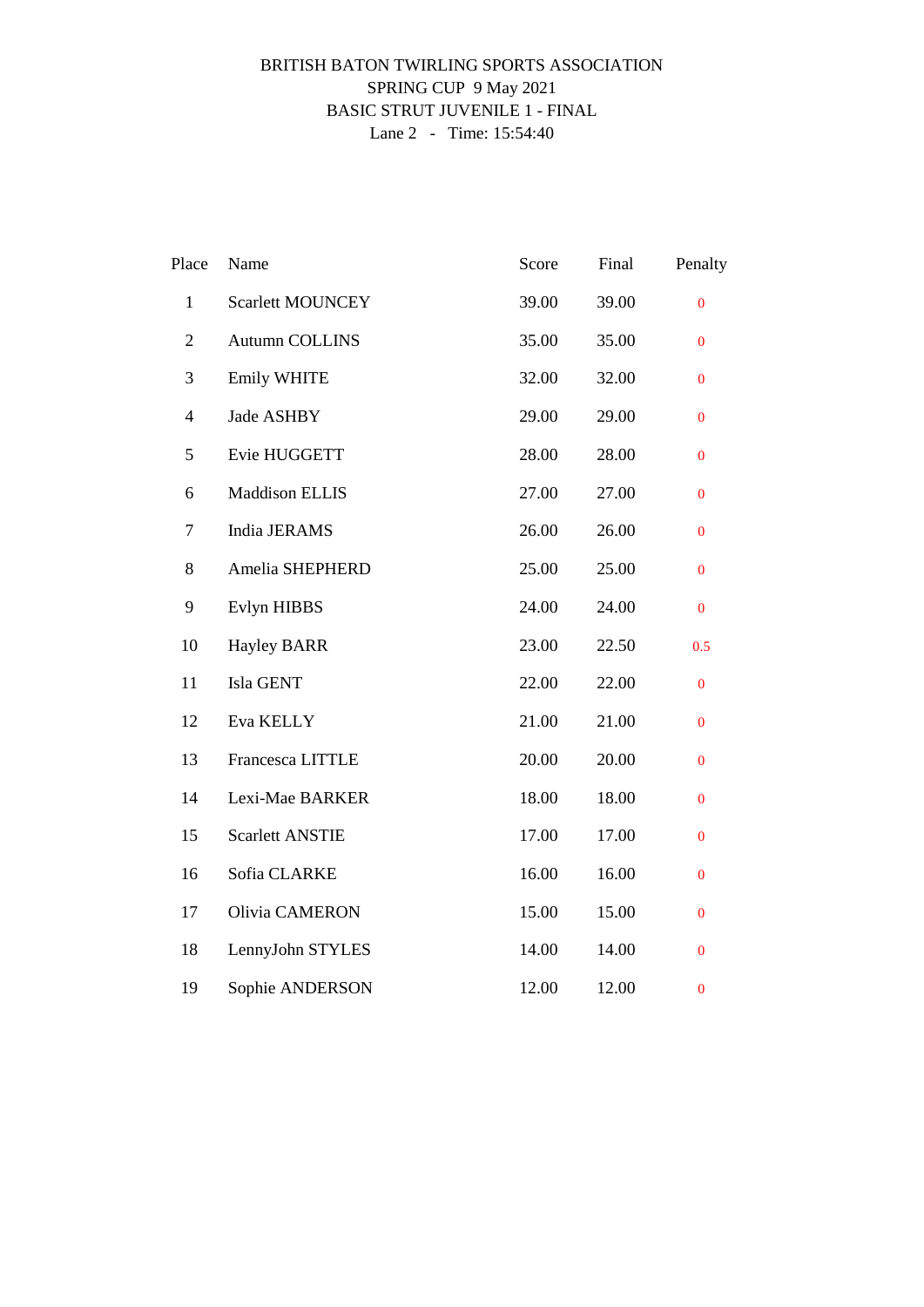### BRITISH BATON TWIRLING SPORTS ASSOCIATION SPRING CUP 9 May 2021 BASIC STRUT JUVENILE 2 - FINAL Lane 3 - Time: 16:00:02

| Place          | Name                      | Score | Final | Penalty      |
|----------------|---------------------------|-------|-------|--------------|
| $\mathbf{1}$   | Olivia BROCKMAN           | 63.00 | 63.00 | $\Omega$     |
| $\overline{2}$ | Akemi HUYNH               | 60.00 | 60.00 | $\mathbf{0}$ |
| 3              | Maisie BLECHER-SMITH      | 50.00 | 50.00 | $\Omega$     |
| 4              | <b>Aalish WATTERSON</b>   | 46.00 | 46.00 | $\mathbf{0}$ |
| 5              | Daisy HARRIS              | 45.00 | 45.00 | $\mathbf{0}$ |
| 6              | Jasmine CUTTING           | 44.00 | 44.00 | $\mathbf{0}$ |
| 7              | Phoebe GUY                | 42.00 | 42.00 | $\mathbf{0}$ |
| 8              | Emma CAMPBELL             | 40.00 | 40.00 | $\mathbf{0}$ |
| 9              | Ayla CHANDLER             | 39.00 | 39.00 | $\mathbf{0}$ |
| 10             | Katie PAPADOPOLOUS        | 33.00 | 33.00 | $\Omega$     |
| 11             | Eva BRANCH                | 28.00 | 28.00 | $\mathbf{0}$ |
| 12             | Sophie IRELAND            | 27.00 | 27.00 | $\mathbf{0}$ |
| 13             | Maddie PHILPOTT           | 25.00 | 25.00 | $\mathbf{0}$ |
| 14             | <b>Faith FENSON-WHITE</b> | 24.00 | 24.00 | $\bf{0}$     |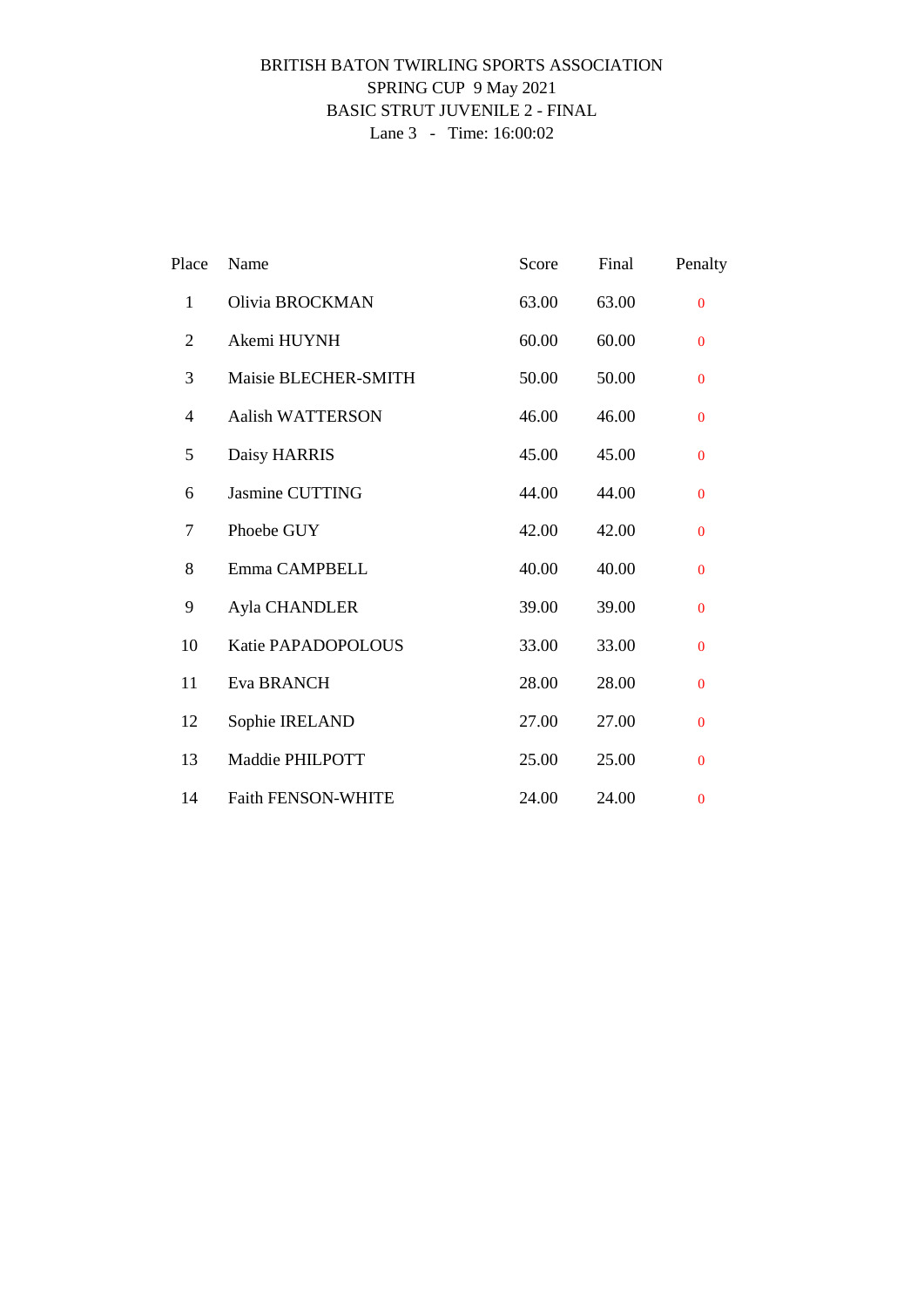### BRITISH BATON TWIRLING SPORTS ASSOCIATION SPRING CUP 9 May 2021 BASIC STRUT JUNIOR 1 - FINAL Lane 2 - Time: 15:22:13

| Place        | Name                    | Score | Final | Penalty      |
|--------------|-------------------------|-------|-------|--------------|
| $\mathbf{1}$ | Abbie WHITE             | 38.00 | 38.00 | $\Omega$     |
| 2            | Annabelle NEW           | 36.00 | 36.00 | $\mathbf{0}$ |
| 3            | Isabelle ALLEN          | 34.00 | 34.00 | $\mathbf{0}$ |
| 4            | Anne-Marie OSHEA-BARNES | 33.00 | 33.00 | $\mathbf{0}$ |
| 5            | Aalish MOORE            | 28.00 | 28.00 | $\Omega$     |
| 6            | Phoebe ARTHUR           | 27.00 | 27.00 | $\mathbf{0}$ |
| 7            | <b>Hannah CAMBER</b>    | 25.00 | 25.00 | $\mathbf{0}$ |
| 8            | Keira PENGILLEY         | 22.00 | 22.00 | $\mathbf{0}$ |
| 9            | Lola RALPH              | 20.00 | 20.00 | $\mathbf{0}$ |
| 10           | <b>Ellie HAWKINS</b>    | 18.00 | 18.00 | $\Omega$     |
| 11           | <b>Aalish KELLY</b>     | 17.00 | 17.00 | $\mathbf{0}$ |
| 12           | Maia WALKER             | 16.00 | 16.00 | $\mathbf{0}$ |
| 13           | <b>Molly MAGUIRE</b>    | 15.00 | 15.00 | $\bf{0}$     |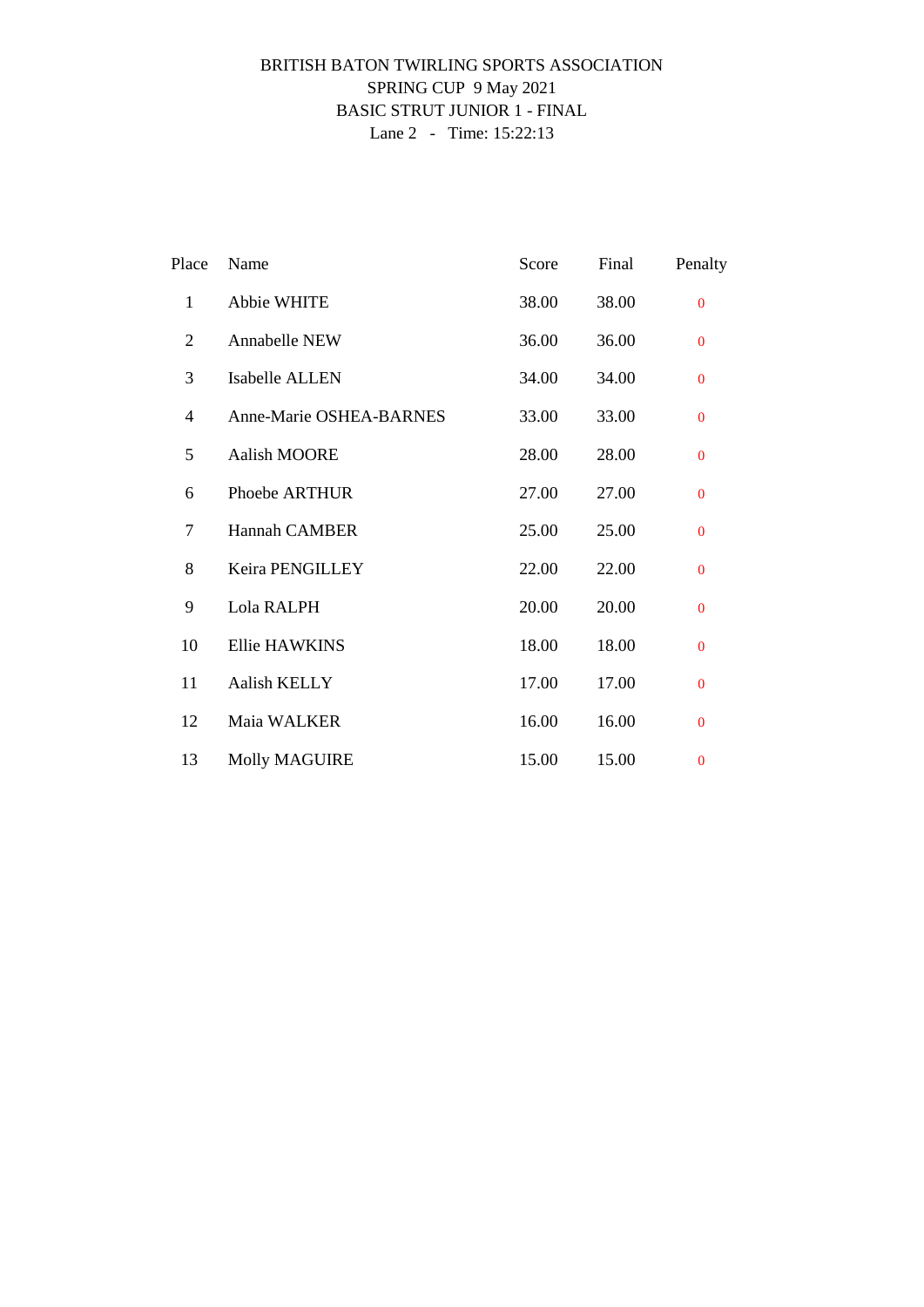### BRITISH BATON TWIRLING SPORTS ASSOCIATION SPRING CUP 9 May 2021 BASIC STRUT JUNIOR 2 - FINAL Lane 3 - Time: 15:22:45

| Place          | Name                            | Score | Final | Penalty        |
|----------------|---------------------------------|-------|-------|----------------|
| 1              | Jessica JACKMAN                 | 40.00 | 40.00 | $\Omega$       |
| 2              | <b>Holly MCMULLON</b>           | 31.00 | 31.00 | $\Omega$       |
| 3              | <b>Shannon WHITCHER-GODFREY</b> | 22.00 | 22.00 | $\Omega$       |
| $\overline{4}$ | Eliza LETCH                     | 21.00 | 21.00 | $\Omega$       |
| 5              | Tanisha READ                    | 20.00 | 20.00 | $\mathbf{0}$   |
| 6              | Lilia RIDER                     | 19.00 | 19.00 | $\Omega$       |
| 7              | <b>Channell STYLES</b>          | 15.00 | 15.00 | $\Omega$       |
| 8              | <b>Scarlette BURTON</b>         | 14.00 | 14.00 | $\Omega$       |
| 9              | Daisy HARROD                    | 13.00 | 13.00 | $\overline{0}$ |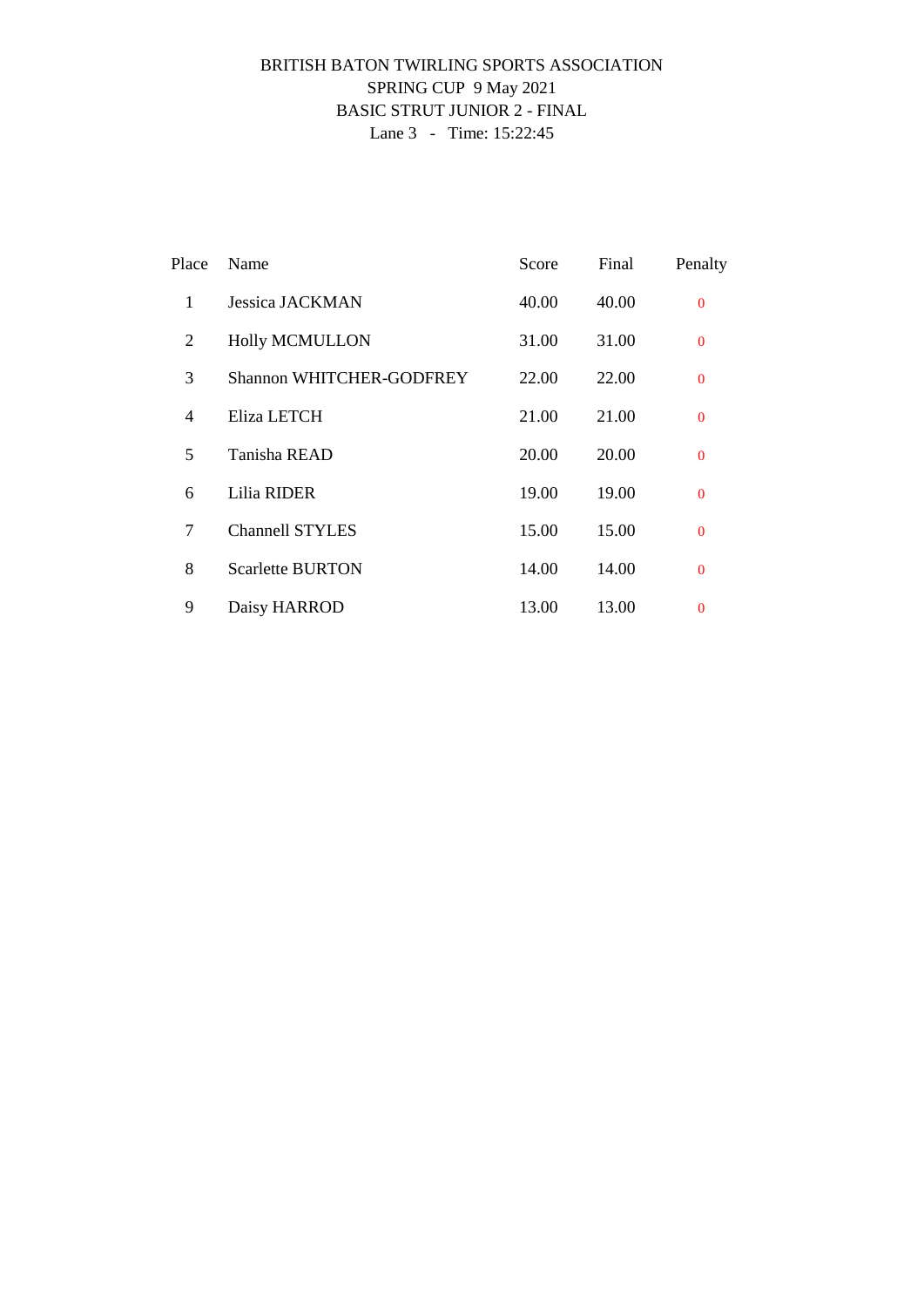### BRITISH BATON TWIRLING SPORTS ASSOCIATION SPRING CUP 9 May 2021 BASIC STRUT SENIOR - FINAL Lane 1 - Time: 15:41:54

| Place            | Name                    | Score | Final | Penalty        |
|------------------|-------------------------|-------|-------|----------------|
| $\mathbf{1}$     | Megan BURNETT           | 76.00 | 76.00 | $\overline{0}$ |
| $\overline{2}$   | <b>Francesca THOMAS</b> | 73.00 | 73.00 | $\mathbf{0}$   |
| 3                | Amy DACOMBE             | 72.00 | 72.00 | $\mathbf{0}$   |
| $\overline{4}$   | Mackenzie SPICE         | 71.00 | 71.00 | $\bf{0}$       |
| 5                | <b>Gabby BURNETT</b>    | 69.00 | 69.00 | $\mathbf{0}$   |
| 6                | Kia GRIMSHAW-STOCKER    | 62.00 | 62.00 | $\bf{0}$       |
| $\boldsymbol{7}$ | <b>Bethany CUSHING</b>  | 60.00 | 60.00 | $\mathbf{0}$   |
| 8                | Hannah BARRETT          | 58.00 | 58.00 | $\mathbf{0}$   |
| 9                | Cara WARD               | 57.00 | 57.00 | $\mathbf{0}$   |
| 10               | Eva WARD                | 56.00 | 56.00 | $\bf{0}$       |
| 11               | <b>Brittany COLEY</b>   | 52.00 | 52.00 | $\mathbf{0}$   |
| 12               | Weronika GACEK          | 50.00 | 50.00 | $\mathbf{0}$   |
| 13               | <b>Molly ALLEN</b>      | 49.00 | 49.00 | $\mathbf{0}$   |
| 14               | Livvi COLLINS           | 48.00 | 48.00 | $\bf{0}$       |
| 15               | Anais RIDER             | 36.00 | 36.00 | $\mathbf{0}$   |
| 16               | Sharnelle GRIMSHAW      | 31.00 | 31.00 | $\bf{0}$       |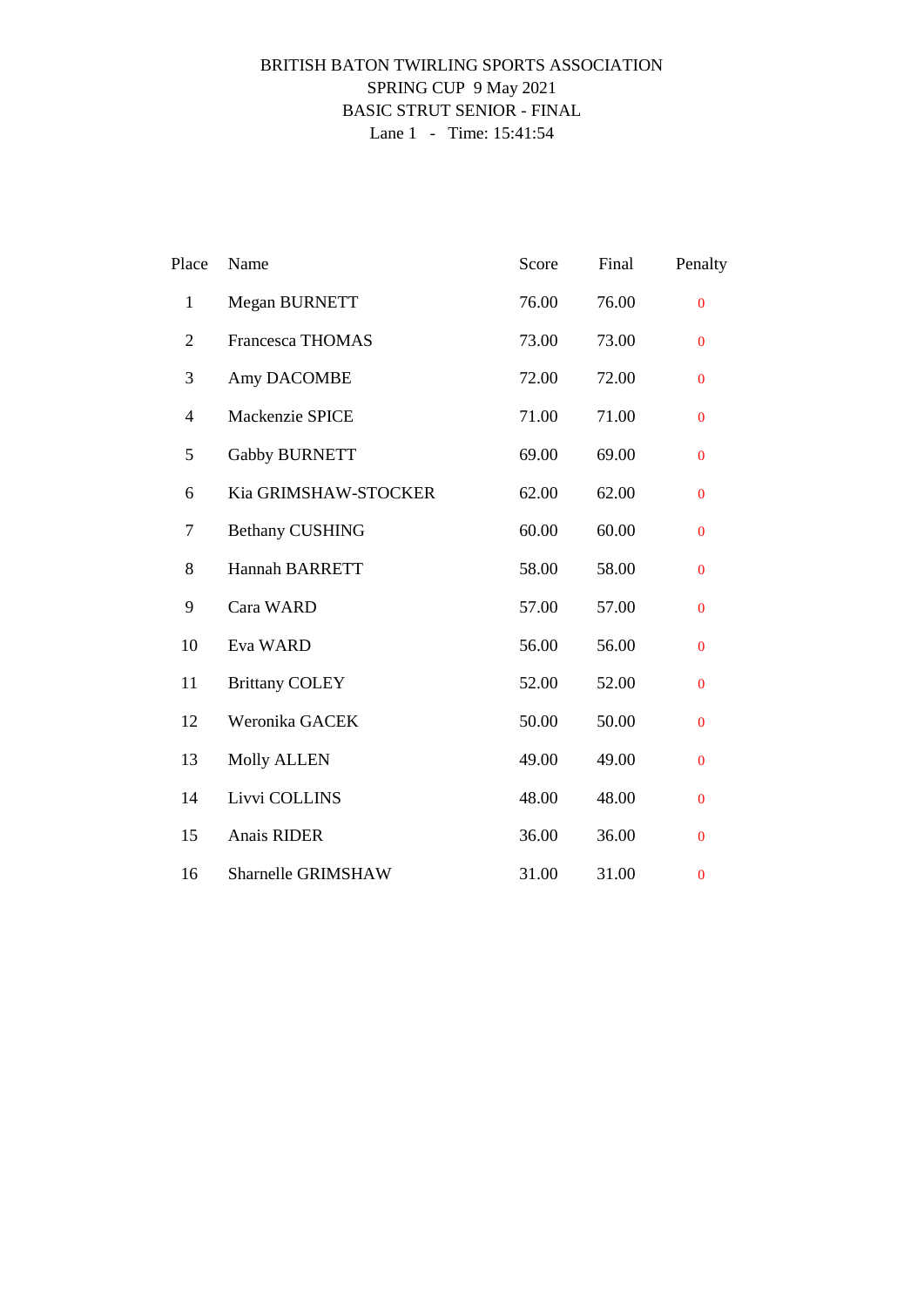## BRITISH BATON TWIRLING SPORTS ASSOCIATION SPRING CUP 9 May 2021 SOLO MICRO TOTS - FINAL Lane 1 - Time: 15:16:52

| Place | Name               | Score | Final | Penalty |
|-------|--------------------|-------|-------|---------|
|       | Kiyomi HUYNH       | 23.00 | 22.50 | 0.5     |
| 2     | Aria MCCARTHY      | 17.00 | 13.00 | 4       |
| 3     | Harley FITZSIMMONS | 15.00 | 12.80 | 2.2     |
| 4     | Mabel GIBBS        | 13.00 | 11.50 | 1.5     |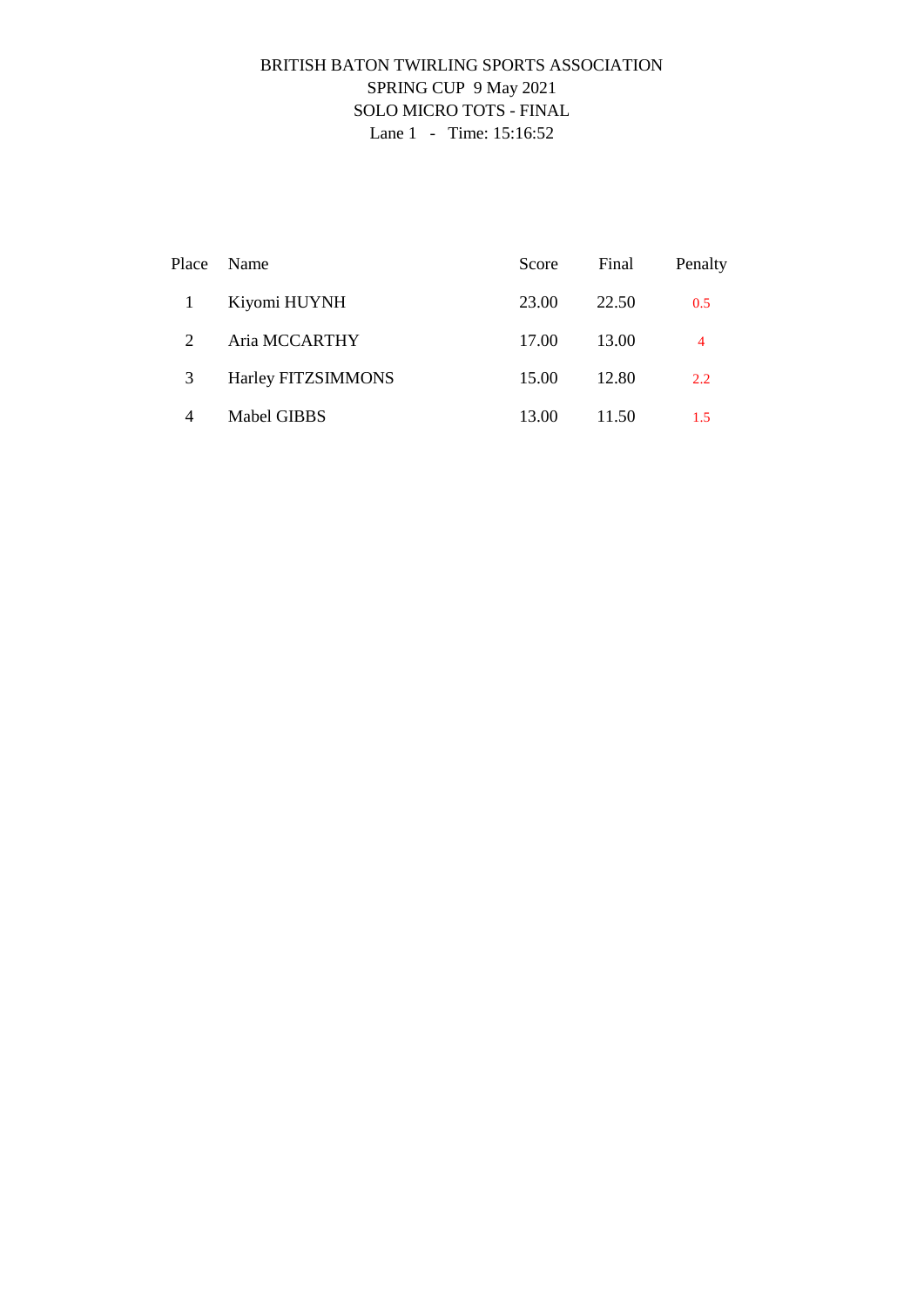## BRITISH BATON TWIRLING SPORTS ASSOCIATION SPRING CUP 9 May 2021 SOLO TINY TOTS - FINAL Lane 1 - Time: 15:16:32

| Place          | Name                    | Score | Final | Penalty      |
|----------------|-------------------------|-------|-------|--------------|
| $\mathbf{1}$   | Macey JONES             | 33.00 | 32.00 | $\mathbf{1}$ |
| 2              | <b>Isla-Rose MINTER</b> | 32.00 | 31.50 | 0.5          |
| 3              | Nancy BURTON            | 30.00 | 29.00 | $\mathbf{1}$ |
| $\overline{4}$ | Hattie LETCH            | 24.00 | 22.50 | 1.5          |
| 5              | Arya DEXTER             | 22.00 | 21.00 | $\mathbf{1}$ |
| 6              | Lilyana FURBEY          | 20.00 | 20.00 | $\mathbf{0}$ |
| 7              | Lillian CORNISH-SCOTT   | 18.00 | 17.00 | $\mathbf{1}$ |
| 8              | Frankie FARNDELL        | 19.00 | 16.50 | 2.5          |
| 9              | Grace WOOD              | 15.00 | 14.50 | 0.5          |
| 10             | Milly HUMPHERSTON       | 13.00 | 13.00 | $\Omega$     |
| 11             | <b>Isla-Rose BARKER</b> | 11.00 | 11.00 | $\Omega$     |
| 12             | Nancy RALPH             | 10.00 | 6.50  | 3.5          |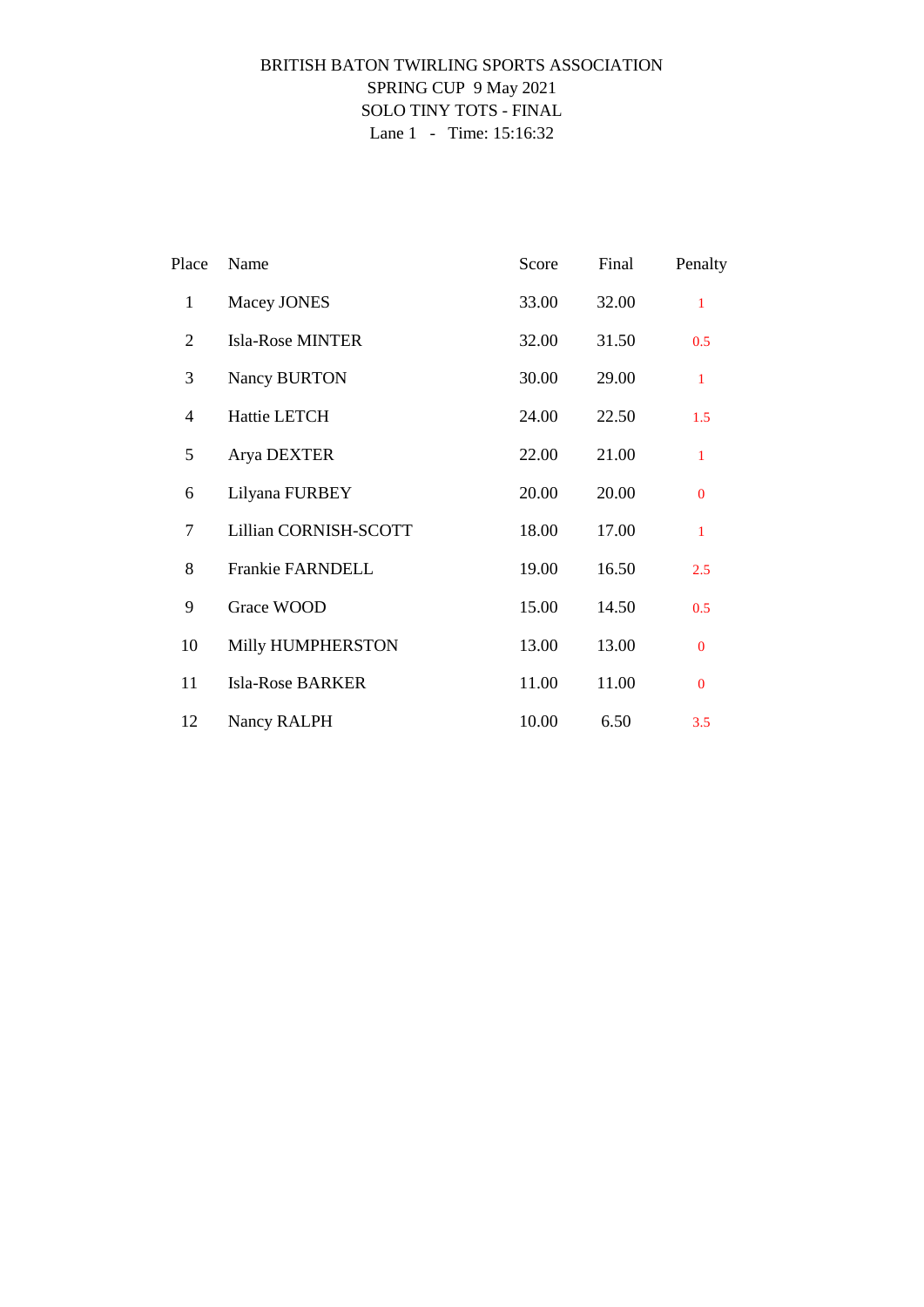### BRITISH BATON TWIRLING SPORTS ASSOCIATION SPRING CUP 9 May 2021 SOLO JUVENILE 1 PRE-BEG - FINAL Lane 2 - Time: 16:15:21

| Place          | Name                   | Score | Final | Penalty          |
|----------------|------------------------|-------|-------|------------------|
| $\mathbf{1}$   | Isla GENT              | 15.00 | 15.00 | $\mathbf{0}$     |
| 2              | <b>Jessica ELLIS</b>   | 14.00 | 13.50 | 0.5              |
| 3              | Jade ASHBY             | 13.00 | 12.50 | 0.5              |
| $\overline{4}$ | Eva KELLY              | 11.00 | 10.50 | 0.5              |
| 5              | <b>Hayley BARR</b>     | 18.00 | 9.50  | 8.5              |
| 6              | <b>Bella ELLIS</b>     | 9.00  | 9.00  | $\overline{0}$   |
| 7              | <b>Scarlett ANSTIE</b> | 9.00  | 8.50  | 0.5              |
| 8              | <b>Olivia CAMERON</b>  | 8.00  | 8.00  | $\boldsymbol{0}$ |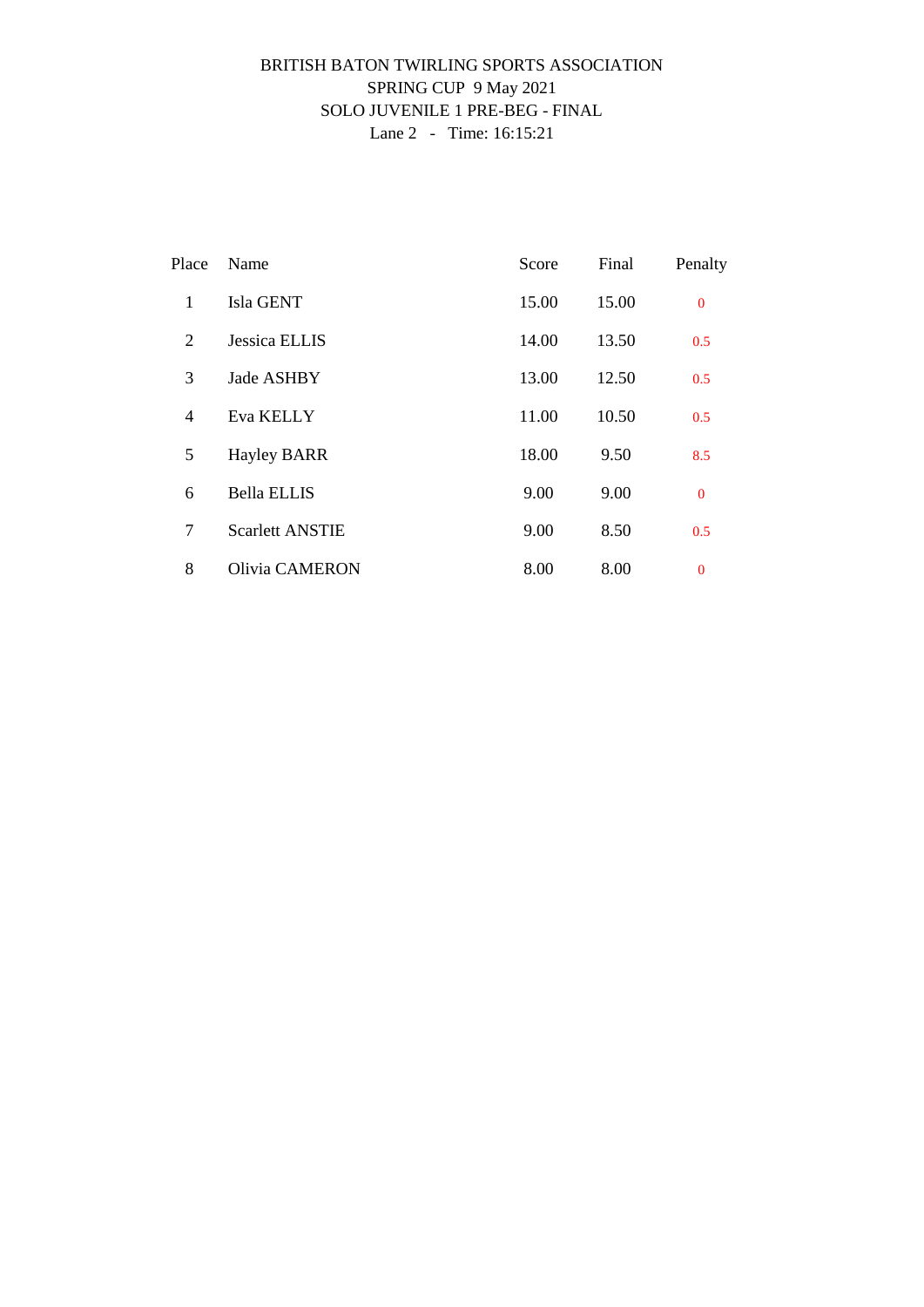### BRITISH BATON TWIRLING SPORTS ASSOCIATION SPRING CUP 9 May 2021 SOLO JUVENILE 1 BEG - FINAL Lane 2 - Time: 16:37:53

| Place          | Name                    | Score | Final | Penalty      |
|----------------|-------------------------|-------|-------|--------------|
| $\mathbf{1}$   | Amelia SHEPHERD         | 37.00 | 37.00 | $\mathbf{0}$ |
| $\overline{2}$ | Caitlyn YOUNG           | 38.00 | 36.50 | 1.5          |
| $\mathfrak{Z}$ | Eden SHIELDS            | 36.00 | 34.50 | 1.5          |
| $\overline{4}$ | India JERAMS            | 30.00 | 29.50 | 0.5          |
| $\mathfrak s$  | <b>Scarlett MOUNCEY</b> | 25.00 | 23.50 | 1.5          |
| 6              | <b>Maddison ELLIS</b>   | 22.00 | 21.50 | 0.5          |
| $\tau$         | Autumn COLLINS          | 20.00 | 19.50 | 0.5          |
| 7              | Emily WHITE             | 21.00 | 19.50 | 1.5          |
| 9              | Francesca LITTLE        | 20.00 | 19.00 | $\mathbf{1}$ |
| 10             | Amelia ROBOTTOM         | 19.00 | 18.00 | $\mathbf{1}$ |
| 11             | Kida GREEN              | 17.00 | 14.50 | 2.5          |
| 12             | LennyJohn STYLES        | 15.00 | 14.00 | $\mathbf{1}$ |
| 13             | Lillie-Rose TAYLOR      | 14.00 | 13.00 | $\mathbf{1}$ |
| 14             | Sophie ANDERSON         | 16.00 | 12.50 | 3.5          |
| 15             | Sofia CLARKE            | 13.00 | 12.00 | $\mathbf{1}$ |
| 16             | Lexi-Mae BARKER         | 12.00 | 11.50 | 0.5          |
| 17             | Evie ELDRIDGE           | 14.00 | 10.50 | 3.5          |
| 18             | Phoebe ELLEY            | 13.00 | 9.50  | 3.5          |
| 19             | Evie HUGGETT            | 25.00 | 4.50  | 20.5         |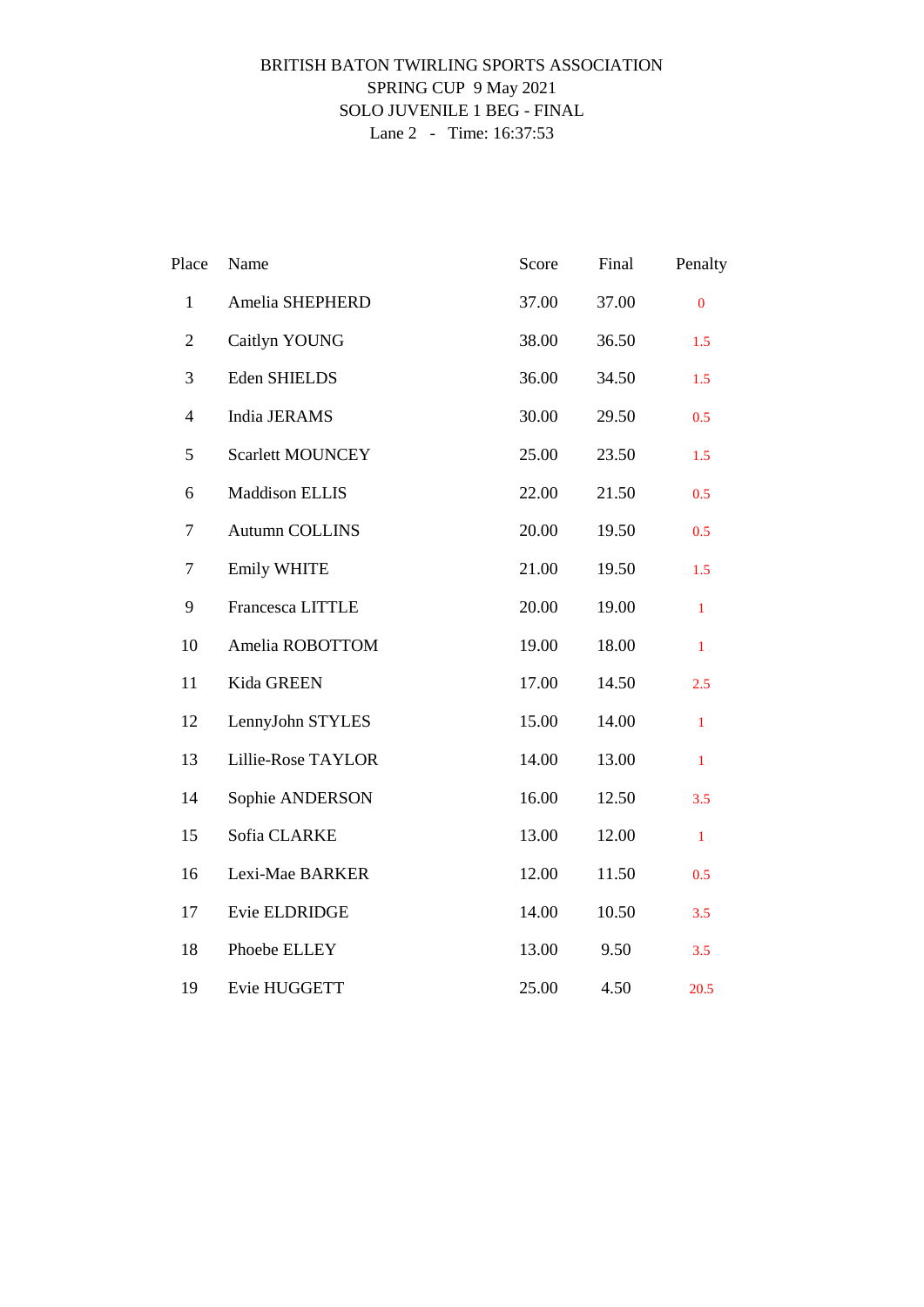### BRITISH BATON TWIRLING SPORTS ASSOCIATION SPRING CUP 9 May 2021 SOLO JUVENILE 2 BEG - FINAL Lane 3 - Time: 15:21:10

| Place          | Name                      | Score | Final | Penalty          |
|----------------|---------------------------|-------|-------|------------------|
| $\mathbf{1}$   | <b>Kyla RONALS</b>        | 39.00 | 36.50 | 2.5              |
| $\overline{2}$ | Neve BUGDALE              | 35.00 | 34.50 | 0.5              |
| 3              | Aalish WATTERSON          | 31.00 | 30.50 | 0.5              |
| $\overline{4}$ | Ayla CHANDLER             | 27.00 | 26.00 | $\mathbf{1}$     |
| 5              | Maisie BELCHER-SMITH      | 29.00 | 25.90 | 3.1              |
| 6              | Daisy HUMPHERSTON         | 26.00 | 24.50 | 1.5              |
| $\tau$         | Evie MILLS                | 25.00 | 24.00 | $\mathbf{1}$     |
| $\tau$         | Keira GOLDSMITH           | 24.00 | 24.00 | $\boldsymbol{0}$ |
| 9              | Katie PAPADOPOLOUS        | 24.50 | 23.50 | $\mathbf{1}$     |
| 9              | Freya VICKERS             | 24.00 | 23.50 | 0.5              |
| 11             | <b>Bella WATTS</b>        | 23.00 | 23.00 | $\boldsymbol{0}$ |
| 12             | <b>Bethany HALLIDAY</b>   | 23.00 | 22.50 | 0.5              |
| 13             | <b>Betsy-Rose CATLETT</b> | 22.00 | 22.00 | $\overline{0}$   |
| 14             | Pia WATTS                 | 21.50 | 21.50 | $\overline{0}$   |
| 15             | Layla STAFFORD            | 21.00 | 20.00 | $\mathbf{1}$     |
| 16             | Phoebe GUY                | 19.00 | 18.50 | 0.5              |
| 17             | Daisy HARRIS              | 18.00 | 18.00 | $\boldsymbol{0}$ |
| 18             | <b>Alexis DAVIS</b>       | 16.00 | 15.50 | 0.5              |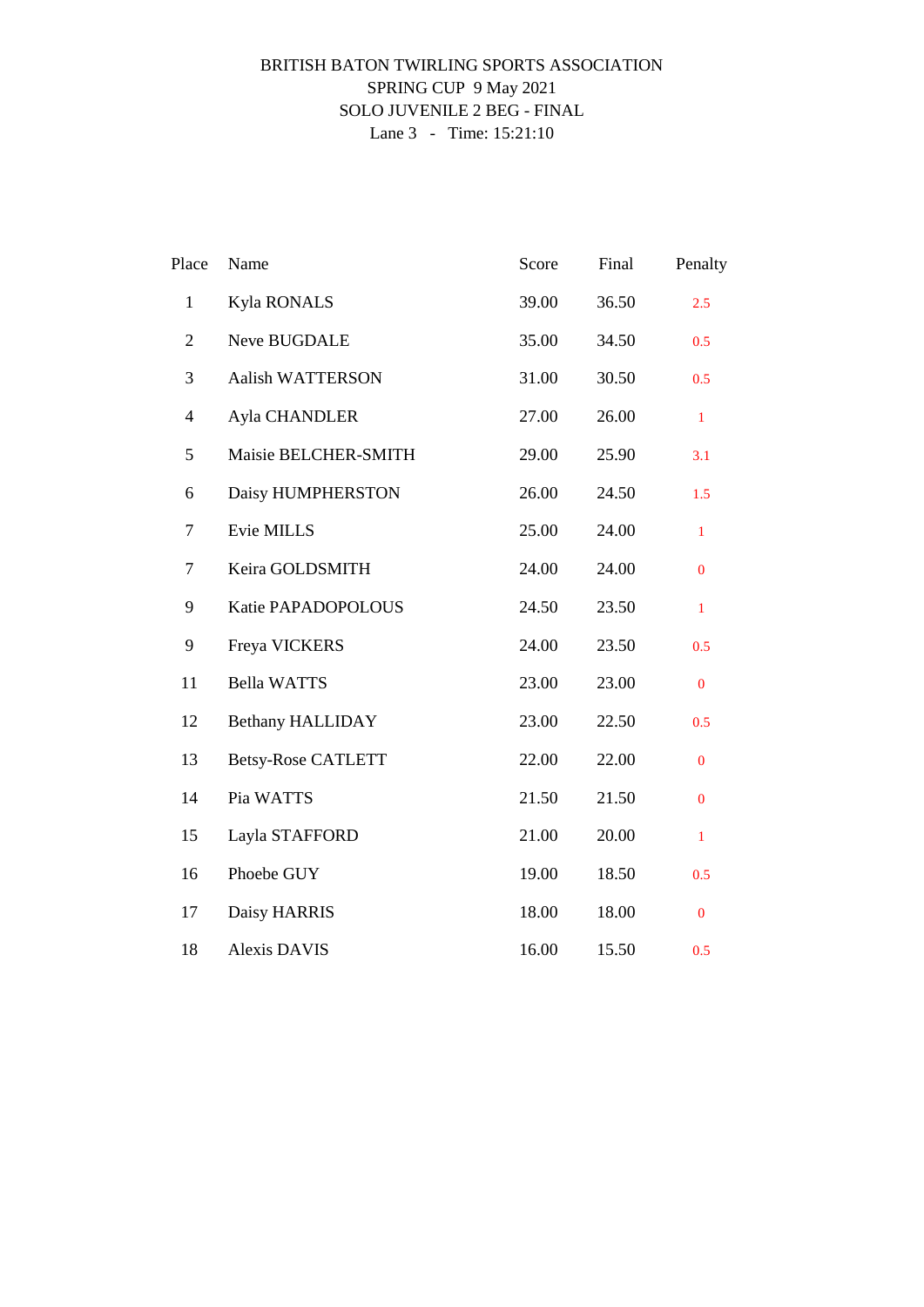### BRITISH BATON TWIRLING SPORTS ASSOCIATION SPRING CUP 9 May 2021 SOLO JUVENILE 2 PRE-BEG - FINAL Lane 3 - Time: 13:00:16

| Place          | Name                      | Score | Final | Penalty        |
|----------------|---------------------------|-------|-------|----------------|
| 1              | Emma CAMPBELL             | 28.00 | 28.00 | $\mathbf{0}$   |
| 2              | Jasmine CUTTING           | 27.00 | 27.00 | $\mathbf{0}$   |
| 3              | Sophie IRELAND            | 26.00 | 26.00 | $\mathbf{0}$   |
| $\overline{4}$ | Poppy JAMES               | 23.00 | 23.00 | $\mathbf{0}$   |
| 5              | <b>Grace BREWER</b>       | 21.00 | 21.00 | $\overline{0}$ |
| 6              | <b>Faith FENSON-WHITE</b> | 19.00 | 19.00 | $\Omega$       |
| 7              | Eva BRANCH                | 17.00 | 16.50 | 0.5            |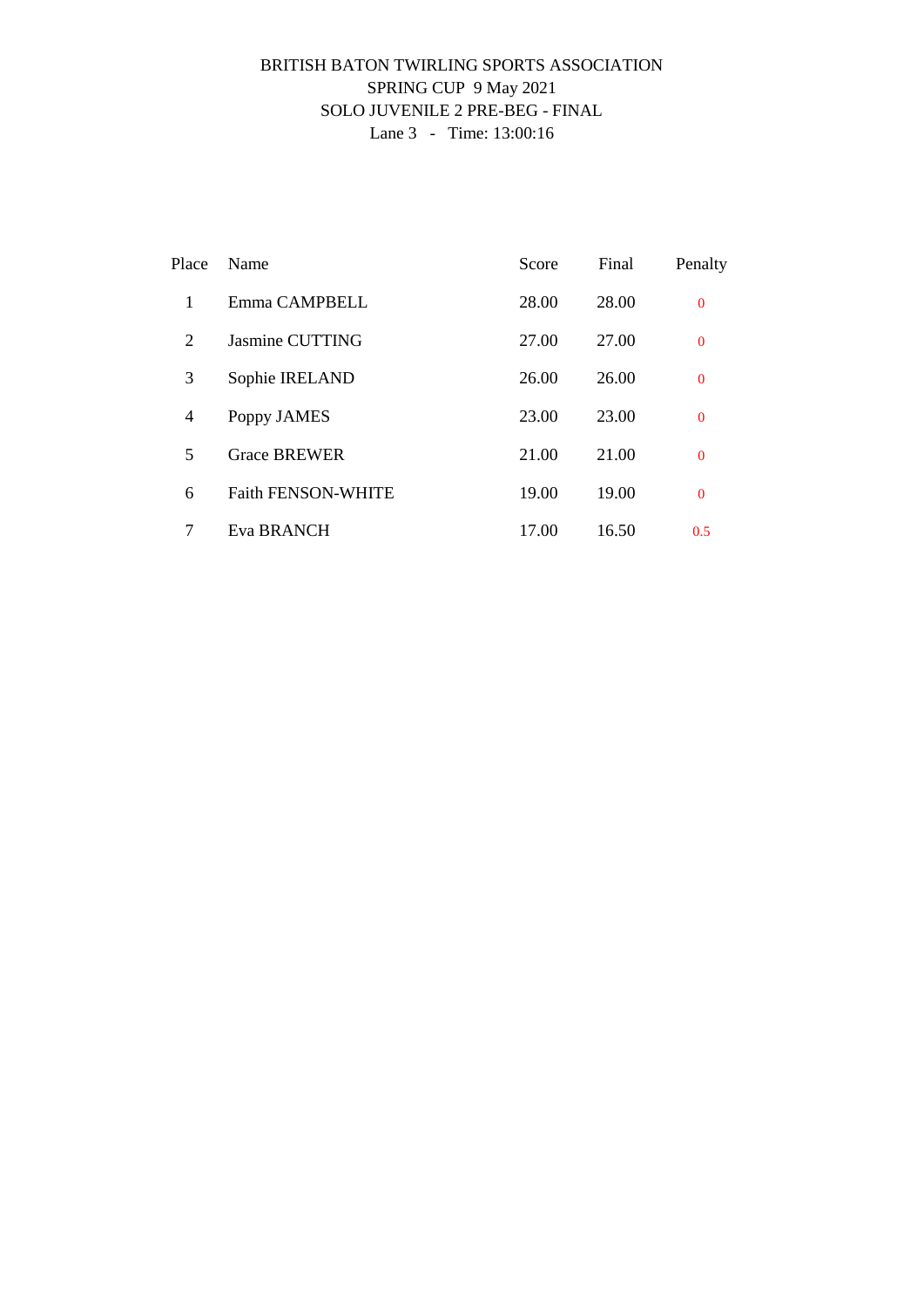### BRITISH BATON TWIRLING SPORTS ASSOCIATION SPRING CUP 9 May 2021 SOLO JUVENILE 2 NOV - FINAL Lane 1 - Time: 15:02:34

| Place | Name            | Score | Final | Penalty |
|-------|-----------------|-------|-------|---------|
|       | Millie GORDON   | 58.00 | 57.00 |         |
| 2     | Olivia BROCKMAN | 56.00 | 54.50 | 1.5     |
| 3     | Lucy HARDING    | 54.00 | 53.00 |         |
| 4     | Akemi HUYNH     | 53.00 | 52.00 |         |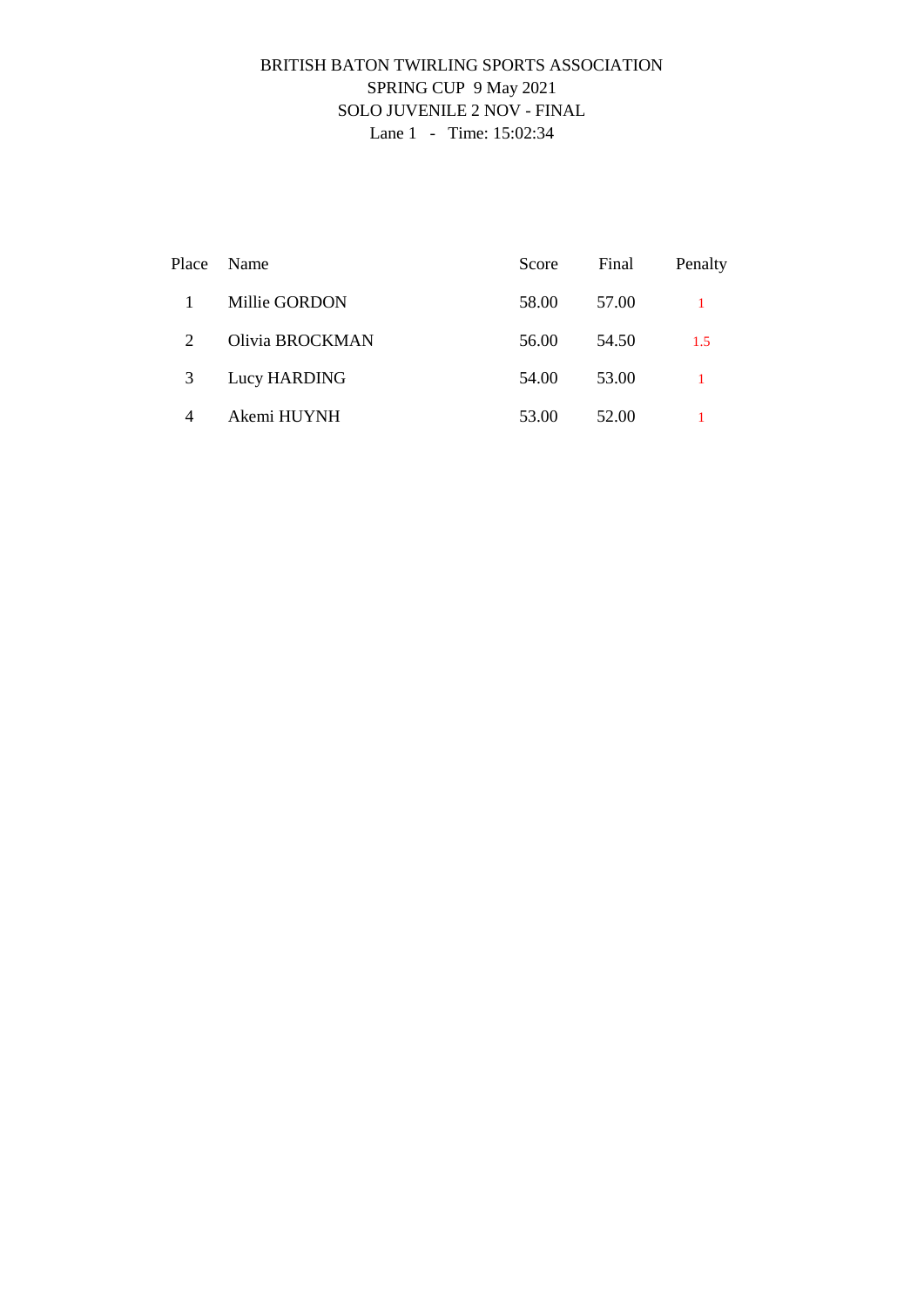### BRITISH BATON TWIRLING SPORTS ASSOCIATION SPRING CUP 9 May 2021 SOLO JUNIOR 1 PRE-BEG - FINAL Lane 1 - Time: 15:03:16

| Place | Name                 | Score | Final | Penalty      |
|-------|----------------------|-------|-------|--------------|
|       | <b>Molly MAGUIRE</b> | 22.00 | 22.00 | $\mathbf{0}$ |
| 2     | Maia WALKER          | 20.00 | 20.00 | $\bf{0}$     |
| 3     | Keira PENGILLEY      | 19.00 | 16.00 | 3            |
| 4     | Ellie HAWKINS        | 17.00 | 13.80 | 3.2          |
| 5     | Aalish KELLY         | 15.00 | 13.00 | 2            |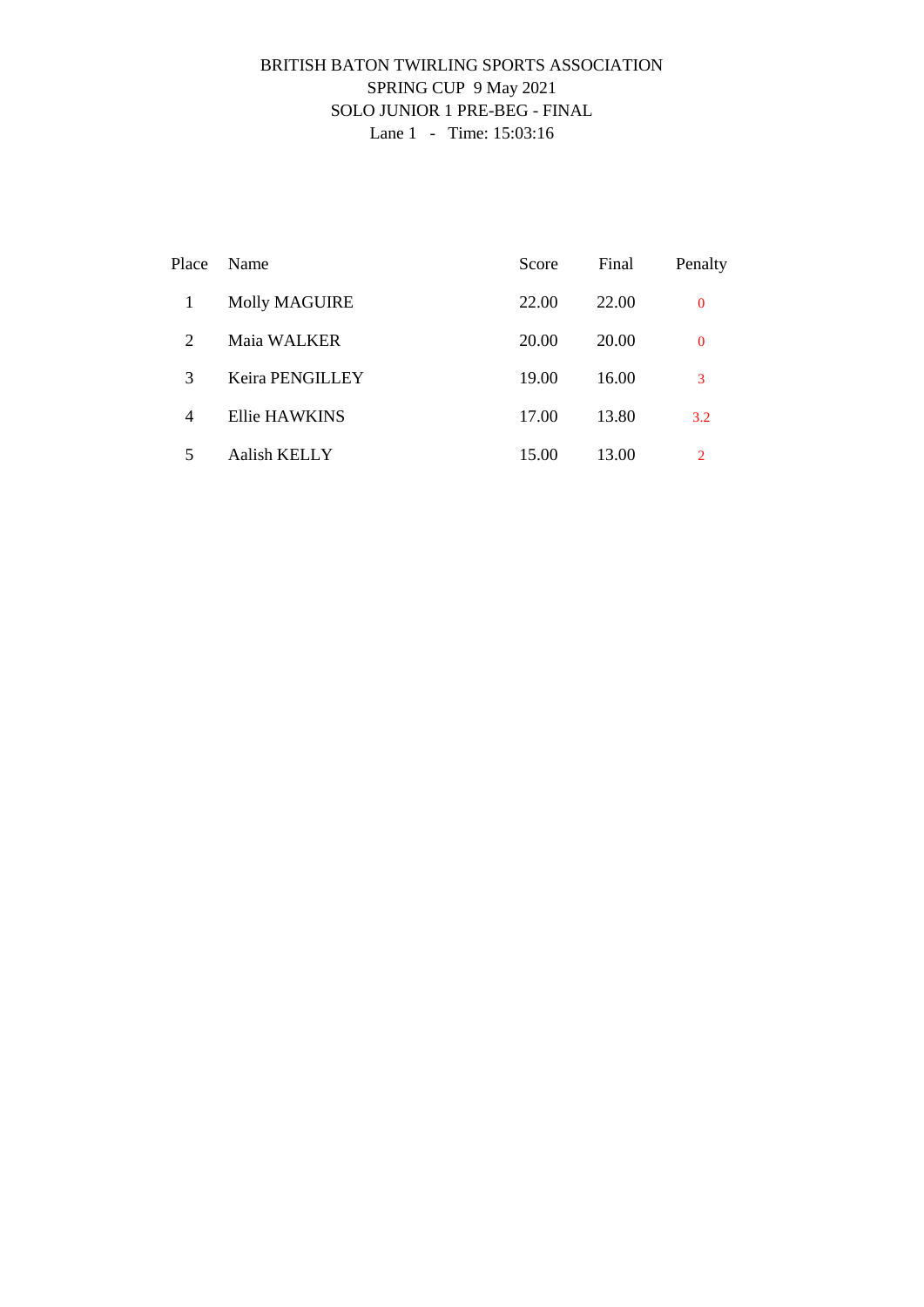### BRITISH BATON TWIRLING SPORTS ASSOCIATION SPRING CUP 9 May 2021 SOLO JUNIOR 1 BEG - FINAL Lane 2 - Time: 15:32:41

| Place          | Name                      | Score | Final | Penalty      |
|----------------|---------------------------|-------|-------|--------------|
| $\mathbf{1}$   | Jemma CATTERSON           | 37.00 | 36.00 | $\mathbf{1}$ |
| $\overline{2}$ | <b>Eleanor MARRIAGE</b>   | 35.00 | 34.00 | $\mathbf{1}$ |
| 3              | Anne-Marie OSHEA-BARNES   | 30.00 | 28.50 | 1.5          |
| $\overline{4}$ | Lucie ATTWELL             | 28.00 | 27.00 | $\mathbf{1}$ |
| 5              | <b>Charlotte HALLIDAY</b> | 26.00 | 25.00 | $\mathbf{1}$ |
| 6              | Hannah CAMBER             | 25.00 | 24.50 | 0.5          |
| 6              | Abbie WHITE               | 27.00 | 24.50 | 2.5          |
| 8              | Phoebe ARTHUR             | 25.50 | 24.00 | 1.5          |
| 9              | Annabelle NEW             | 24.50 | 23.50 | $\mathbf{1}$ |
| 10             | <b>Katiey BAULK</b>       | 23.00 | 22.00 | $\mathbf{1}$ |
| 11             | Caleb CORFIELD            | 22.00 | 21.50 | 0.5          |
| 12             | Alycia GOREDEMA           | 22.50 | 21.00 | 1.5          |
| 13             | Aalish MOORE              | 20.00 | 19.50 | 0.5          |
| 14             | Lola RALPH                | 18.00 | 16.50 | 1.5          |
| 15             | <b>Molly POPE</b>         | 15.00 | 13.50 | 1.5          |
| 16             | Isabelle ALLEN            | 24.00 | 9.50  | 14.5         |
| 17             | <b>Skye CASTLE</b>        | 16.00 | 0.50  | 15.5         |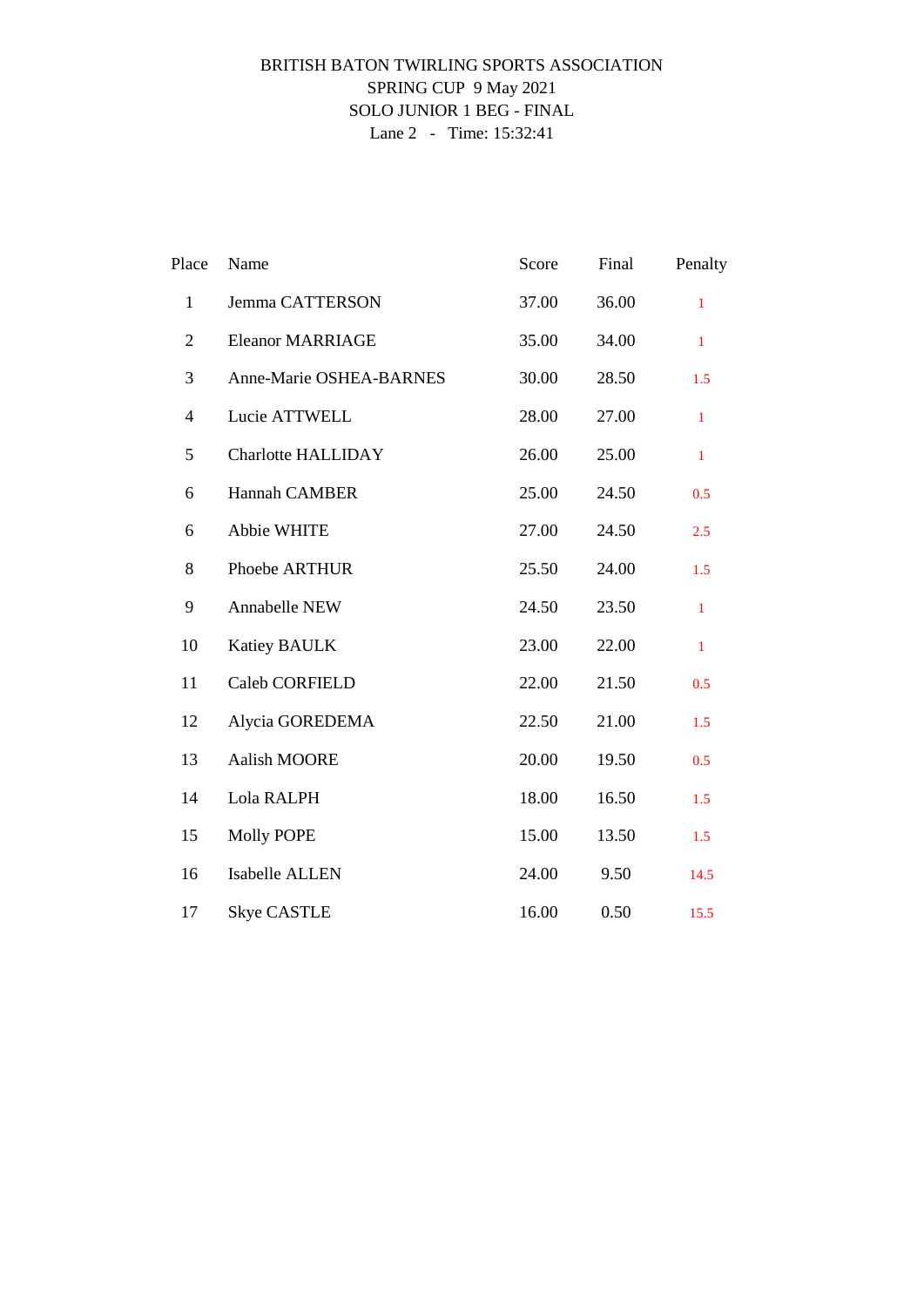## BRITISH BATON TWIRLING SPORTS ASSOCIATION SPRING CUP 9 May 2021 SOLO JUNIOR NOV - FINAL Lane 1 - Time: 07:45:37

| Place          | <b>Name</b>        | Score | Final | Penalty |
|----------------|--------------------|-------|-------|---------|
|                | Isla-Jade NELSON   | 47.00 | 45.50 | 1.5     |
| 2              | <b>Ruby HUCKLE</b> | 44.00 | 42.50 | 1.5     |
| 3              | Mylah CAVIN        | 55.00 | 40.50 | 14.5    |
| $\overline{4}$ | Rheanna BOWLES     | 40.00 | 39.50 | 0.5     |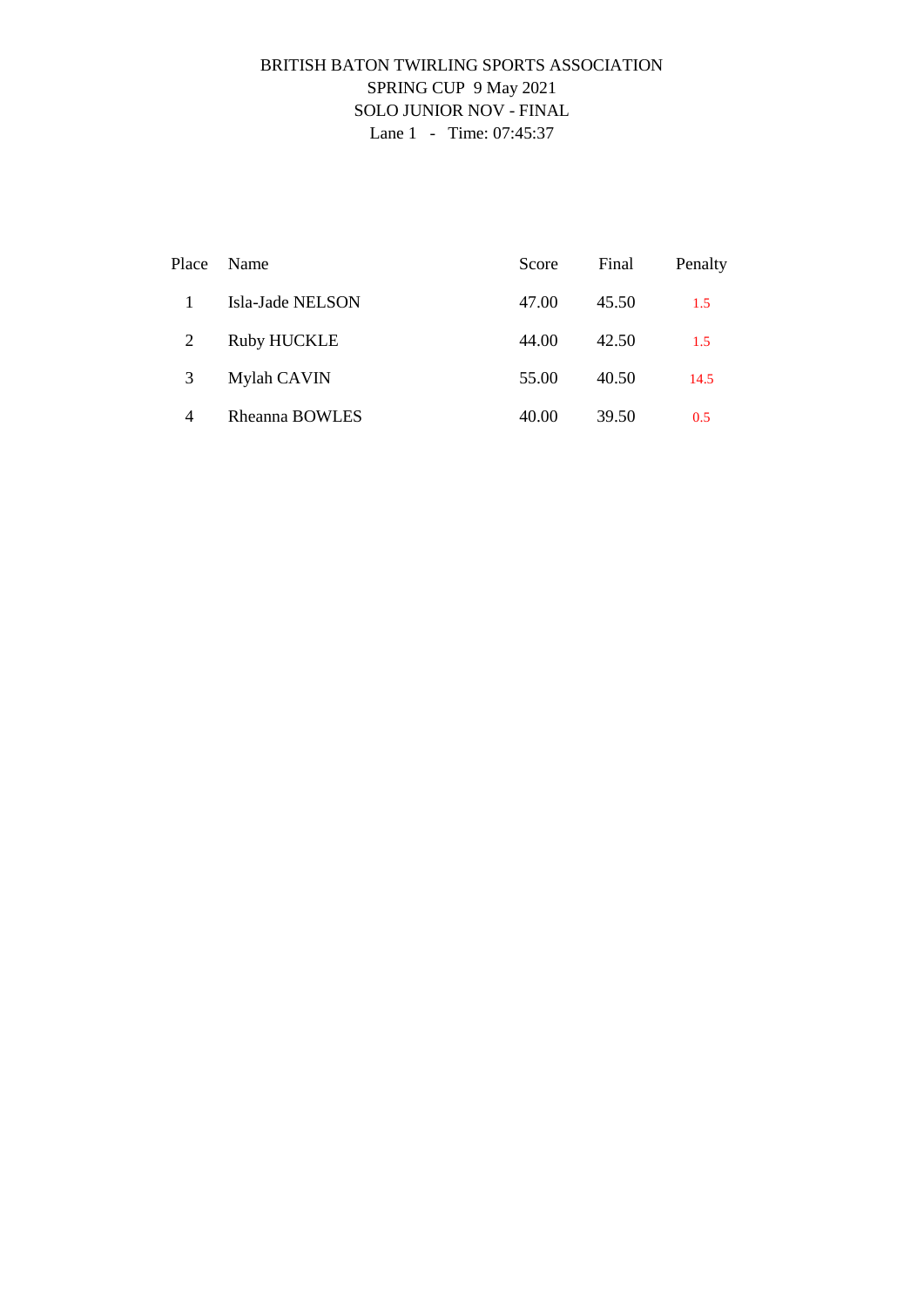## BRITISH BATON TWIRLING SPORTS ASSOCIATION SPRING CUP 9 May 2021 SOLO JUNIOR INT - FINAL Lane 1 - Time: 15:05:29

| Place          | Name                    | Score | Final | Penalty  |
|----------------|-------------------------|-------|-------|----------|
|                | Kiera MAGUIRE           | 78.00 | 78.00 | $\Omega$ |
| 2              | Willow ROLFE            | 76.00 | 75.50 | 0.5      |
| 3              | Jessica JACKMAN         | 70.00 | 69.00 |          |
| $\overline{4}$ | Abbie DAVIS             | 67.00 | 66.50 | 0.5      |
| 5              | <b>Scarlette BURTON</b> | 68.50 | 66.00 | 2.5      |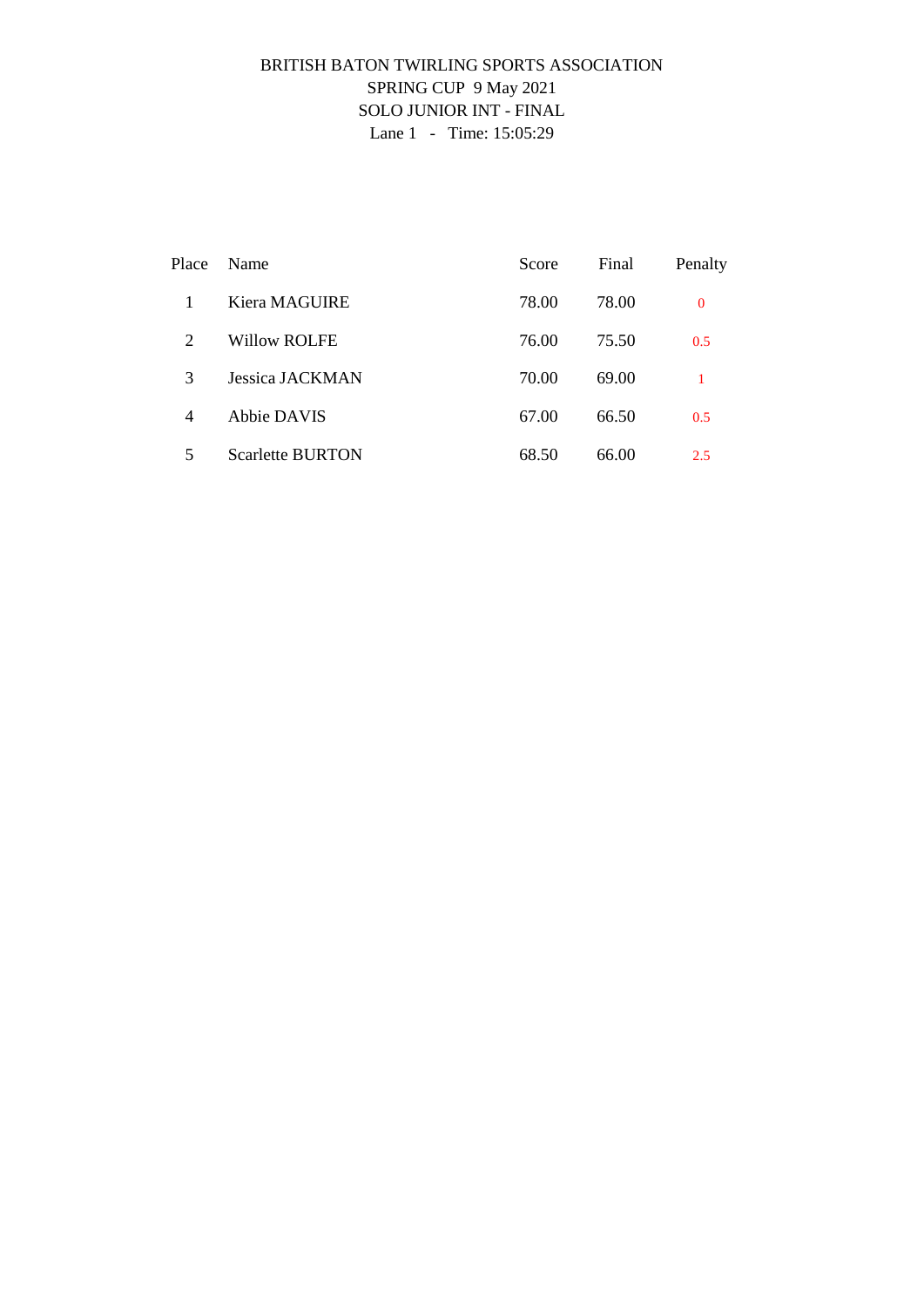# BRITISH BATON TWIRLING SPORTS ASSOCIATION SPRING CUP 9 May 2021 SOLO JUNIOR ADV - FINAL Lane 3 - Time: 10:29:14

|          | Place Name  |             | Score Final Penalty |  |
|----------|-------------|-------------|---------------------|--|
| $\sim$ 1 | Eliza LETCH | 85.00 85.00 |                     |  |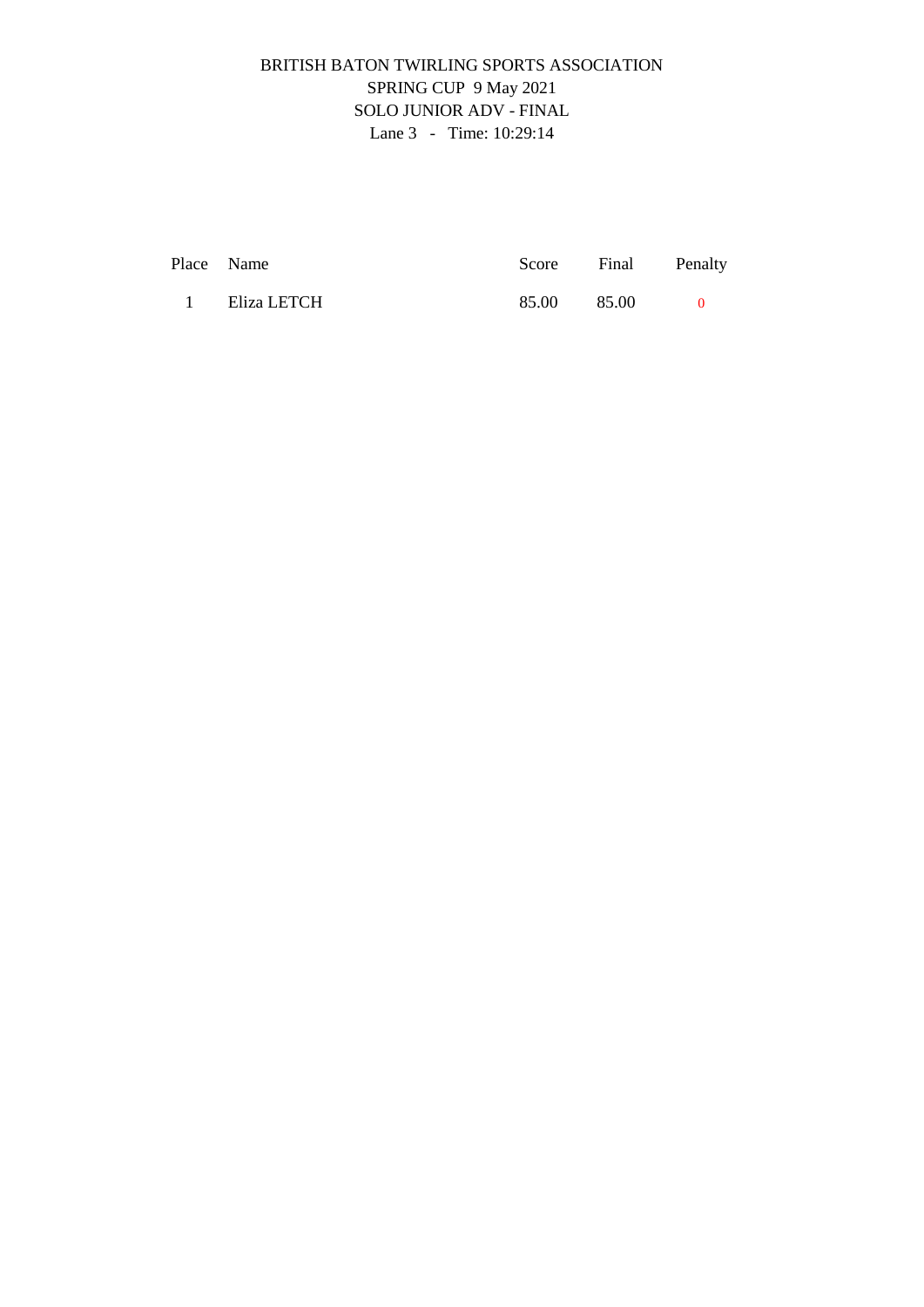### BRITISH BATON TWIRLING SPORTS ASSOCIATION SPRING CUP 9 May 2021 SOLO JUNIOR 2 BEG - FINAL Lane 3 - Time: 15:31:24

| Place          | Name                     | Score | Final | Penalty      |
|----------------|--------------------------|-------|-------|--------------|
| $\mathbf{1}$   | <b>Charlie DEMPSEY</b>   | 53.00 | 52.00 | 1            |
| $\overline{2}$ | Daisy HARROD             | 50.00 | 48.50 | 1.5          |
| 3              | <b>Channell STYLES</b>   | 43.00 | 43.00 | $\mathbf{0}$ |
| 4              | Olivia CHAPMAN           | 39.00 | 39.00 | $\mathbf{0}$ |
| 5              | Daisy CLEEVE             | 36.00 | 34.50 | 1.5          |
| 6              | Olivia HODGE             | 31.00 | 31.00 | $\Omega$     |
| $\tau$         | Tanisha READ             | 45.00 | 30.50 | 14.5         |
| 8              | Lacey BROWNSWORD         | 43.00 | 27.50 | 15.5         |
| 9              | Lilia RIDER              | 28.00 | 26.50 | 1.5          |
| 9              | Eve HARDY                | 30.00 | 26.50 | 3.5          |
| 11             | <b>Holly MCMULLON</b>    | 27.00 | 25.50 | 1.5          |
| 12             | Shannon WHITCHER-GODFREY | 25.00 | 24.50 | 0.5          |
| 12             | <b>Bethany DRUMMOND</b>  | 40.00 | 24.50 | 15.5         |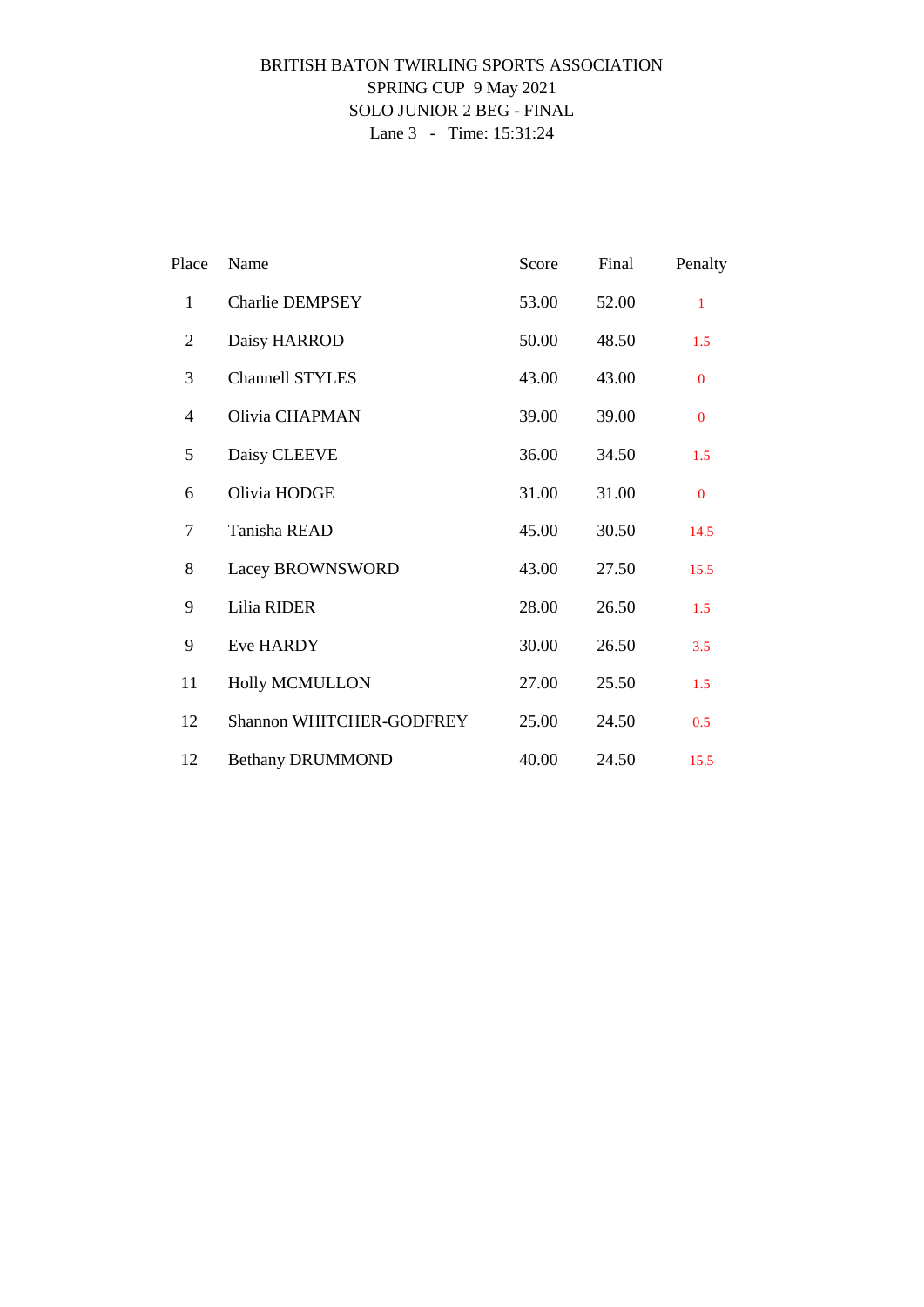## BRITISH BATON TWIRLING SPORTS ASSOCIATION SPRING CUP 9 May 2021 SOLO SENIOR BEG - FINAL Lane 1 - Time: 15:06:10

| Place          | Name                   | Score | Final | Penalty      |
|----------------|------------------------|-------|-------|--------------|
| 1              | Gabby BURNETT          | 30.00 | 29.50 | 0.5          |
| 2              | Christine WARE         | 27.00 | 26.00 | $\mathbf{1}$ |
| 3              | Chelsea BACON          | 26.00 | 25.50 | 0.5          |
| $\overline{4}$ | Aimee ROWLEY           | 25.50 | 25.00 | 0.5          |
| 5              | Alyssia BEVAN          | 24.50 | 24.00 | 0.5          |
| 6              | Sharnelle GRIMSHAW     | 24.00 | 22.50 | 1.5          |
| 7              | <b>Bethany CUSHING</b> | 25.00 | 21.10 | 3.9          |
| 8              | <b>Elise MOORE</b>     | 22.00 | 21.00 | 1            |
| 9              | Anais RIDER            | 19.00 | 17.50 | 1.5          |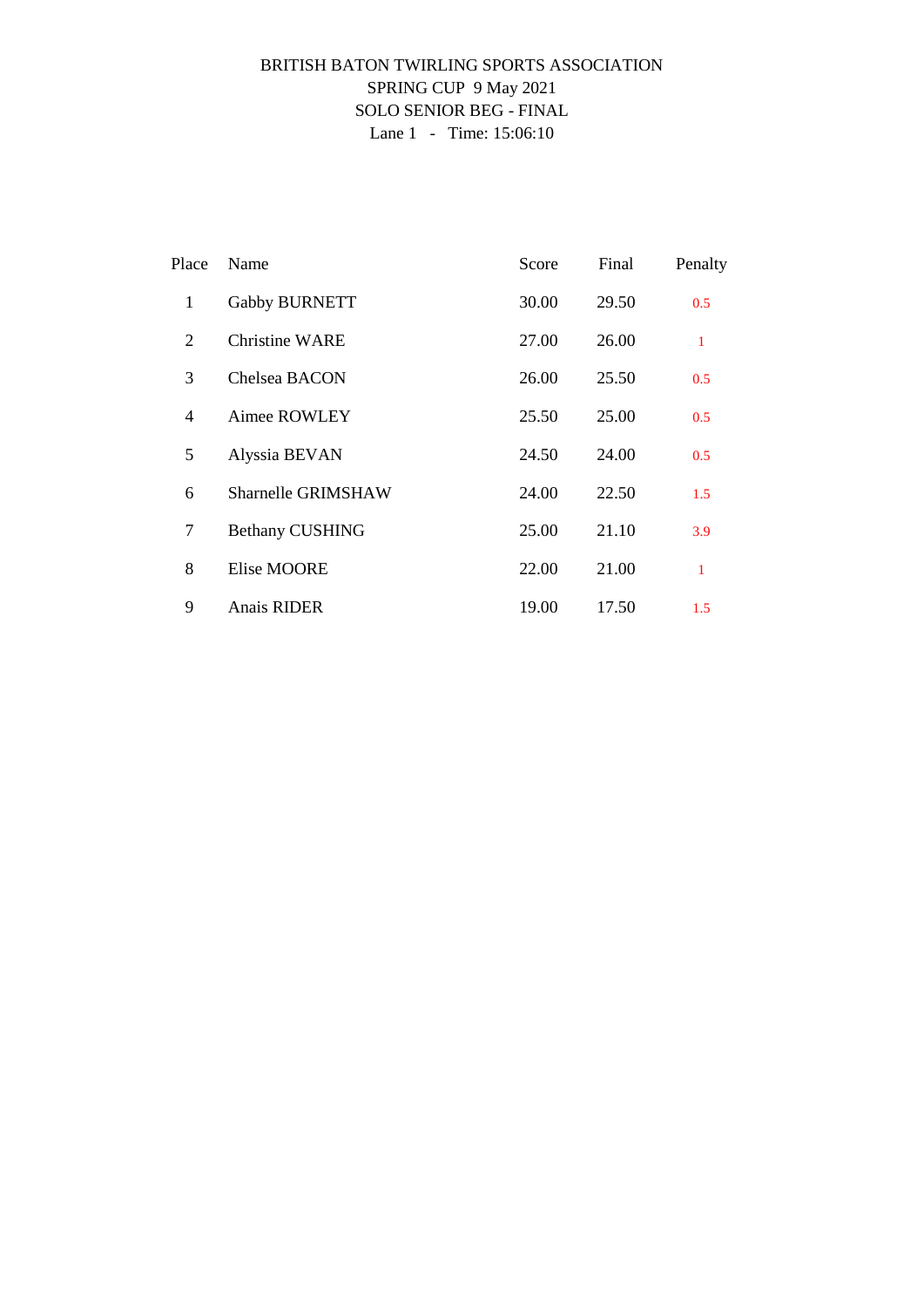### BRITISH BATON TWIRLING SPORTS ASSOCIATION SPRING CUP 9 May 2021 SOLO SENIOR NOV - FINAL Lane 2 - Time: 15:33:26

| Place          | Name                      | Score | Final | Penalty      |
|----------------|---------------------------|-------|-------|--------------|
| $\mathbf{1}$   | Mackenzie SPICE           | 45.00 | 42.50 | 2.5          |
| $\overline{2}$ | Ellen VINCE               | 44.00 | 41.50 | 2.5          |
| $\overline{2}$ | Weronika GACEK            | 43.00 | 41.50 | 1.5          |
| 4              | Livvi COLLINS             | 42.00 | 40.50 | 1.5          |
| 5              | <b>Charlotte MARRIAGE</b> | 36.00 | 35.00 | $\mathbf{1}$ |
| 6              | <b>Katie HERON</b>        | 38.00 | 34.50 | 3.5          |
| 7              | Amy DACOMBE               | 35.00 | 34.00 | $\mathbf{1}$ |
| $\tau$         | Rebecca CATOR             | 35.50 | 34.00 | 1.5          |
| 9              | <b>Alice TRETT</b>        | 37.00 | 33.50 | 3.5          |
| 10             | Kia GRIMSHAW-STOCKER      | 33.00 | 31.50 | 1.5          |
| 11             | Elissa KNOTT              | 32.00 | 29.50 | 2.5          |
| 12             | Bryony JAY                | 30.00 | 28.50 | 1.5          |
| 13             | Eva WARD                  | 29.00 | 14.50 | 14.5         |
| 14             | Cara WARD                 | 24.00 | 5.50  | 18.5         |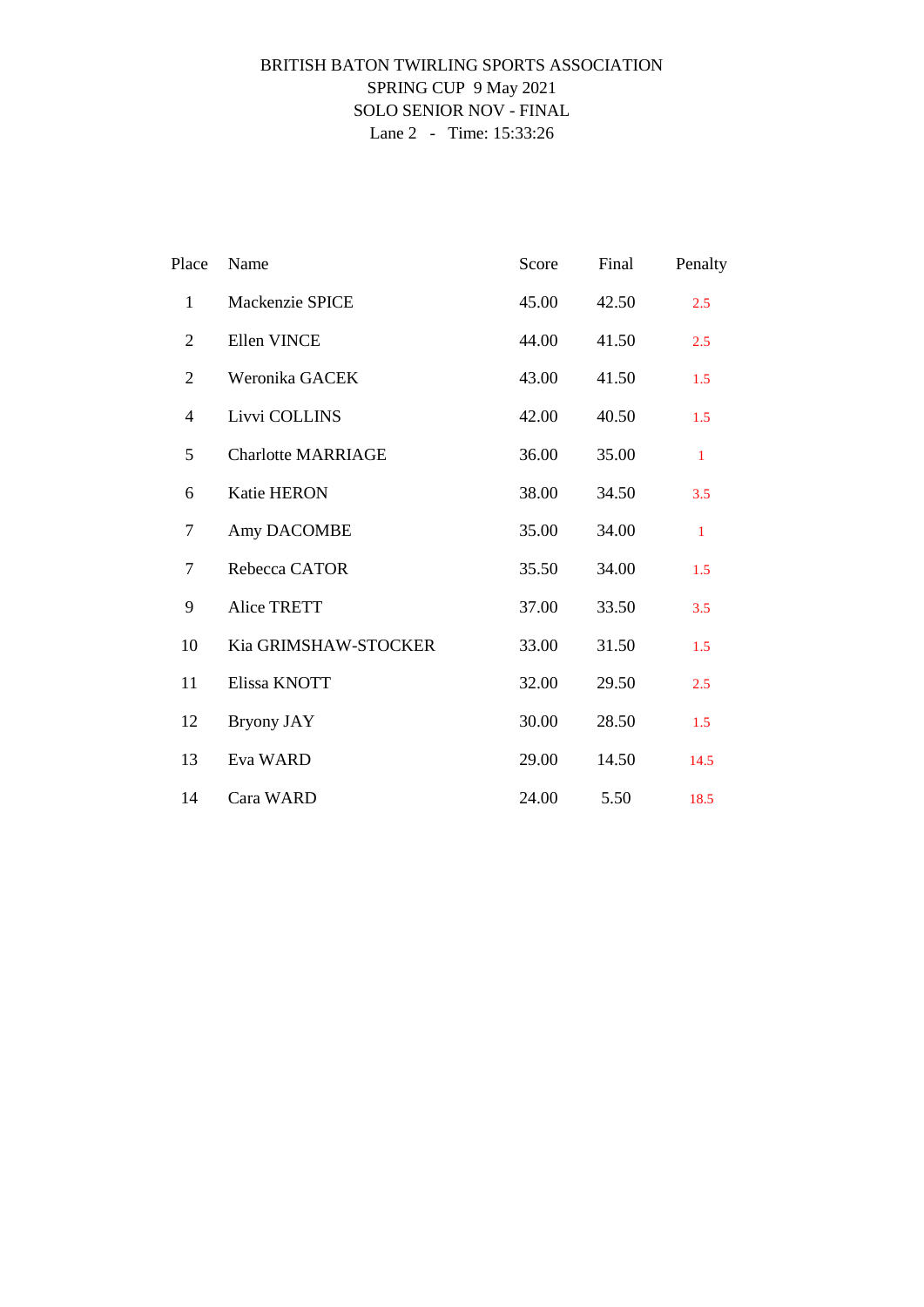## BRITISH BATON TWIRLING SPORTS ASSOCIATION SPRING CUP 9 May 2021 SOLO SENIOR INT - FINAL Lane 3 - Time: 15:33:56

| Place          | Name                    | Score | Final | Penalty |
|----------------|-------------------------|-------|-------|---------|
| 1              | Megan BURNETT           | 68.00 | 67.00 | 1       |
| 2              | Hannah BARRETT          | 67.00 | 64.50 | 2.5     |
| 3              | <b>Bethany GLYNN</b>    | 63.00 | 62.50 | 0.5     |
| $\overline{4}$ | <b>Francesca THOMAS</b> | 59.00 | 58.50 | 0.5     |
| 5              | <b>Molly ALLEN</b>      | 50.00 | 46.50 | 3.5     |
| 6              | Abi MURRAY              | 49.00 | 45.50 | 3.5     |
| 7              | <b>Molly LUSCOMBE</b>   | 35.00 | 19.50 | 15.5    |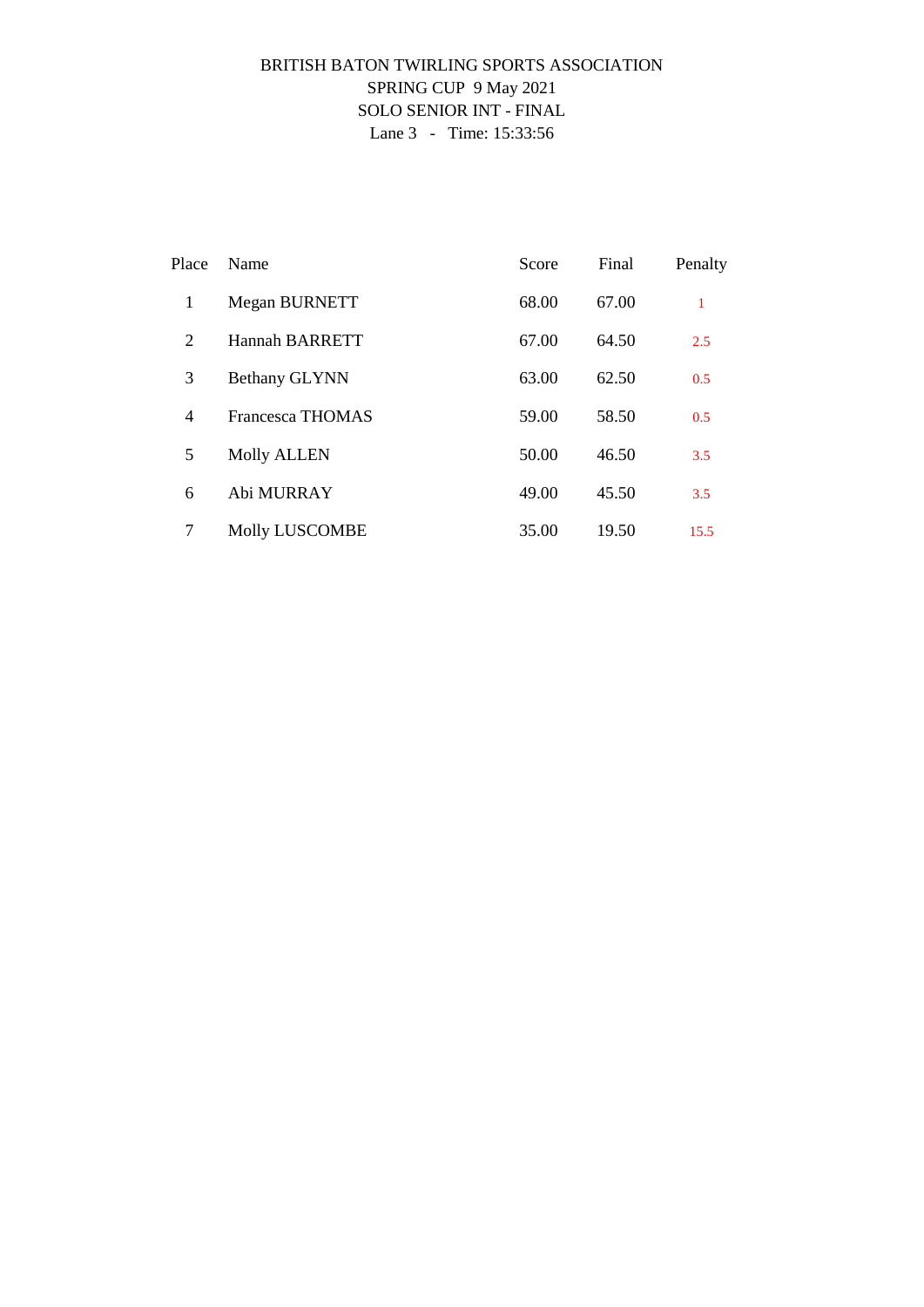## BRITISH BATON TWIRLING SPORTS ASSOCIATION SPRING CUP 9 May 2021 SOLO SENIOR ADV - FINAL Lane 3 - Time: 15:13:50

| Place          | Name                  | Score | Final | Penalty |
|----------------|-----------------------|-------|-------|---------|
|                | Mila CROOK            | 76.00 | 74.50 | 1.5     |
| 2              | <b>Brittany COLEY</b> | 70.00 | 69.00 |         |
| 3              | Mya VAUGHAN           | 68.00 | 65.50 | 2.5     |
| $\overline{4}$ | <b>Tyler FENTON</b>   | 63.00 | 62.00 |         |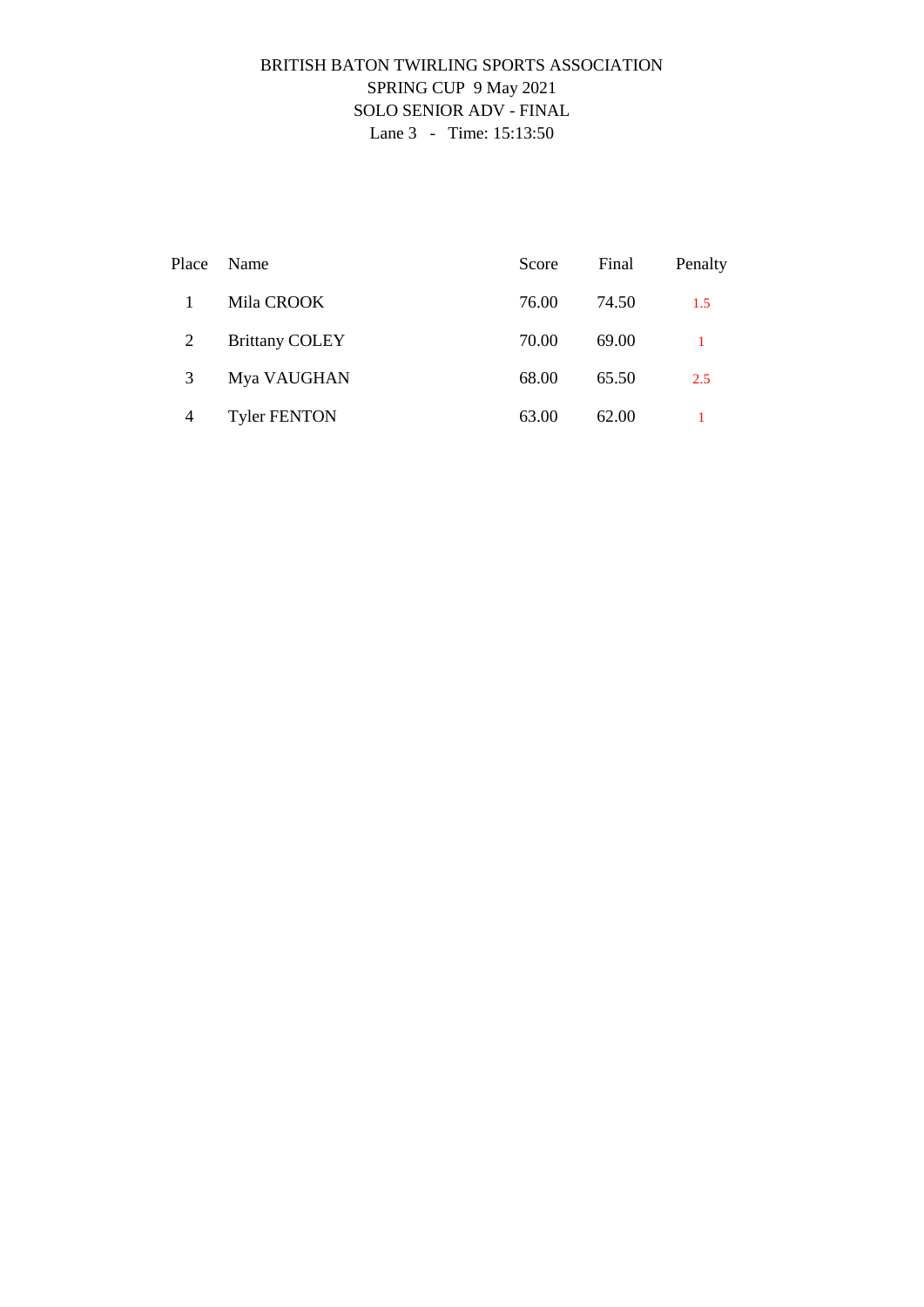## BRITISH BATON TWIRLING SPORTS ASSOCIATION SPRING CUP 9 May 2021 DANCE TWIRL MICRO TOTS - FINAL Lane 1 - Time: 14:21:25

|              | Place Name         | Score Final |         | Penalty |
|--------------|--------------------|-------------|---------|---------|
| $\mathbf{1}$ | Kiyomi HUYNH       | 23.00       | 22.50   | 0.5     |
| 2            | Aria MCCARTHY      | 18.00       | 17.00   |         |
| 3            | Harley FITZSIMMONS | 15.00       | - 14.50 | 0.5     |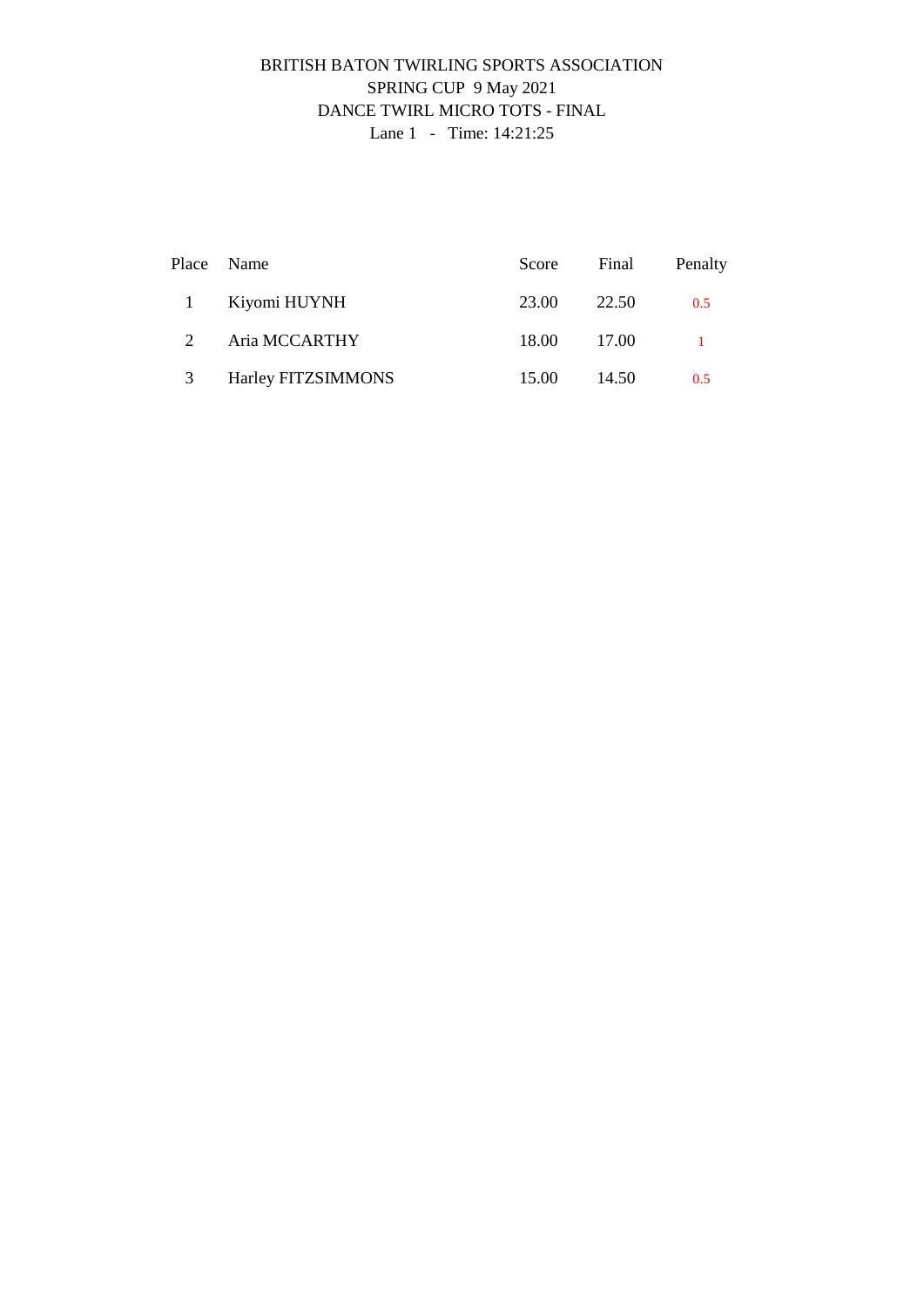## BRITISH BATON TWIRLING SPORTS ASSOCIATION SPRING CUP 9 May 2021 DANCE TWIRL TINY TOTS - FINAL Lane 1 - Time: 14:44:41

| Place          | Name                    | Score | Final | Penalty      |
|----------------|-------------------------|-------|-------|--------------|
| $\mathbf{1}$   | Nancy BURTON            | 29.00 | 28.50 | 0.5          |
| 2              | Grace WOOD              | 28.00 | 28.00 | $\Omega$     |
| 3              | Hattie LETCH            | 27.00 | 26.50 | 0.5          |
| $\overline{4}$ | <b>Isla-Rose MINTER</b> | 26.00 | 25.50 | 0.5          |
| 5              | Lilyana FURBEY          | 24.00 | 24.00 | $\Omega$     |
| 6              | <b>Frankie FARNDELL</b> | 23.00 | 23.00 | $\Omega$     |
| 7              | Macy JONES              | 22.00 | 22.00 | $\mathbf{0}$ |
| 8              | Arya DEXTER             | 21.00 | 20.50 | 0.5          |
| 9              | Milly HUMPHERSTON       | 17.00 | 16.50 | 0.5          |
| 10             | Lillian CORNISH-SCOTT   | 15.00 | 15.00 | $\Omega$     |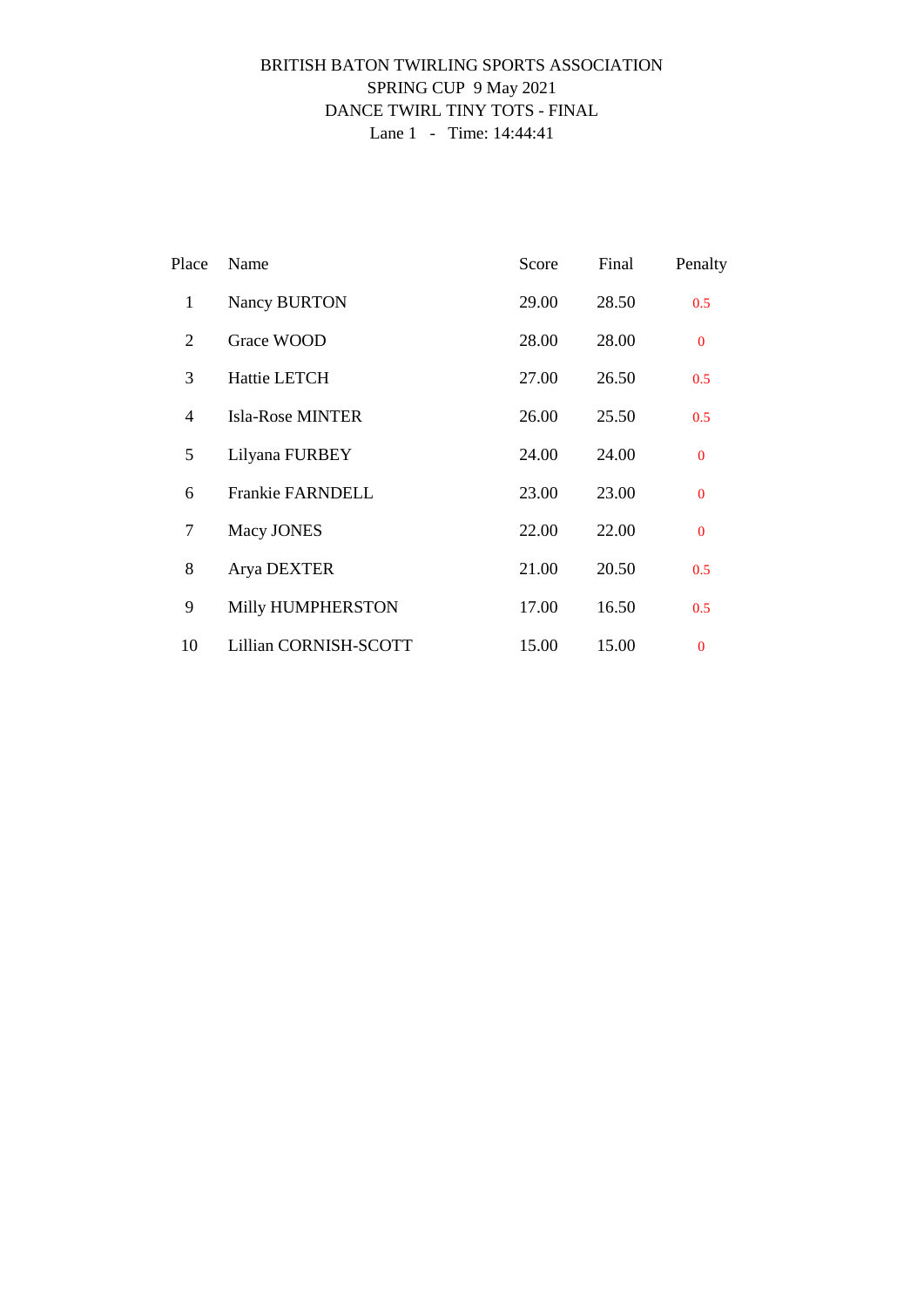### BRITISH BATON TWIRLING SPORTS ASSOCIATION SPRING CUP 9 May 2021 DANCE TWIRL JUVENILE 1 BEG - FINAL Lane 2 - Time: 19:12:03

| Place          | Name                    | Score | Final | Penalty      |
|----------------|-------------------------|-------|-------|--------------|
| $\mathbf{1}$   | Jemima SMART            | 36.00 | 36.00 | $\Omega$     |
| 2              | <b>Kida GREEN</b>       | 37.00 | 35.50 | 1.5          |
| 3              | <b>Autumn COLLINS</b>   | 31.00 | 30.00 | $\mathbf{1}$ |
| $\overline{4}$ | <b>Francesca LITTLE</b> | 30.00 | 29.50 | 0.5          |
| 5              | <b>Hayley BARR</b>      | 29.00 | 28.00 | $\mathbf{1}$ |
| 6              | Amelia SHEPHERD         | 28.50 | 27.50 | $\mathbf{1}$ |
| 7              | <b>Emily WHITE</b>      | 27.50 | 27.00 | 0.5          |
| 7              | Sophie ANDERSON         | 27.00 | 27.00 | $\Omega$     |
| 9              | <b>Scarlett MOUNCEY</b> | 26.50 | 26.00 | 0.5          |
| 10             | Sofia CLARKE            | 26.00 | 25.50 | 0.5          |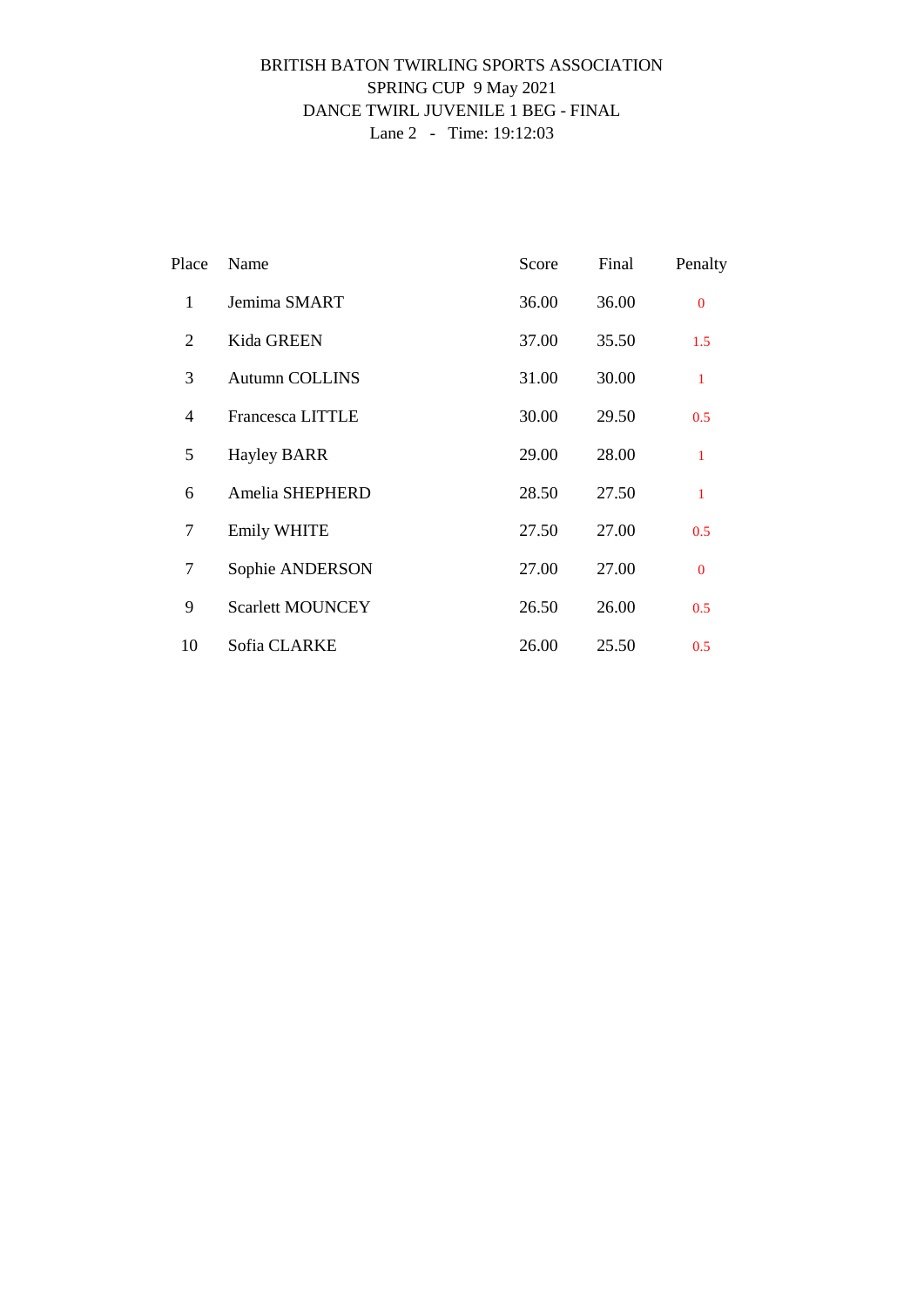### BRITISH BATON TWIRLING SPORTS ASSOCIATION SPRING CUP 9 May 2021 DANCE TWIRL JUVENILE 2 BEG - FINAL Lane 3 - Time: 14:43:34

| Place          | Name                    | Score | Final | Penalty        |
|----------------|-------------------------|-------|-------|----------------|
| $\mathbf{1}$   | Daisy HUMPHERSTON       | 35.00 | 35.00 | $\overline{0}$ |
| 2              | Freya VICKERS           | 31.00 | 31.00 | $\Omega$       |
| 3              | Maisie BELCHER-SMITH    | 30.00 | 30.00 | $\Omega$       |
| $\overline{4}$ | Pia WATTS               | 28.00 | 28.00 | $\Omega$       |
| 5              | <b>Aalish WATTERSON</b> | 27.00 | 26.50 | 0.5            |
| 6              | <b>Bella WATTS</b>      | 26.00 | 26.00 | $\Omega$       |
| 7              | Keira GOLDSMITH         | 25.00 | 25.00 | $\Omega$       |
| 8              | Ayla CHANDLER           | 23.00 | 23.00 | $\mathbf{0}$   |
| 9              | Neve BUGDALE            | 24.00 | 22.50 | 1.5            |
| 10             | <b>Bethany HALLIDAY</b> | 20.00 | 20.00 | $\Omega$       |
| 11             | Daisy HARRIS            | 20.00 | 19.50 | 0.5            |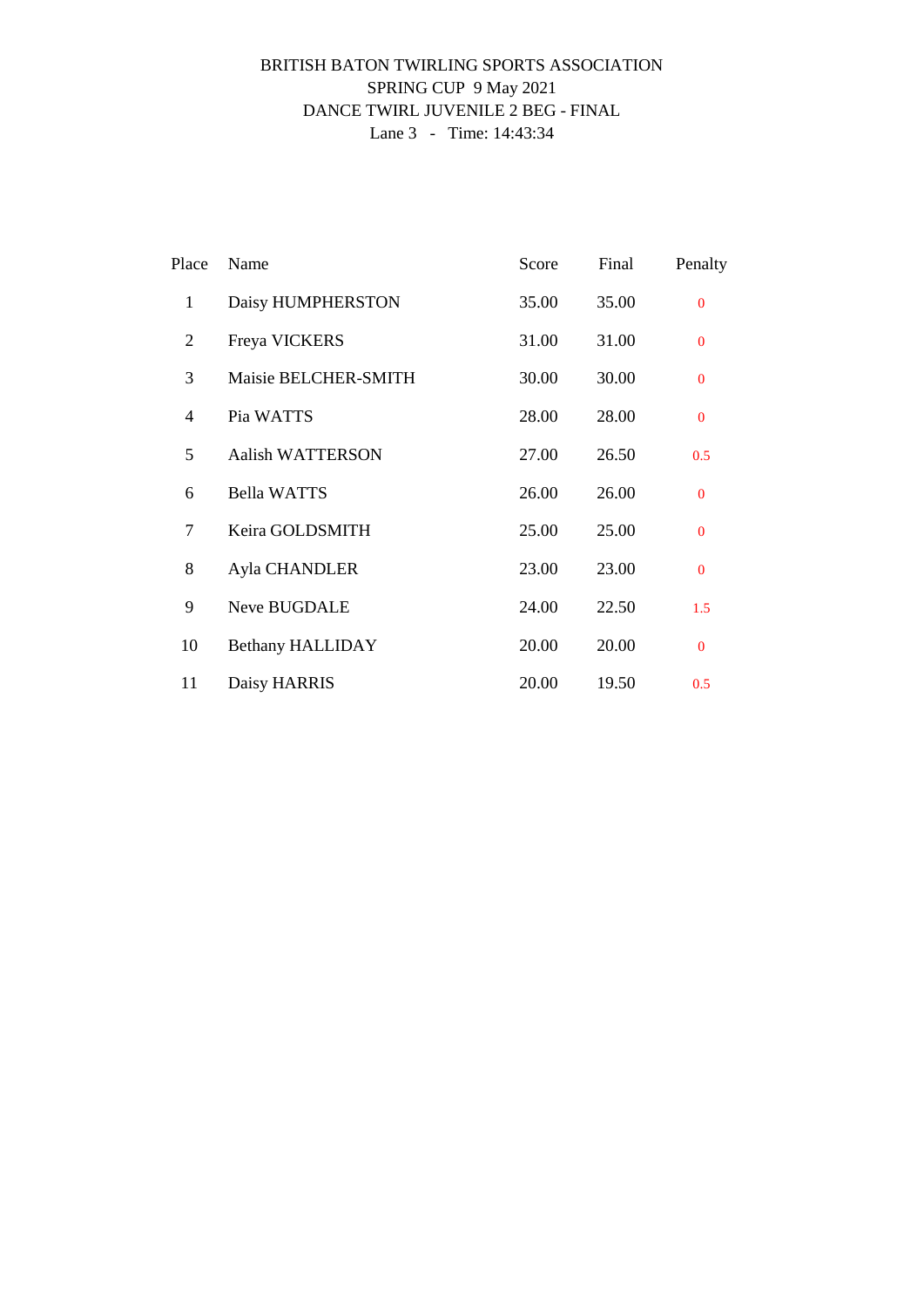## BRITISH BATON TWIRLING SPORTS ASSOCIATION SPRING CUP 9 May 2021 DANCE TWIRL JUVENILE 2 NOV - FINAL Lane 2 - Time: 15:02:45

| Place Name    |       | Score Final Penalty |  |
|---------------|-------|---------------------|--|
| 1 Akemi HUYNH | 42.00 | 42.00               |  |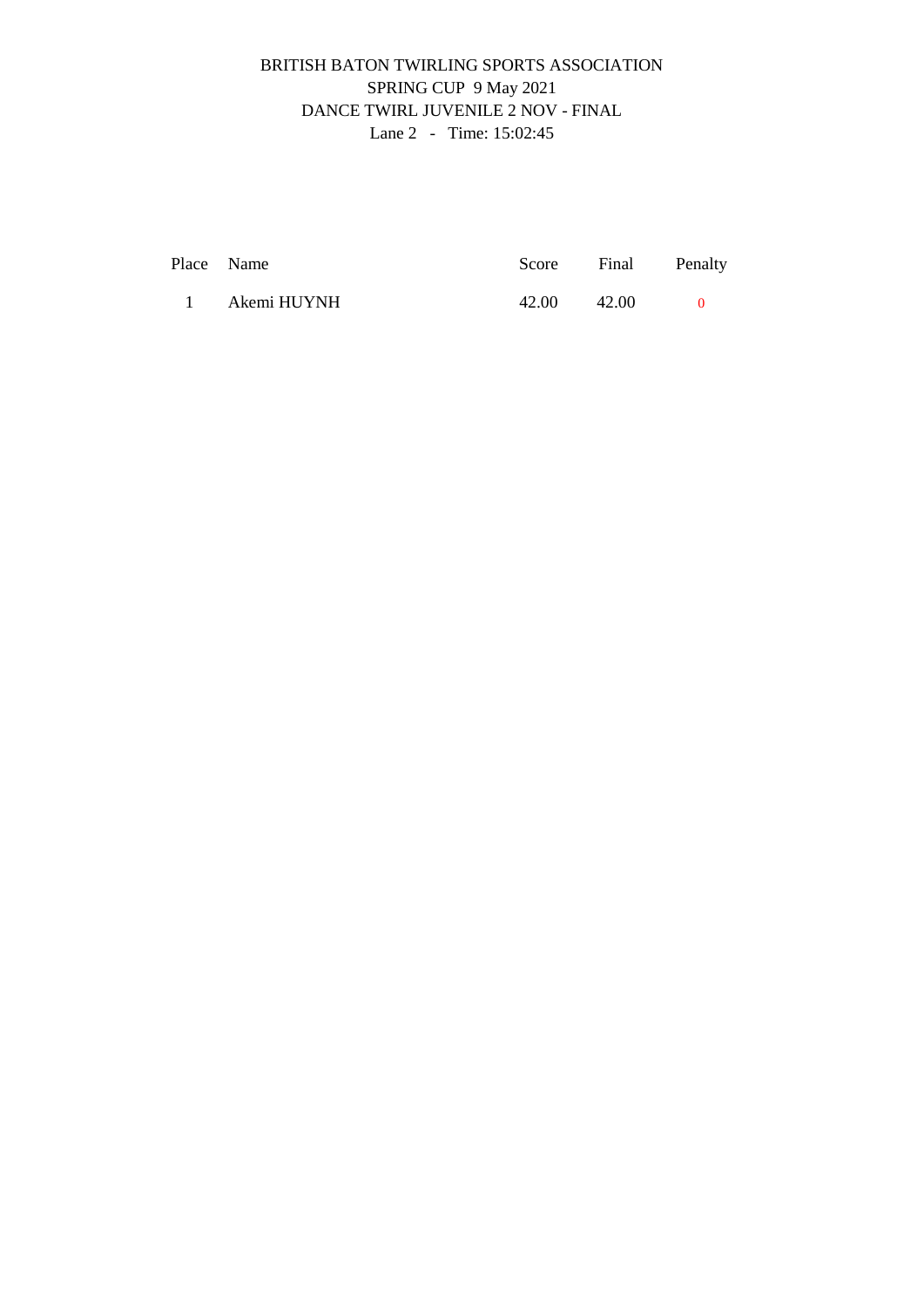### BRITISH BATON TWIRLING SPORTS ASSOCIATION SPRING CUP 9 May 2021 DANCE TWIRL JUNIOR 1 BEG - FINAL Lane 2 - Time: 11:59:19

| Place          | Name                      | Score | Final | Penalty        |
|----------------|---------------------------|-------|-------|----------------|
| 1              | Anne-Marie OSHEA-BARNES   | 31.00 | 31.00 | $\overline{0}$ |
| 2              | Alycia GOREDEMA           | 27.00 | 27.00 | $\overline{0}$ |
| 3              | <b>Charlotte HALLIDAY</b> | 24.00 | 24.00 | $\overline{0}$ |
| $\overline{4}$ | Phoebe ARTHUR             | 22.00 | 20.50 | 1.5            |
| 5              | <b>Abbie WHITE</b>        | 20.00 | 19.50 | 0.5            |
| 6              | <b>Skye CASTLE</b>        | 18.00 | 17.50 | 0.5            |
| 7              | Molly POPE                | 16.00 | 16.00 | $\mathbf{0}$   |
| 8              | Pippa-RaInbow SWAN        | 14.00 | 13.50 | 0.5            |
| 9              | <b>Scarlett BREEN</b>     | 12.00 | 12.00 | $\overline{0}$ |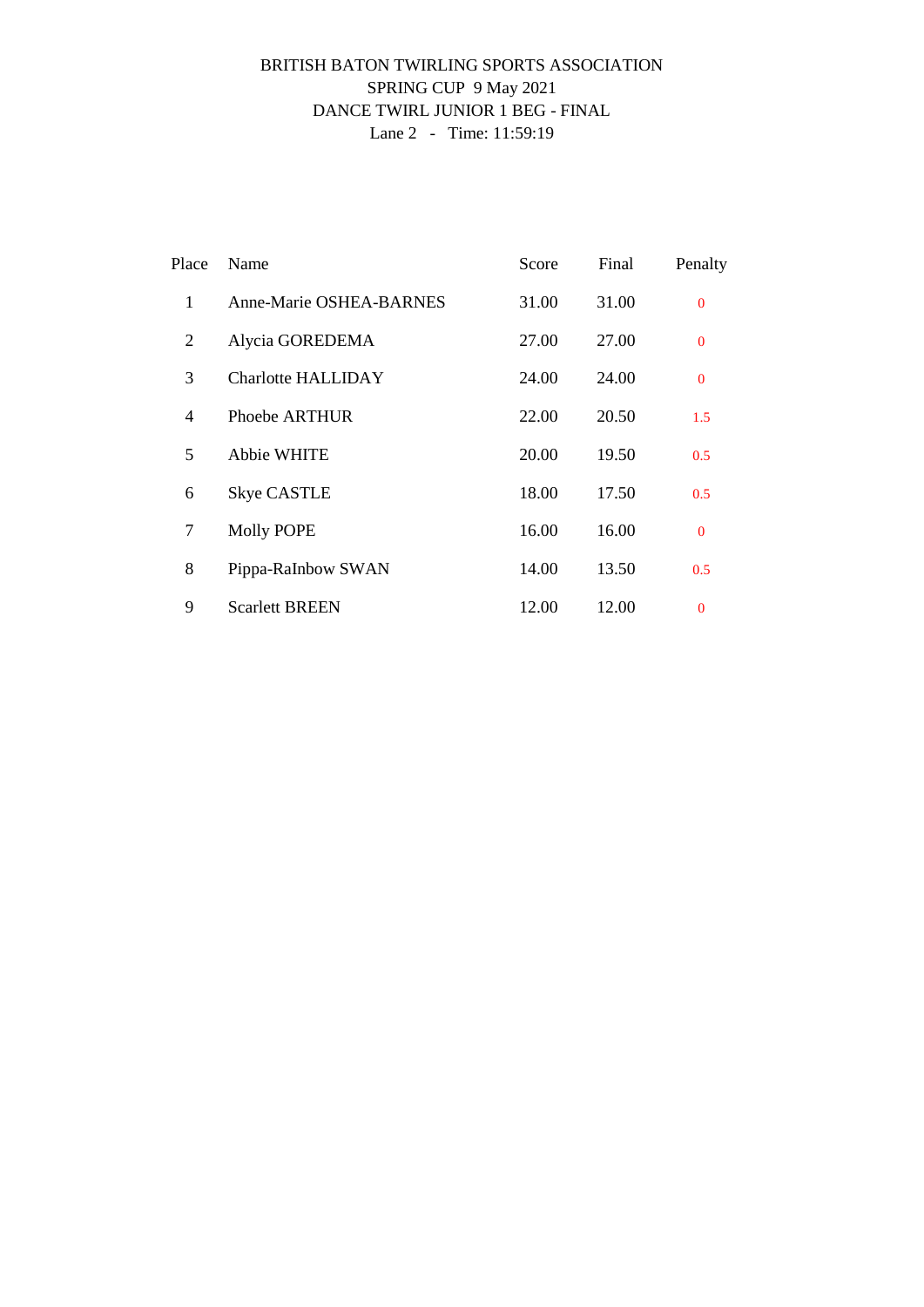## BRITISH BATON TWIRLING SPORTS ASSOCIATION SPRING CUP 9 May 2021 DANCE TWIRL JUNIOR 1 NOV - FINAL Lane 1 - Time: 11:36:09

| Place Name |                |       | Score Final Penalty |     |
|------------|----------------|-------|---------------------|-----|
|            | Rheanna BOWLES | 40.00 | 39.50               | 0.5 |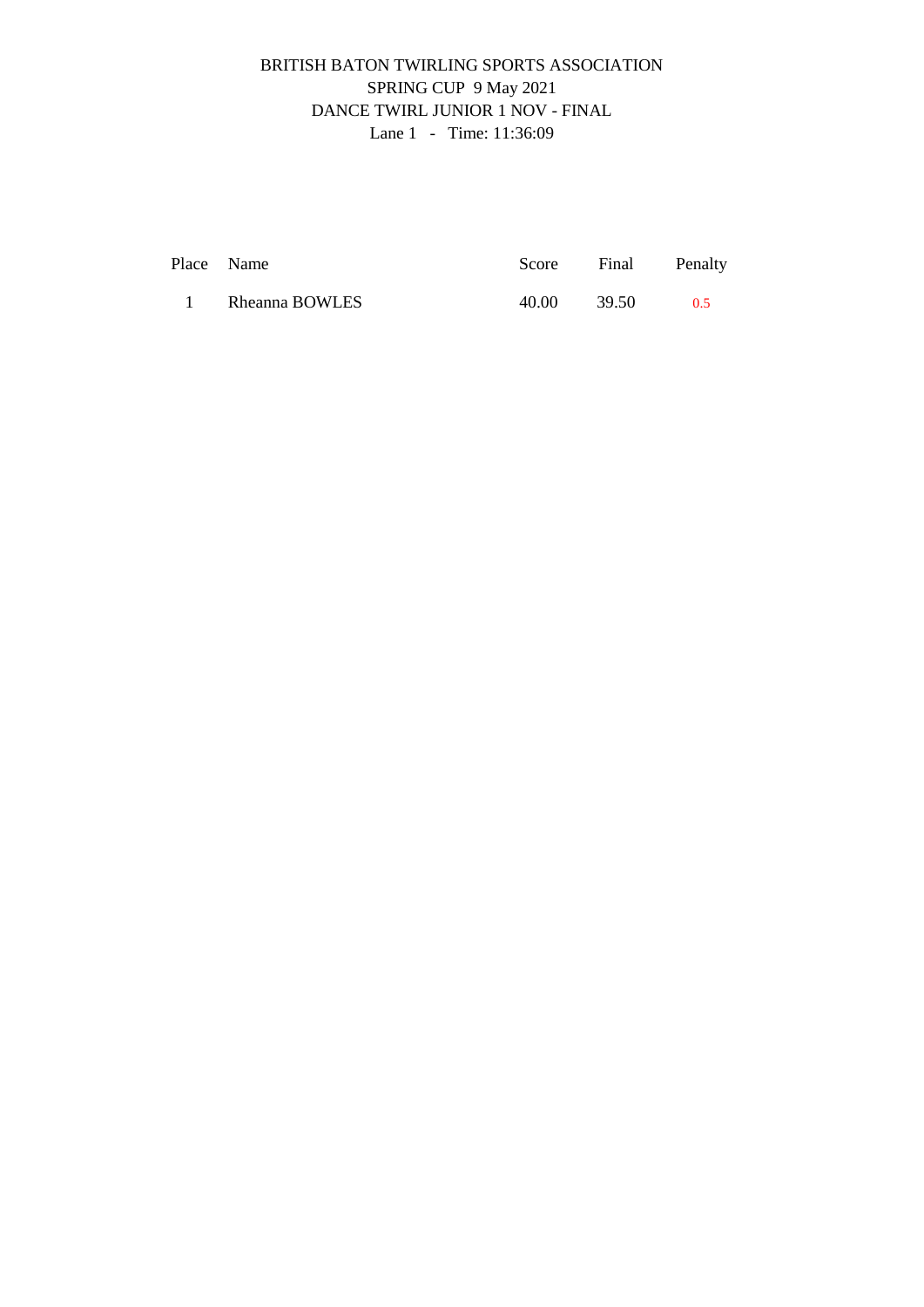## BRITISH BATON TWIRLING SPORTS ASSOCIATION SPRING CUP 9 May 2021 DANCE TWIRL JUNIOR INT - FINAL Lane 1 - Time: 11:59:13

|                | Place Name              |       |       | Score Final Penalty |
|----------------|-------------------------|-------|-------|---------------------|
| $\mathbf{1}$   | <b>Scarlette BURTON</b> | 75.00 | 74.00 |                     |
| 2 <sup>1</sup> | Jessica JACKMAN         | 71.00 | 70.00 |                     |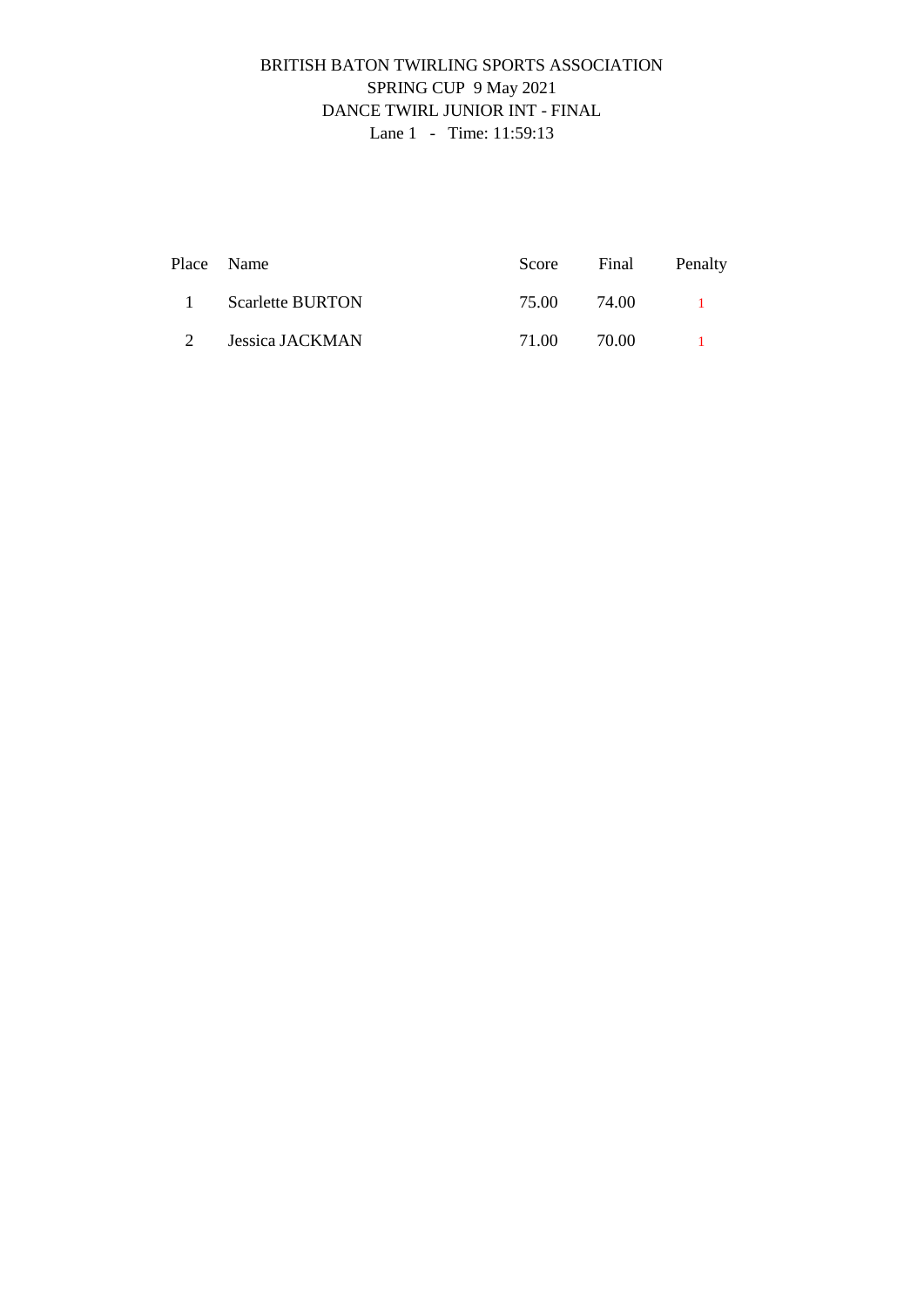## BRITISH BATON TWIRLING SPORTS ASSOCIATION SPRING CUP 9 May 2021 DANCE TWIRL JUNIOR ADV - FINAL Lane 3 - Time: 11:59:06

| Place Name    |             | Score Final Penalty |  |
|---------------|-------------|---------------------|--|
| 1 Eliza LETCH | 55.00 55.00 |                     |  |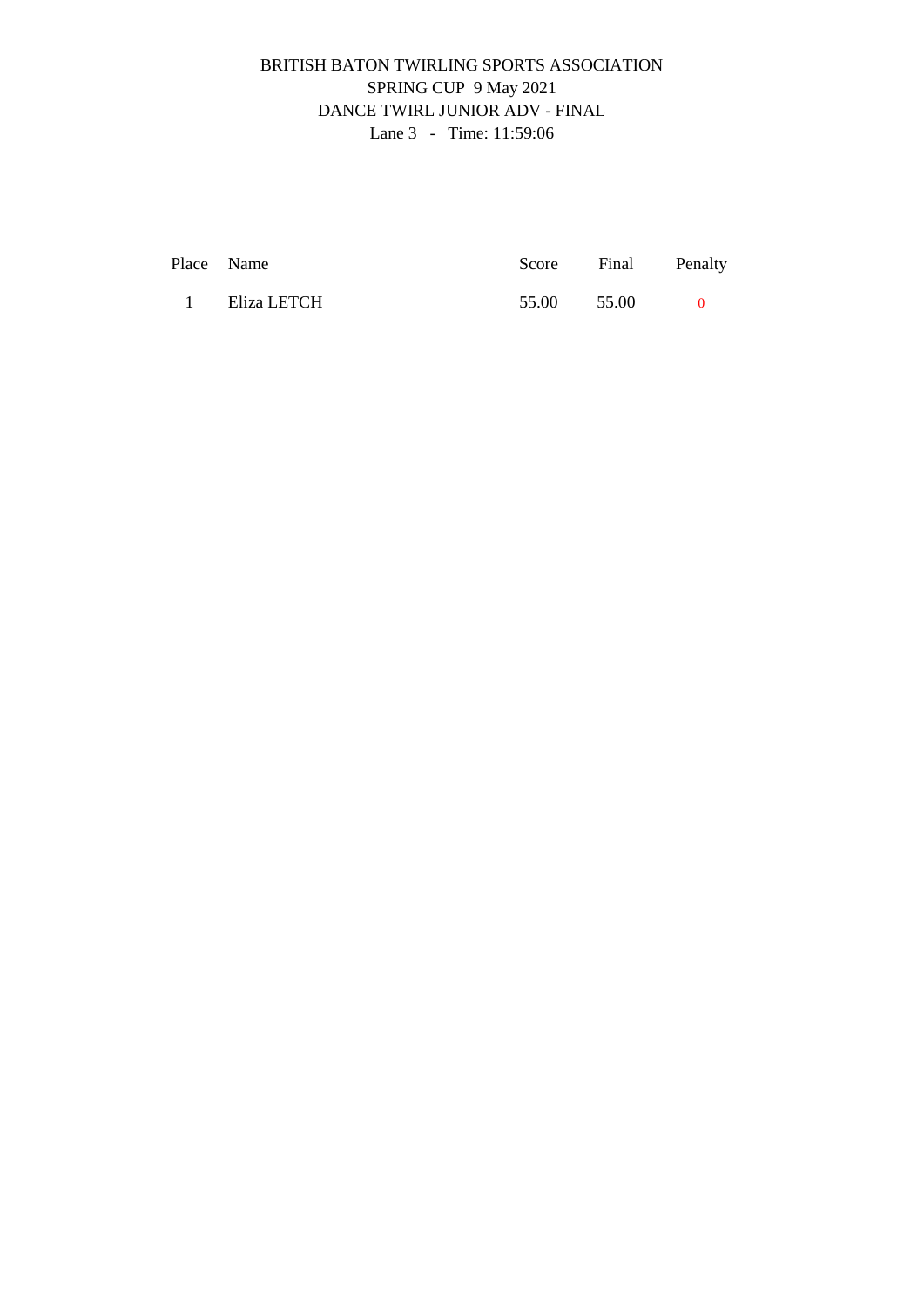## BRITISH BATON TWIRLING SPORTS ASSOCIATION SPRING CUP 9 May 2021 DANCE TWIRL JUNIOR 2 BEG - FINAL Lane 3 - Time: 11:46:56

|   | Place Name     |             | Score Final | Penalty |
|---|----------------|-------------|-------------|---------|
|   | 1 Daisy HARROD | 29.00 27.50 |             | 1.5     |
| 2 | Tanisha READ   | 27.00 25.50 |             | 1.5     |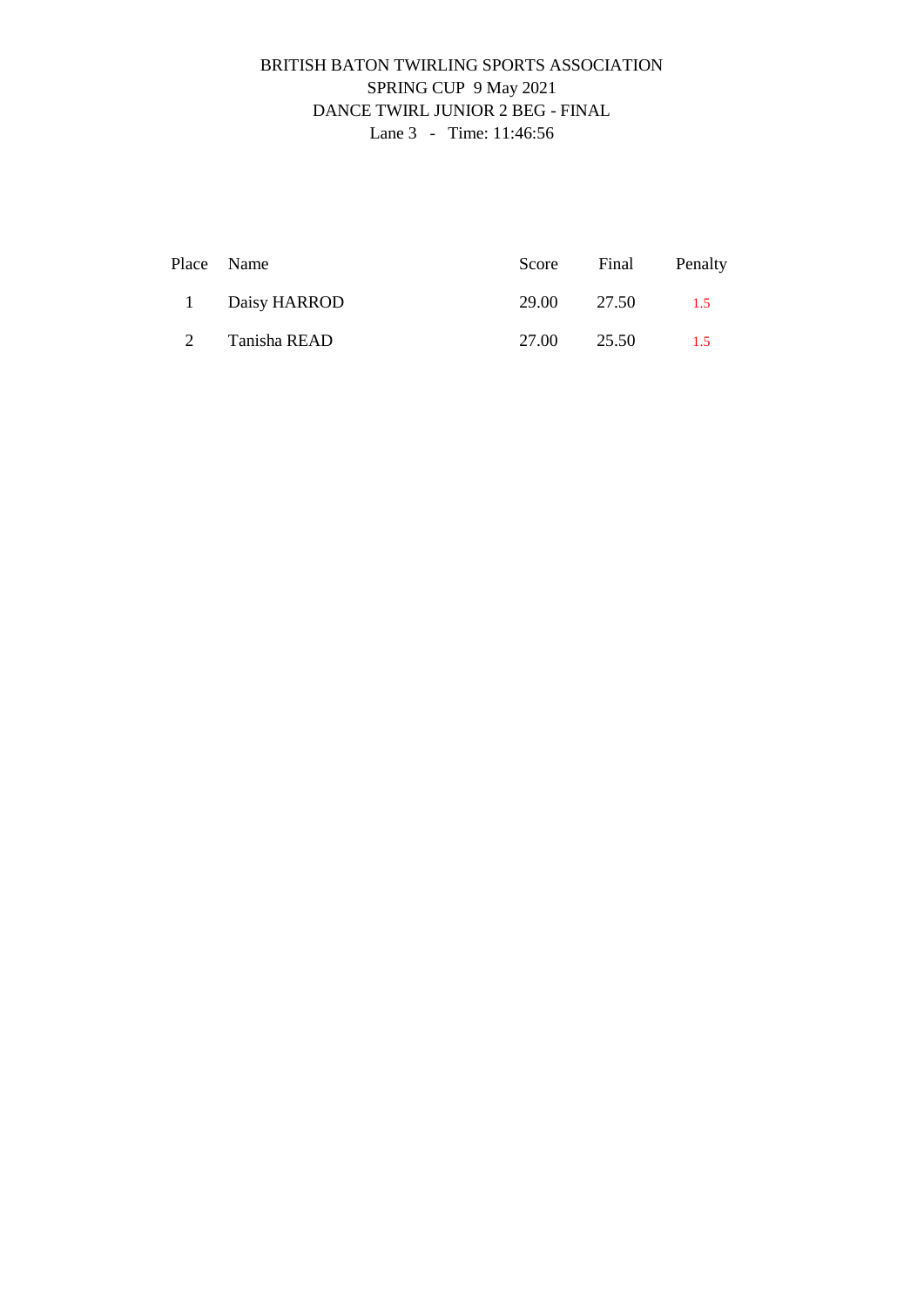## BRITISH BATON TWIRLING SPORTS ASSOCIATION SPRING CUP 9 May 2021 DANCE TWIRL JUNIOR 2 NOV - FINAL Lane 1 - Time: 11:38:36

| Place Name |                 | Score Final Penalty |  |
|------------|-----------------|---------------------|--|
|            | 1 Remaya BARNES | 53.00 52.00         |  |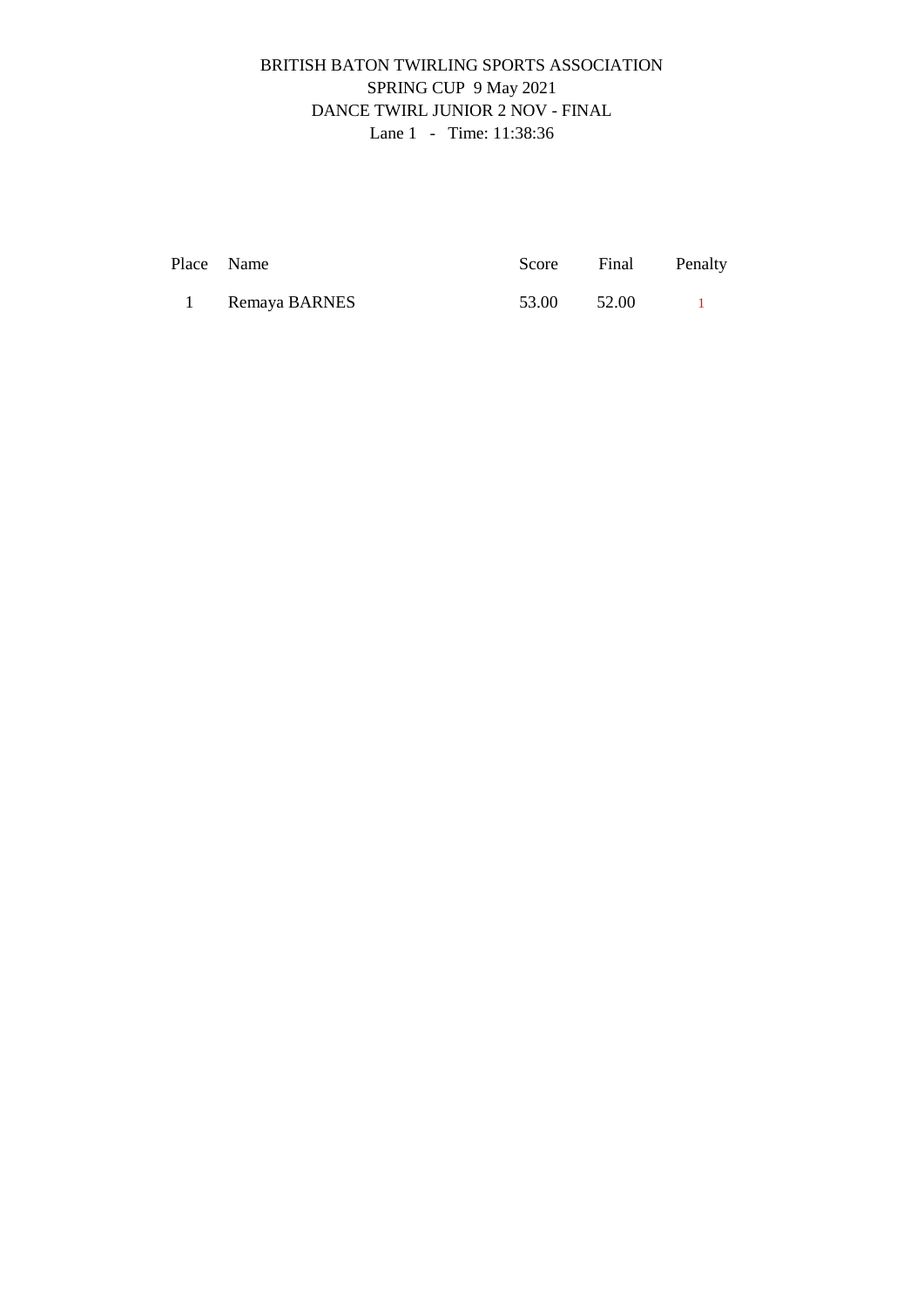## BRITISH BATON TWIRLING SPORTS ASSOCIATION SPRING CUP 9 May 2021 DANCE TWIRL SENIOR BEG - FINAL Lane 1 - Time: 11:32:14

|             | Place Name      |             | Score Final | Penalty |
|-------------|-----------------|-------------|-------------|---------|
|             | 1 Gabby BURNETT | 28.00 27.50 |             | 0.5     |
| $2^{\circ}$ | Aimee ROWLEY    | 22.00       | 21.50       | 0.5     |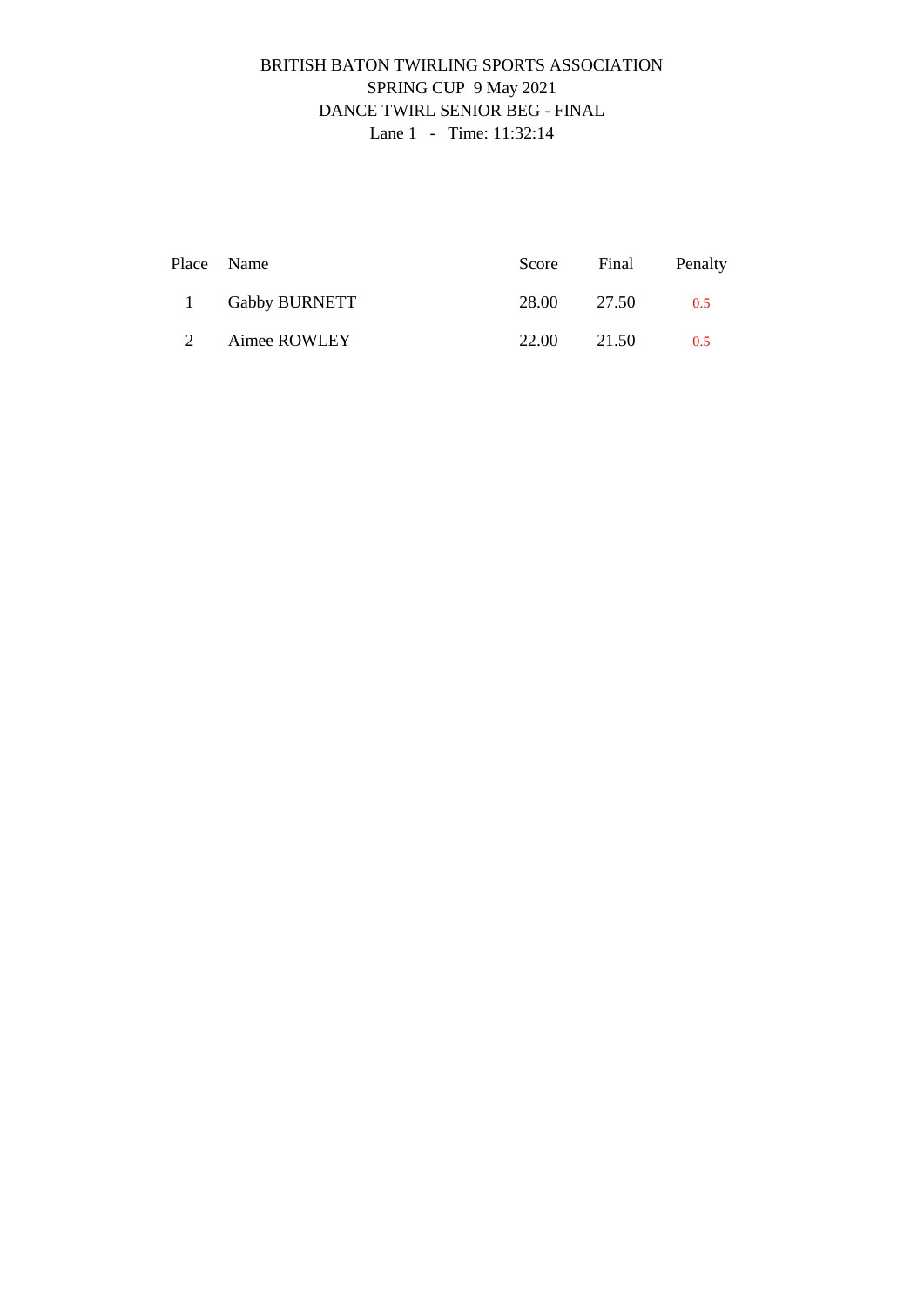### BRITISH BATON TWIRLING SPORTS ASSOCIATION SPRING CUP 9 May 2021 DANCE TWIRL SENIOR NOV - FINAL Lane 3 - Time: 11:40:29

| Place | Name                 | Score | Final | Penalty |
|-------|----------------------|-------|-------|---------|
|       | Megan BURNETT        | 38.00 | 37.00 |         |
| 2     | Livvi COLLINS        | 36.00 | 35.50 | 0.5     |
| 3     | Amy DACOMBE          | 33.00 | 32.00 |         |
| 4     | Kia GRIMSHAW-STOCKER | 29.00 | 28.50 | 0.5     |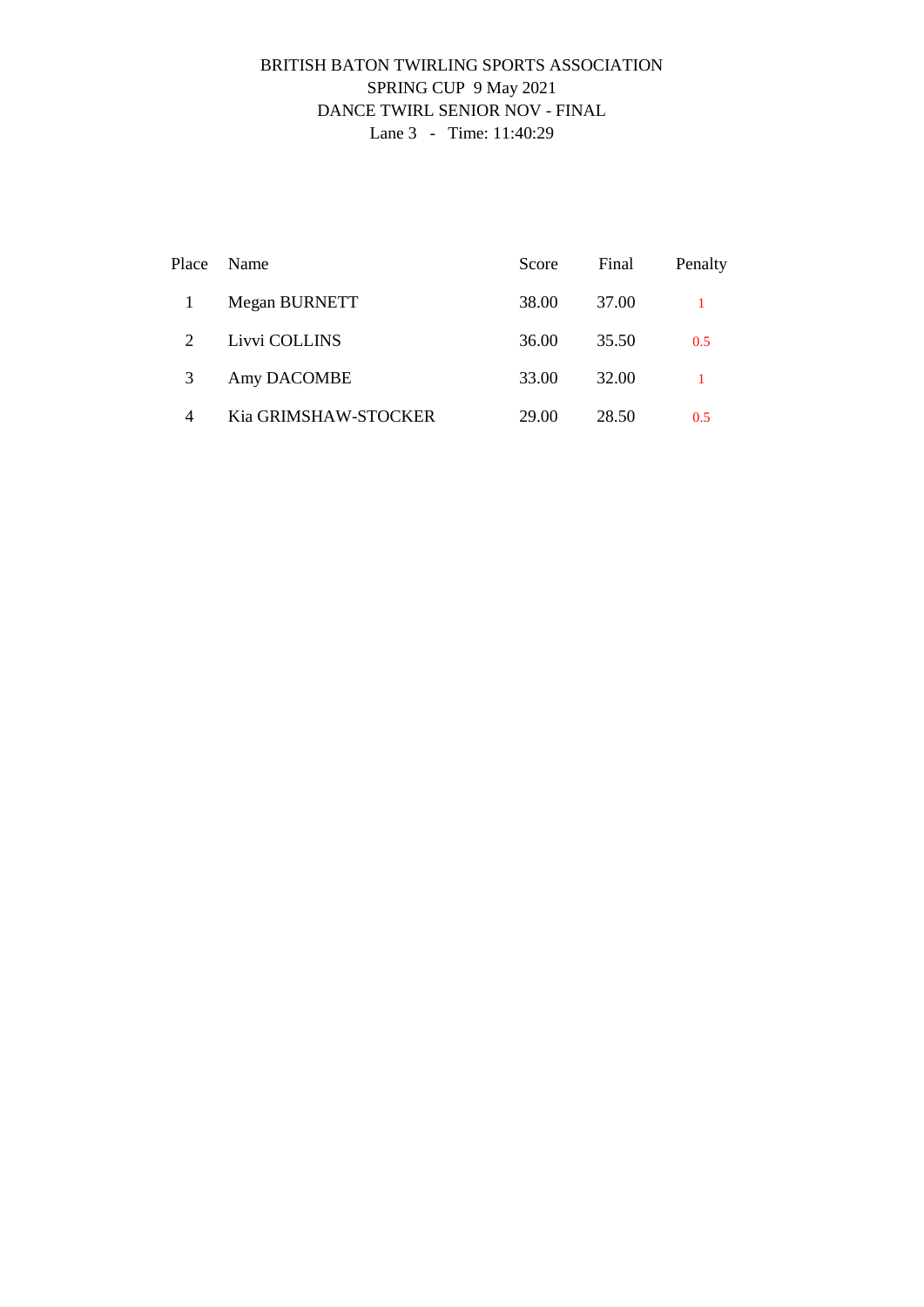### BRITISH BATON TWIRLING SPORTS ASSOCIATION SPRING CUP 9 May 2021 DANCE TWIRL SENIOR INT - FINAL Lane 2 - Time: 11:40:19

|              | Place Name              | Score | Final | Penalty  |
|--------------|-------------------------|-------|-------|----------|
| $\mathbf{1}$ | <b>Brittany COLEY</b>   | 72.00 | 72.00 | $\Omega$ |
| 2            | <b>Francesca THOMAS</b> | 68.00 | 66.50 | 1.5      |
| 3            | <b>Tyler FENTON</b>     | 65.00 | 65.00 | $\Omega$ |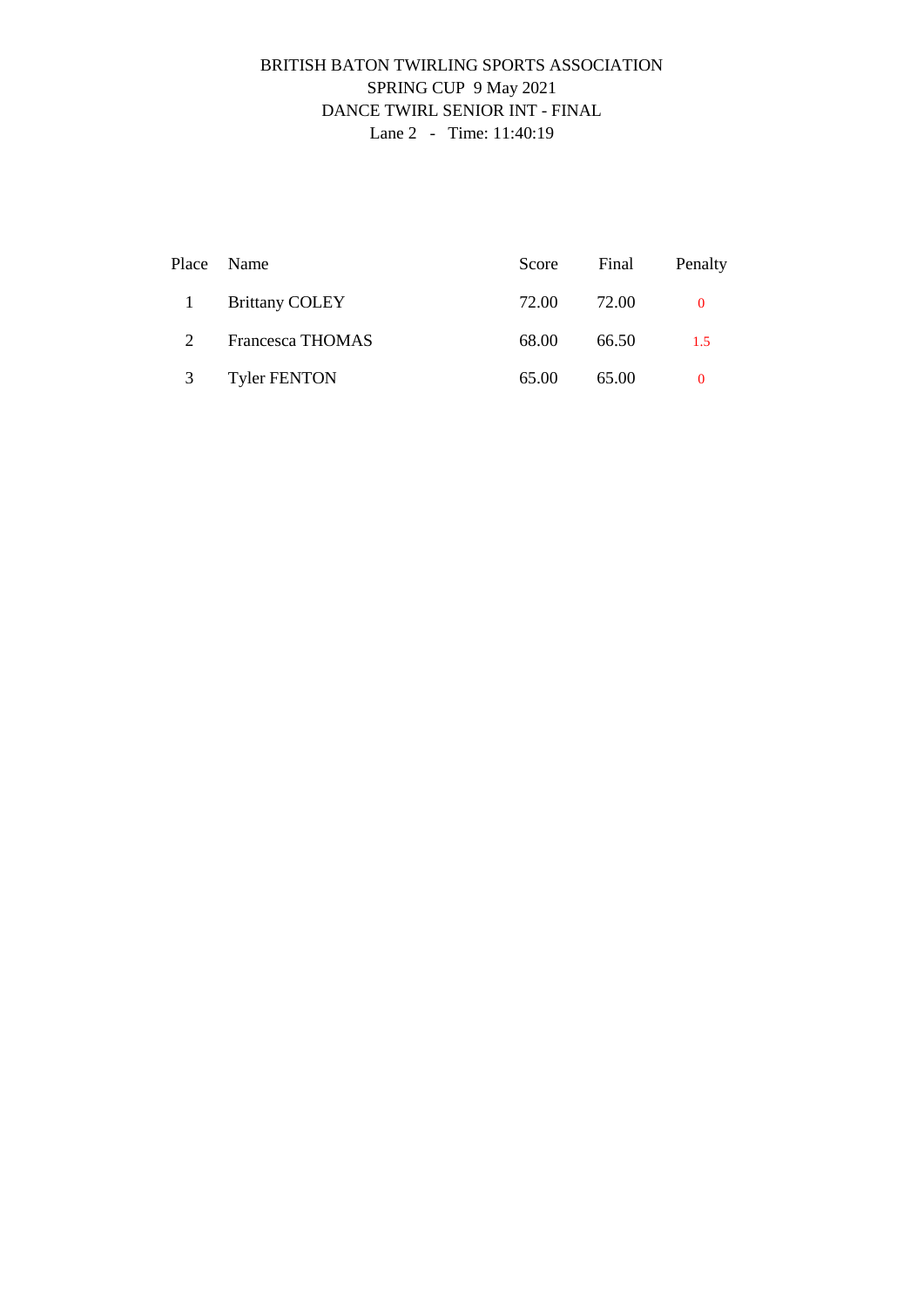# BRITISH BATON TWIRLING SPORTS ASSOCIATION SPRING CUP 9 May 2021 DANCE TWIRL SENIOR ADV - FINAL Lane 2 - Time: 11:39:50

| Place Name   | Score Final Penalty |     |
|--------------|---------------------|-----|
| 1 Mila CROOK | 74.00 71.50         | 2.5 |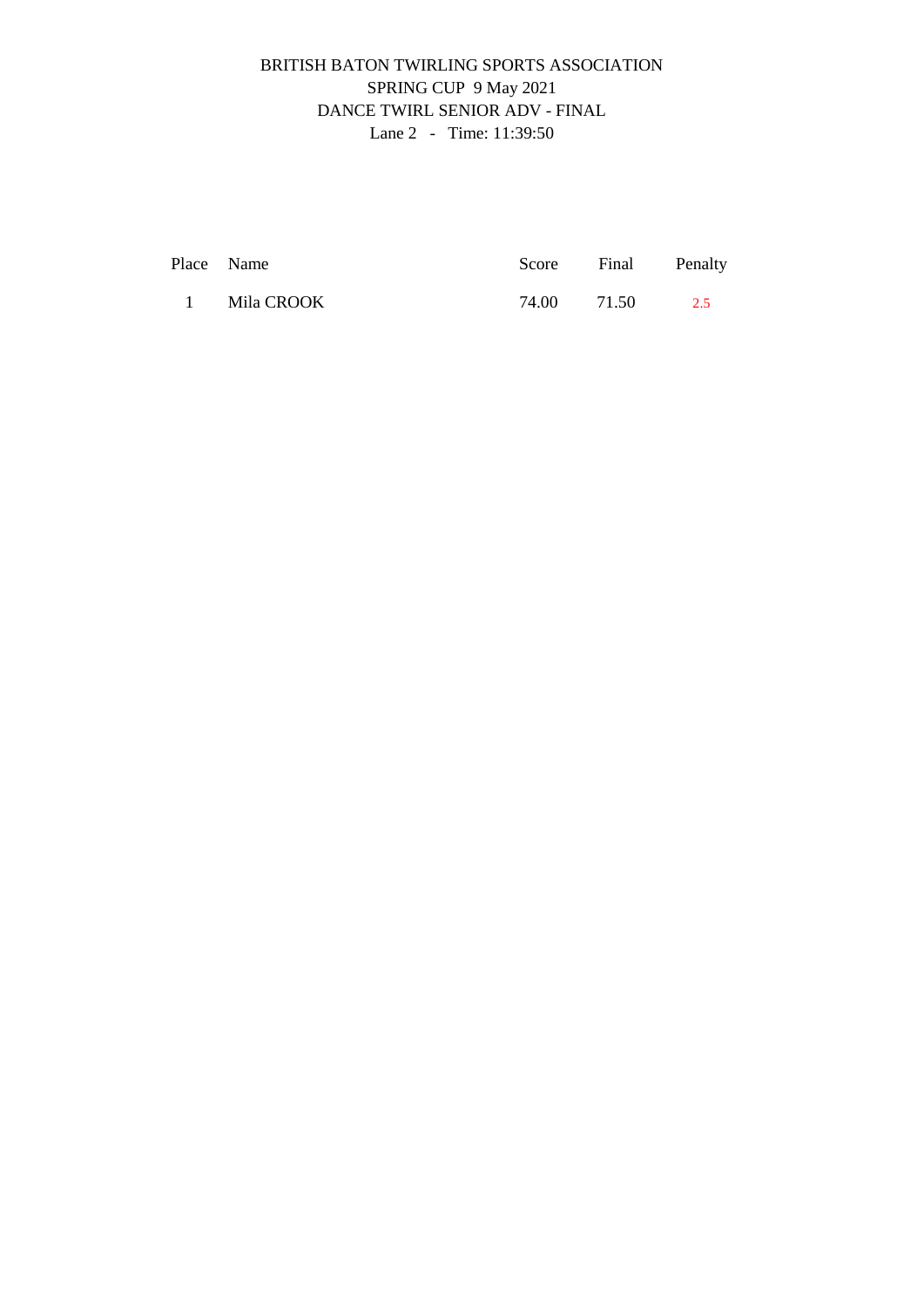# BRITISH BATON TWIRLING SPORTS ASSOCIATION SPRING CUP 9 May 2021 TWO BATON JUVENILE 1 BEG - FINAL Lane 1 - Time: 15:36:59

| Place            | Name                    | Score | Final   | Penalty      |
|------------------|-------------------------|-------|---------|--------------|
| $\mathbf{1}$     | Caitlyn YOUNG           | 31.00 | 27.50   | 3.5          |
| $\overline{2}$   | <b>Autumn COLLINS</b>   | 25.00 | 24.00   | $\mathbf{1}$ |
| 3                | Arya DEXTER             | 24.00 | 21.50   | 2.5          |
| 4                | Isla-Rose MINTER        | 22.00 | 21.00   | $\mathbf{1}$ |
| $\overline{4}$   | Emily WHITE             | 21.00 | 21.00   | $\mathbf{0}$ |
| 6                | Frankie FARNDELL        | 18.00 | 16.50   | 1.5          |
| $\boldsymbol{7}$ | <b>Scarlett MOUNCEY</b> | 17.00 | 14.50   | 2.5          |
| 8                | Eden SHIELDS            | 28.00 | 13.50   | 14.5         |
| 9                | Lillie-Rose TAYLOR      | 14.00 | 13.00   | $\mathbf{1}$ |
| 10               | Lexi-Mae BARKER         | 13.00 | 11.50   | 1.5          |
| 11               | Phoebe ELLEY            | 11.00 | 11.00   | $\mathbf{0}$ |
| 12               | Evie ELDRIDGE           | 10.00 | 9.50    | 0.5          |
| 13               | Amelia SHEPHERD         | 23.00 | 7.50    | 15.5         |
| 14               | Marghane HACKWORTH      | 15.00 | $-1.50$ | 16.5         |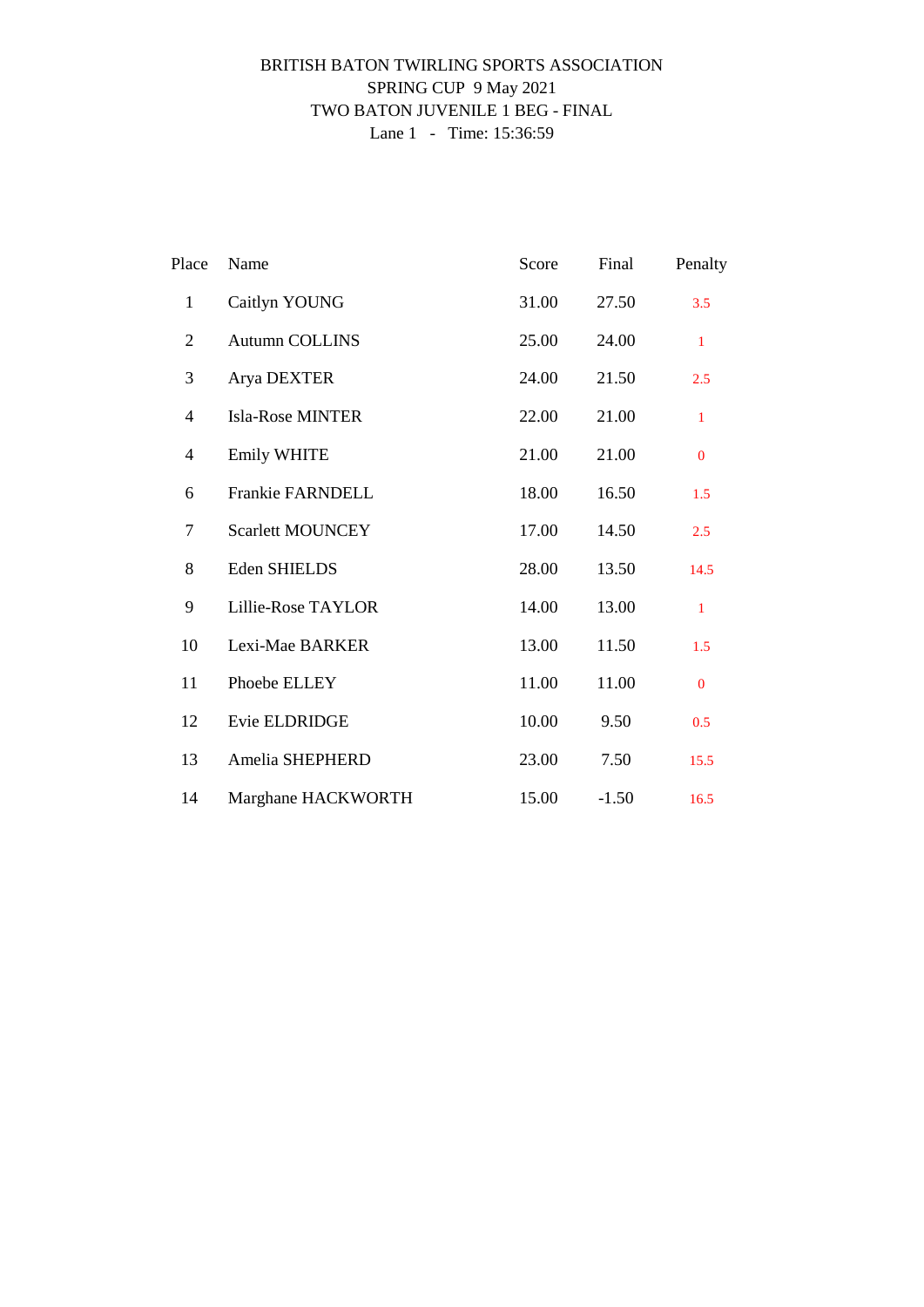# BRITISH BATON TWIRLING SPORTS ASSOCIATION SPRING CUP 9 May 2021 TWO BATON JUVENILE 2 BEG - FINAL Lane 3 - Time: 15:20:21

| Place          | Name                    | Score | Final | Penalty      |
|----------------|-------------------------|-------|-------|--------------|
| 1              | <b>Aalish WATTERSON</b> | 43.00 | 42.50 | 0.5          |
| 2              | <b>Kyla RONALS</b>      | 41.00 | 40.50 | 0.5          |
| 3              | Katie PAPADOPOLOUS      | 40.00 | 39.00 | $\mathbf{1}$ |
| $\overline{4}$ | Neve BUGDALE            | 39.00 | 36.50 | 2.5          |
| 5              | Keira GOLDSMITH         | 36.00 | 35.50 | 0.5          |
| 6              | <b>Bethany HALLIDAY</b> | 33.00 | 32.00 | 1            |
| 7              | <b>Alexis DAVIS</b>     | 28.00 | 27.50 | 0.5          |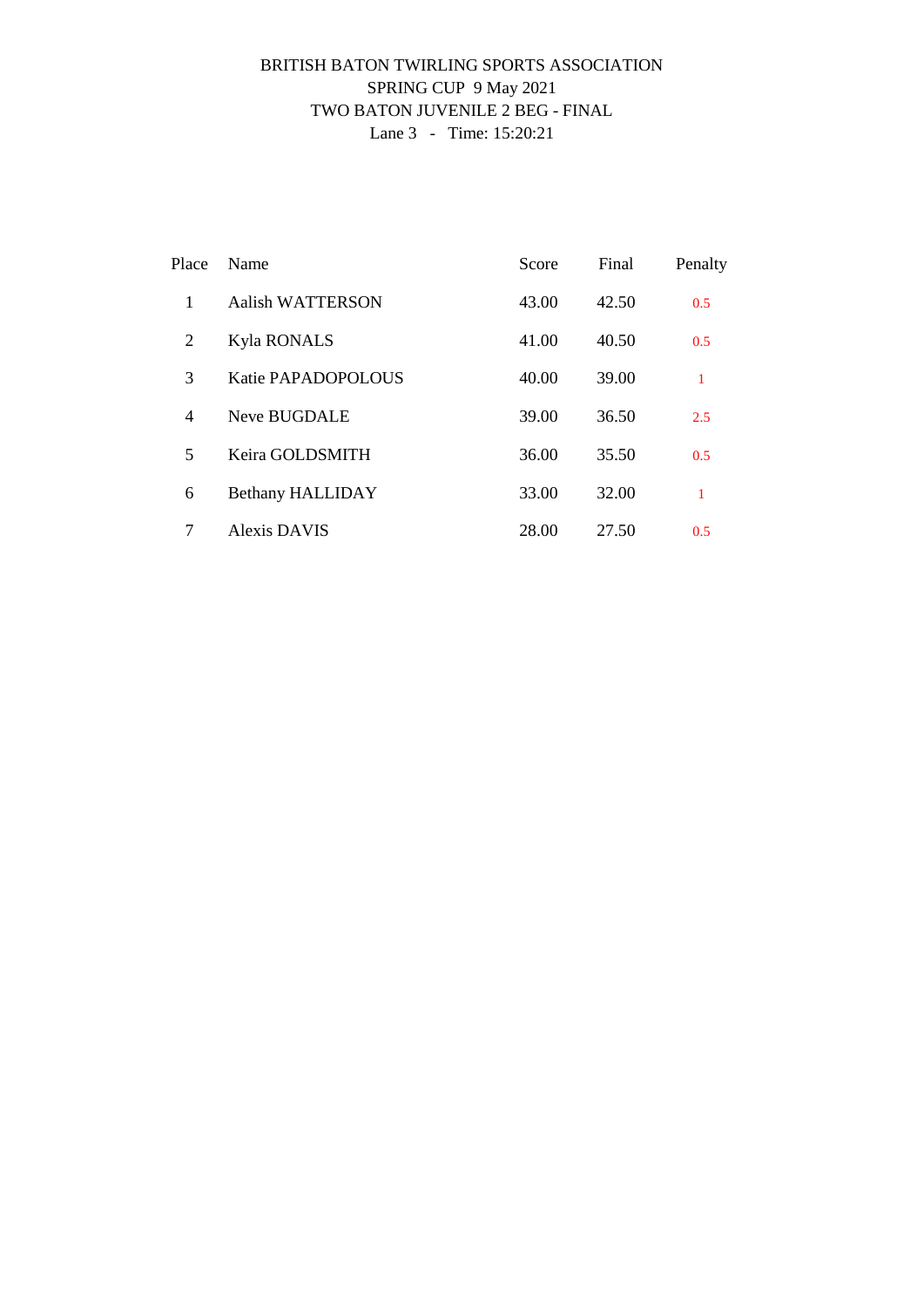### BRITISH BATON TWIRLING SPORTS ASSOCIATION SPRING CUP 9 May 2021 TWO BATON JUVENILE 2 NOV - FINAL Lane 2 - Time: 14:06:40

| Place | Name            | Score | Final | Penalty |
|-------|-----------------|-------|-------|---------|
|       | Millie GORDON   | 66.00 | 64.50 | 1.5     |
| 2     | Lucy HARDING    | 60.00 | 59.50 | 0.5     |
| 3     | Olivia BROCKMAN | 58.00 | 57.50 | 0.5     |
| 4     | Akemi HUYNH     | 39.00 | 38.50 | 0.5     |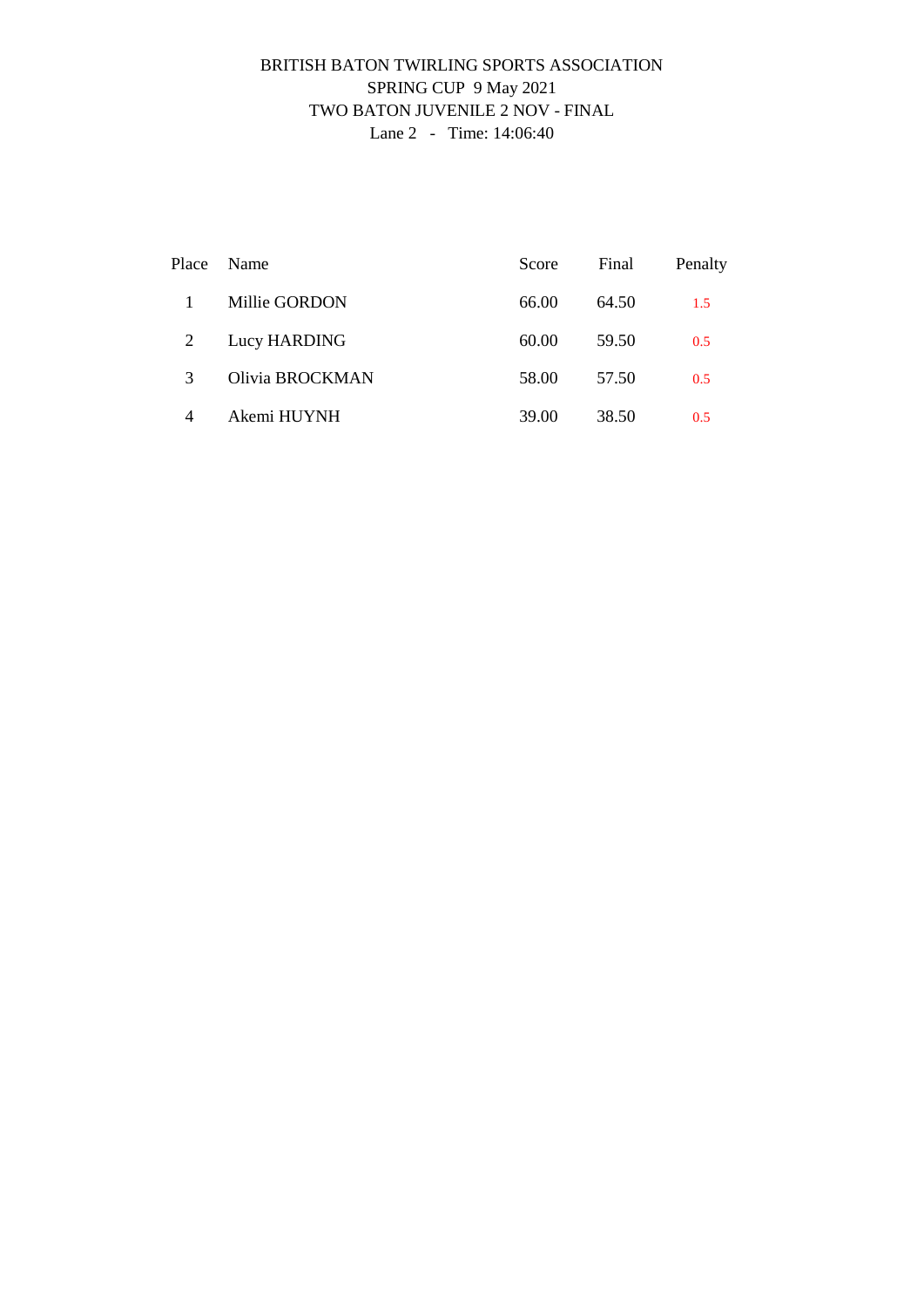### BRITISH BATON TWIRLING SPORTS ASSOCIATION SPRING CUP 9 May 2021 TWO BATON JUNIOR 1 BEG - FINAL Lane 2 - Time: 11:21:18

| Place          | Name                           | Score | Final | Penalty      |
|----------------|--------------------------------|-------|-------|--------------|
| 1              | Jemma CATTERSON                | 49.00 | 48.50 | 0.5          |
| 2              | <b>Anne-Marie OSHEA-BARNES</b> | 38.00 | 36.50 | 1.5          |
| 3              | Eleanor MARRIAGE               | 35.00 | 34.50 | 0.5          |
| $\overline{4}$ | <b>Annabelle NEW</b>           | 30.00 | 30.00 | $\Omega$     |
| 5              | <b>Charlotte HALLIDAY</b>      | 25.00 | 24.00 | $\mathbf{1}$ |
| 6              | Abbie WHITE                    | 23.00 | 22.00 | $\mathbf{1}$ |
| 7              | Phoebe ARTHUR                  | 22.00 | 21.00 | $\mathbf{1}$ |
| 8              | <b>Molly POPE</b>              | 21.00 | 20.00 | $\mathbf{1}$ |
| 9              | Lola RALPH                     | 15.00 | 14.50 | 0.5          |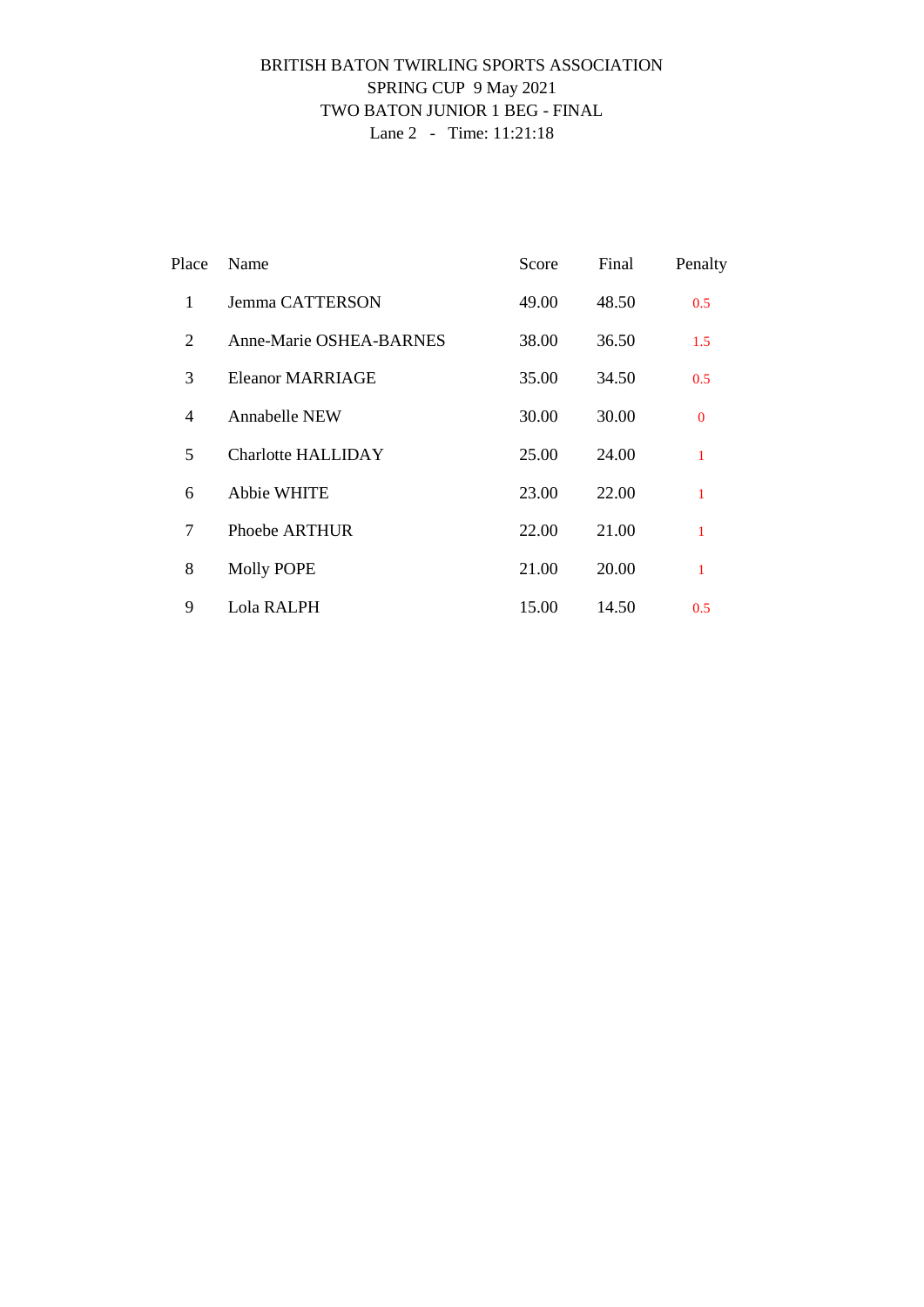### BRITISH BATON TWIRLING SPORTS ASSOCIATION SPRING CUP 9 May 2021 TWO BATON JUNIOR 2 BEG - FINAL Lane 1 - Time: 12:35:49

|    | Place Name             | Score | Final | Penalty  |
|----|------------------------|-------|-------|----------|
| -1 | Polly HOWARD           | 30.00 | 30.00 | $\Omega$ |
| 2  | <b>Channell STYLES</b> | 17.00 | 13.00 | 4        |
| 3  | Daisy HARROD           | 24.00 | 8.00  | 16       |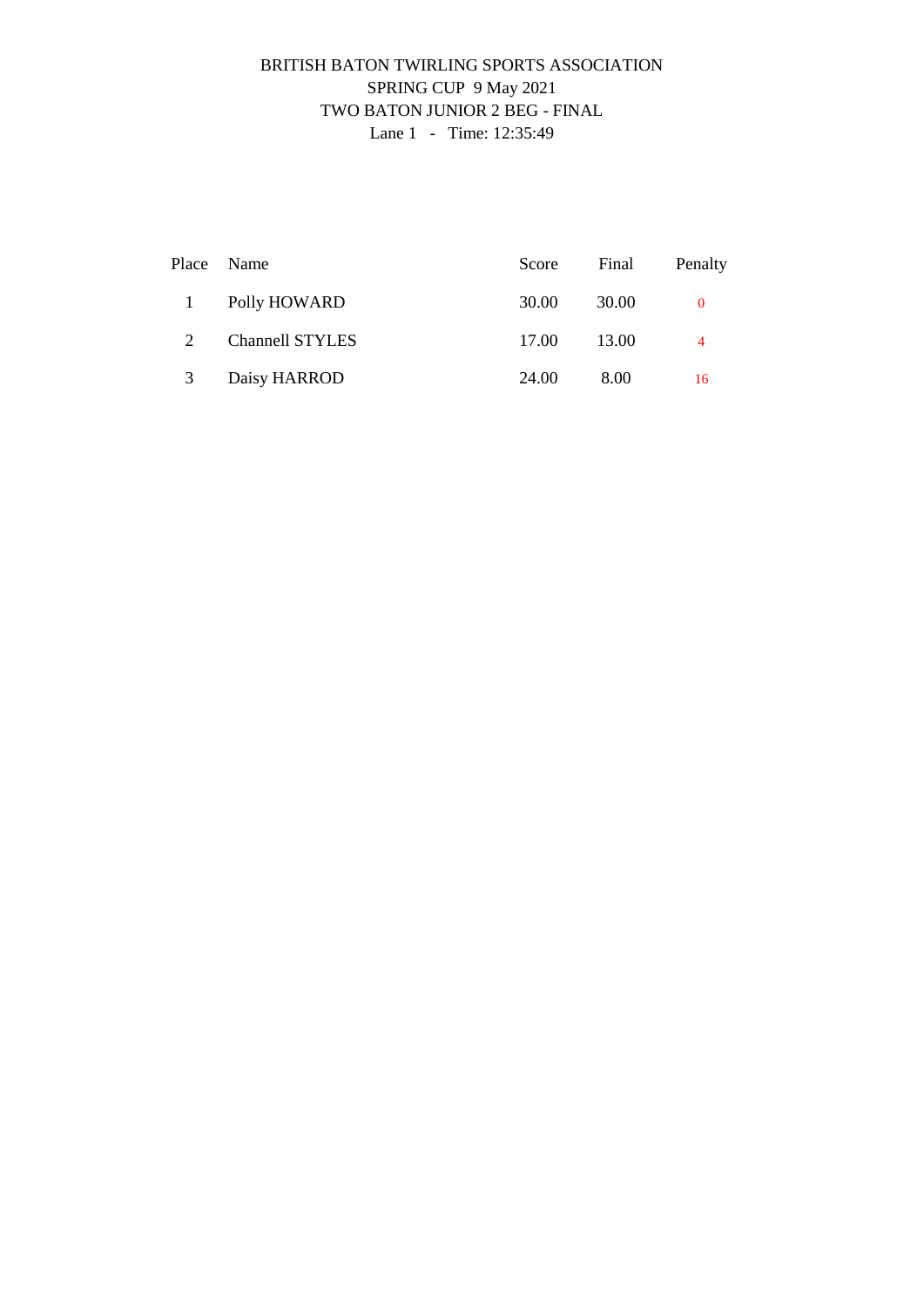### BRITISH BATON TWIRLING SPORTS ASSOCIATION SPRING CUP 9 May 2021 TWO BATON JUNIOR NOV - FINAL Lane 1 - Time: 15:19:32

| Place | Name                    | Score | Final | Penalty |
|-------|-------------------------|-------|-------|---------|
| 1     | Mylah CAVIN             | 43.00 | 42.00 | 1       |
| 2     | Abbie DAVIS             | 45.00 | 41.50 | 3.5     |
| 3     | Jessica JACKMAN         | 38.00 | 37.50 | 0.5     |
| 3     | <b>Scarlette BURTON</b> | 40.00 | 37.50 | 2.5     |
| 5     | <b>Ruby HUCKLE</b>      | 35.00 | 34.50 | 0.5     |
| 6     | Rheanna BOWLES          | 33.00 | 31.50 | 1.5     |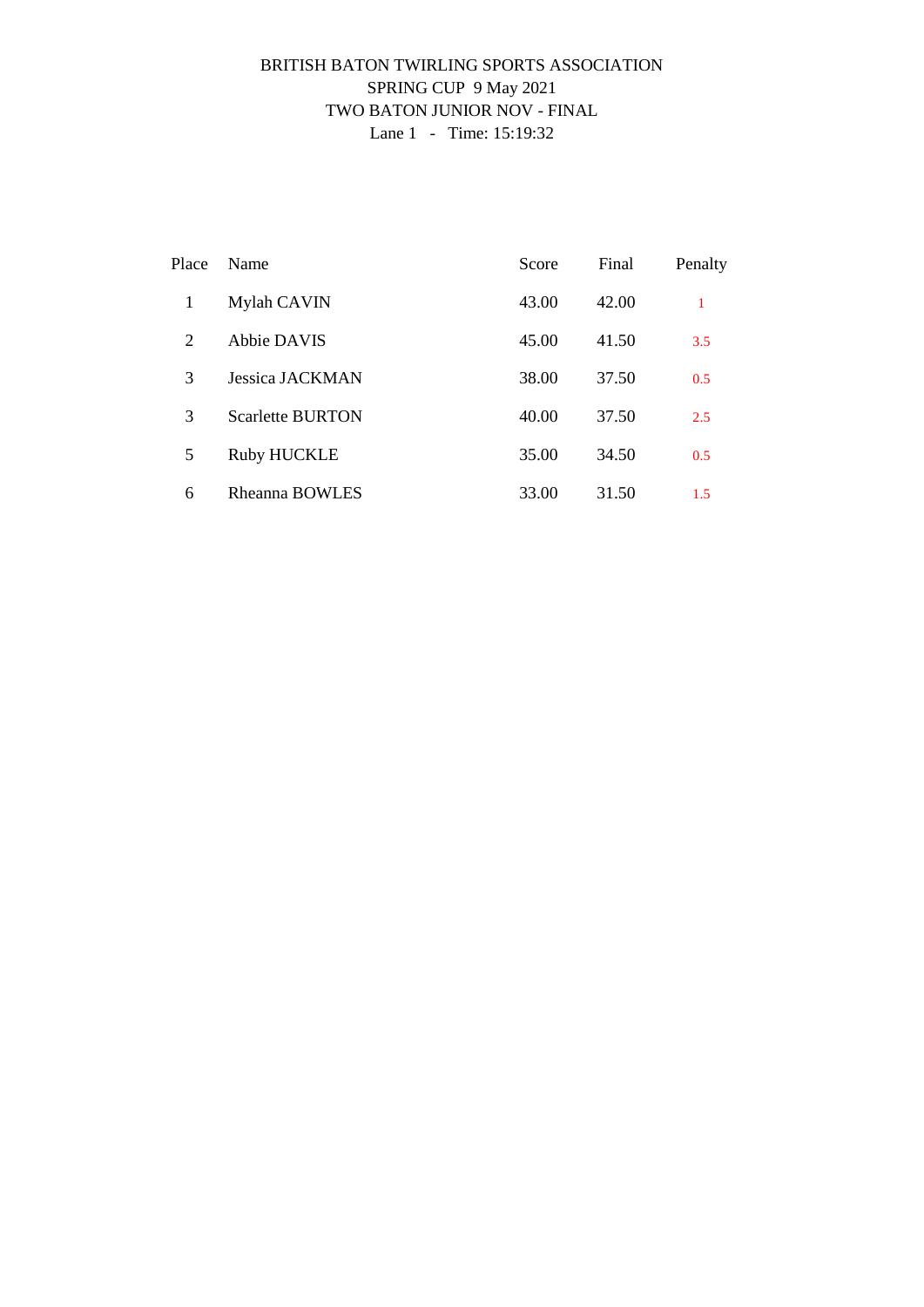# BRITISH BATON TWIRLING SPORTS ASSOCIATION SPRING CUP 9 May 2021 TWO BATON JUNIOR INT - FINAL Lane 3 - Time: 11:03:37

|                 | Place Name    |             |       | Score Final Penalty |
|-----------------|---------------|-------------|-------|---------------------|
| $\sim$ 1 $\sim$ | Kiera MAGUIRE | 74.00 73.50 |       | 0.5                 |
| $\mathcal{L}$   | Willow ROLFE  | 66.00       | 65.00 |                     |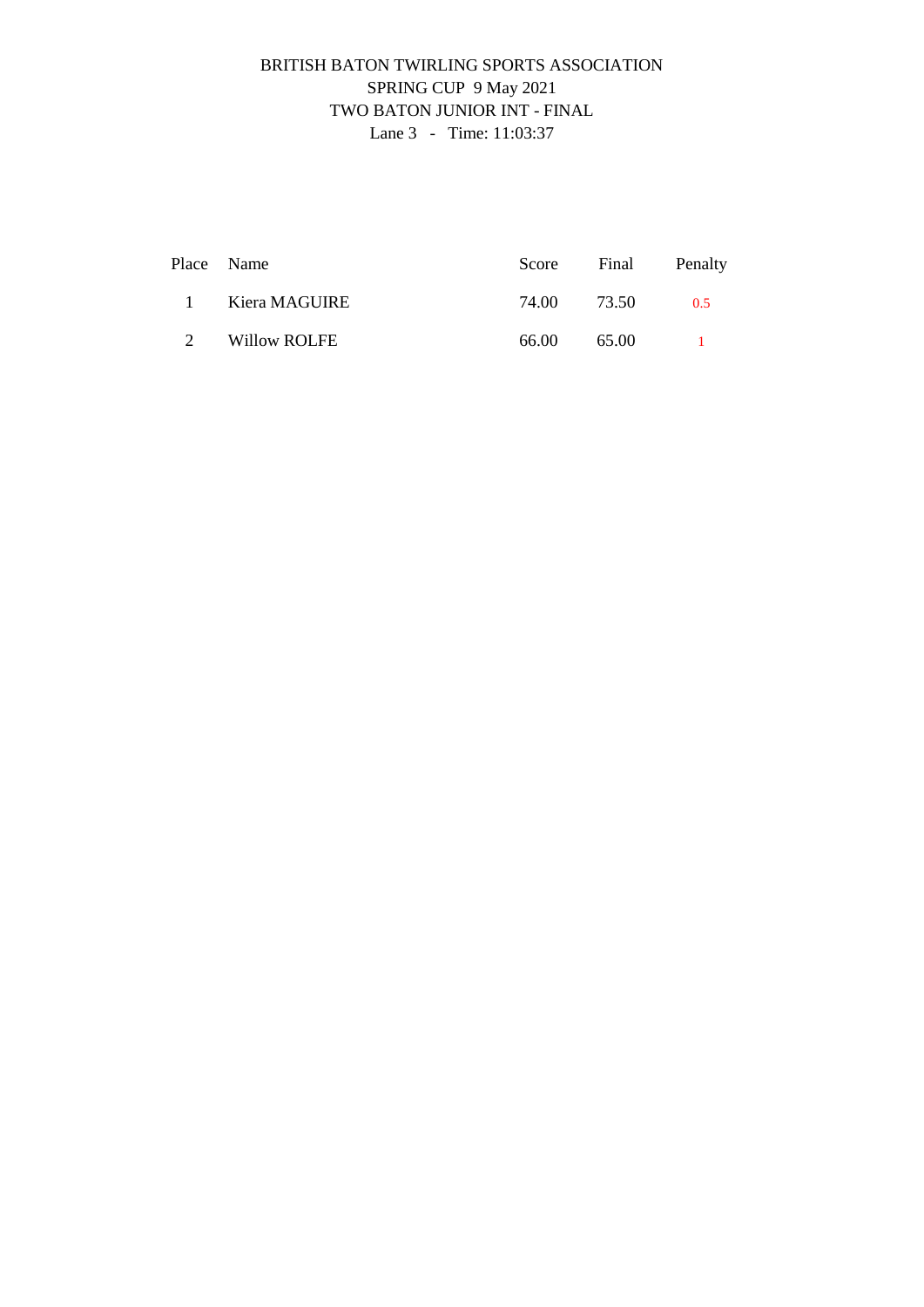# BRITISH BATON TWIRLING SPORTS ASSOCIATION SPRING CUP 9 May 2021 TWO BATON JUNIOR ADV - FINAL Lane 2 - Time: 07:47:40

| Place Name |               |       | Score Final Penalty |      |
|------------|---------------|-------|---------------------|------|
|            | 1 Eliza LETCH | 63.00 | 48.50               | 14.5 |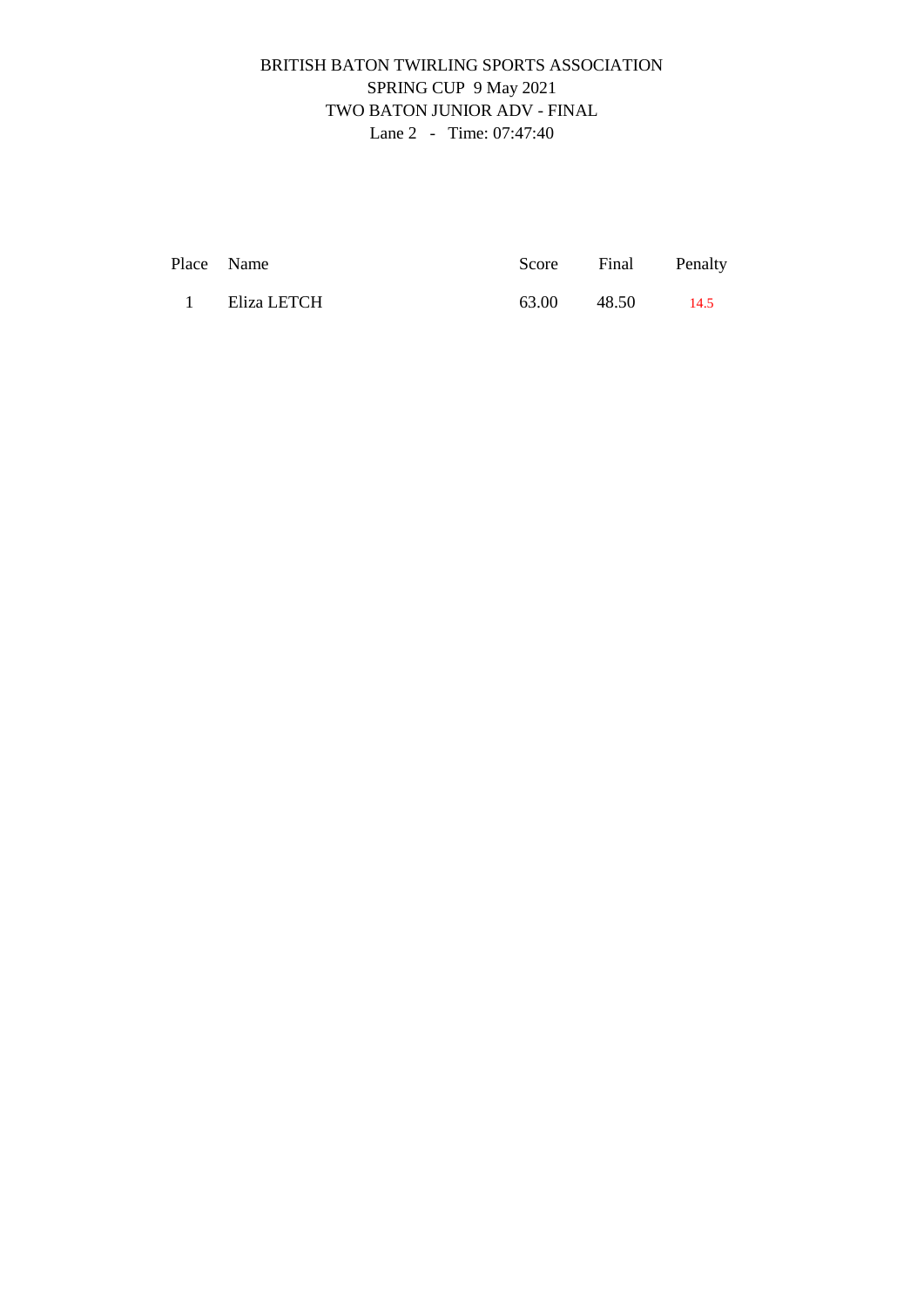### BRITISH BATON TWIRLING SPORTS ASSOCIATION SPRING CUP 9 May 2021 TWO BATON SENIOR BEG - FINAL Lane 1 - Time: 07:43:29

| Place          | Name                      | Score | Final | Penalty        |
|----------------|---------------------------|-------|-------|----------------|
| 1              | Livvi COLLINS             | 30.00 | 30.00 | $\overline{0}$ |
| 2              | Chelsea BACON             | 29.00 | 28.00 | 1              |
| 3              | <b>Charlotte MARRIAGE</b> | 27.00 | 26.00 | 1              |
| $\overline{4}$ | Alyssia BEVAN             | 24.00 | 23.00 | 1              |
| 5              | <b>Christine WARE</b>     | 20.00 | 19.00 | 1              |
| 6              | Aimee ROWLEY              | 18.00 | 3.50  | 14.5           |
| 7              | <b>Anais RIDER</b>        | 17.00 | 1.50  | 15.5           |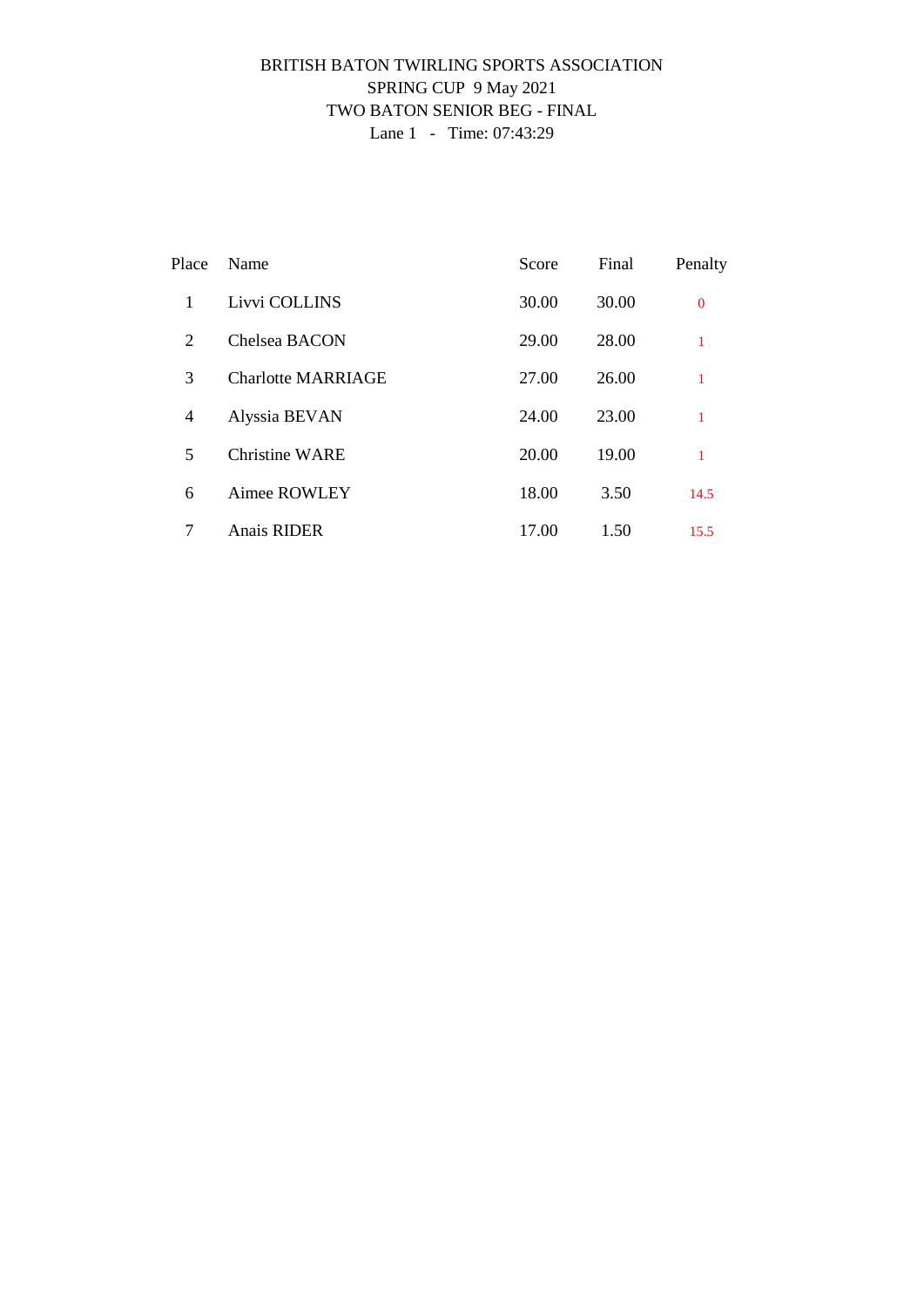### BRITISH BATON TWIRLING SPORTS ASSOCIATION SPRING CUP 9 May 2021 TWO BATON SENIOR NOV - FINAL Lane 2 - Time: 20:58:31

| Place          | Name               | Score | Final | Penalty |
|----------------|--------------------|-------|-------|---------|
| 1              | <b>Katie HERON</b> | 64.00 | 61.50 | 2.5     |
| 2              | Amy DACOMBE        | 62.00 | 60.50 | 1.5     |
| 3              | Elissa KNOTT       | 60.00 | 59.50 | 0.5     |
| $\overline{4}$ | <b>Bryony JAY</b>  | 56.00 | 55.00 | 1       |
| 5              | Ellen VINCE        | 54.00 | 52.50 | 1.5     |
| 6              | Francesca THOMAS   | 42.00 | 40.50 | 1.5     |
| 7              | Weronika GACEK     | 38.00 | 35.50 | 2.5     |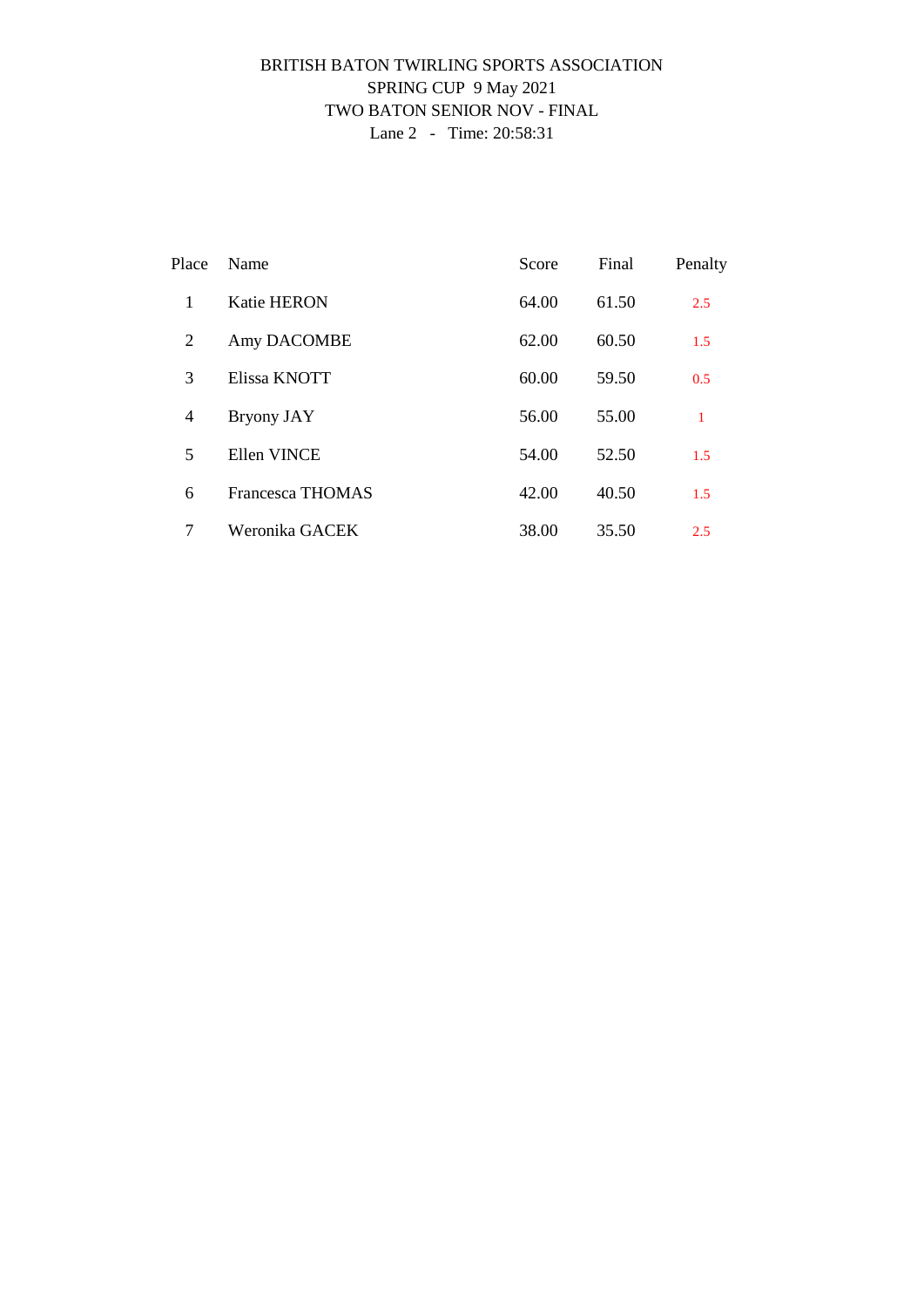### BRITISH BATON TWIRLING SPORTS ASSOCIATION SPRING CUP 9 May 2021 TWO BATON SENIOR INT - FINAL Lane 3 - Time: 15:18:22

| Place          | Name                  | Score | Final | Penalty  |
|----------------|-----------------------|-------|-------|----------|
|                | Abi MURRAY            | 76.00 | 74.50 | 1.5      |
| 2              | Megan BURNETT         | 71.00 | 71.00 | $\bf{0}$ |
| 3              | Mackenzie SPICE       | 73.00 | 69.50 | 3.5      |
| $\overline{4}$ | <b>Brittany COLEY</b> | 67.00 | 64.50 | 2.5      |
| 5              | Bethany GLYNN         | 60.00 | 56.50 | 3.5      |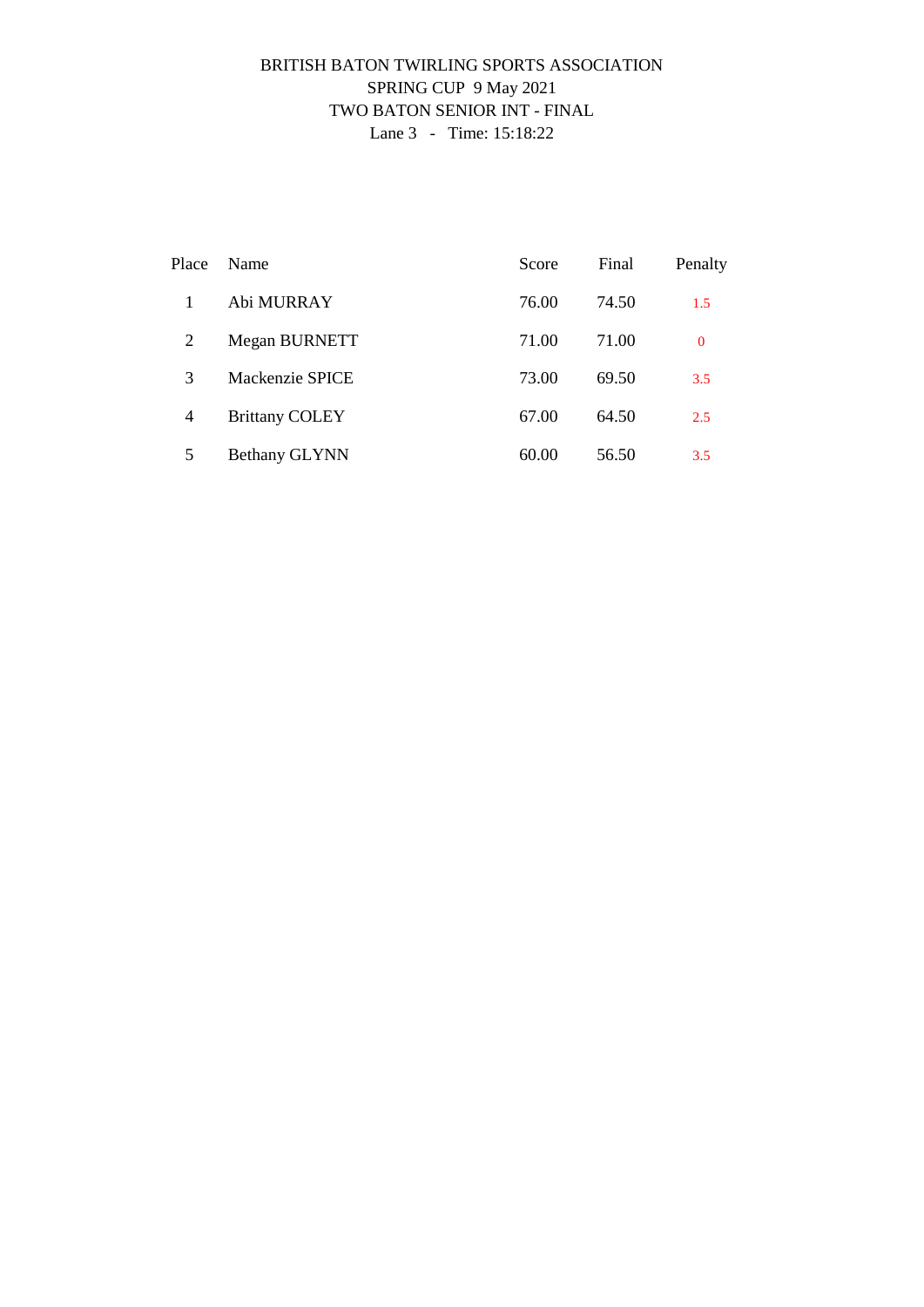# BRITISH BATON TWIRLING SPORTS ASSOCIATION SPRING CUP 9 May 2021 TWO BATON SENIOR ADV - FINAL Lane 3 - Time: 10:55:56

|   | Place Name       |             | Score Final Penalty |
|---|------------------|-------------|---------------------|
|   | 1 Hannah BARRETT | 84.00 83.50 | 0.5                 |
| 2 | Mila CROOK       | 78.00 77.00 |                     |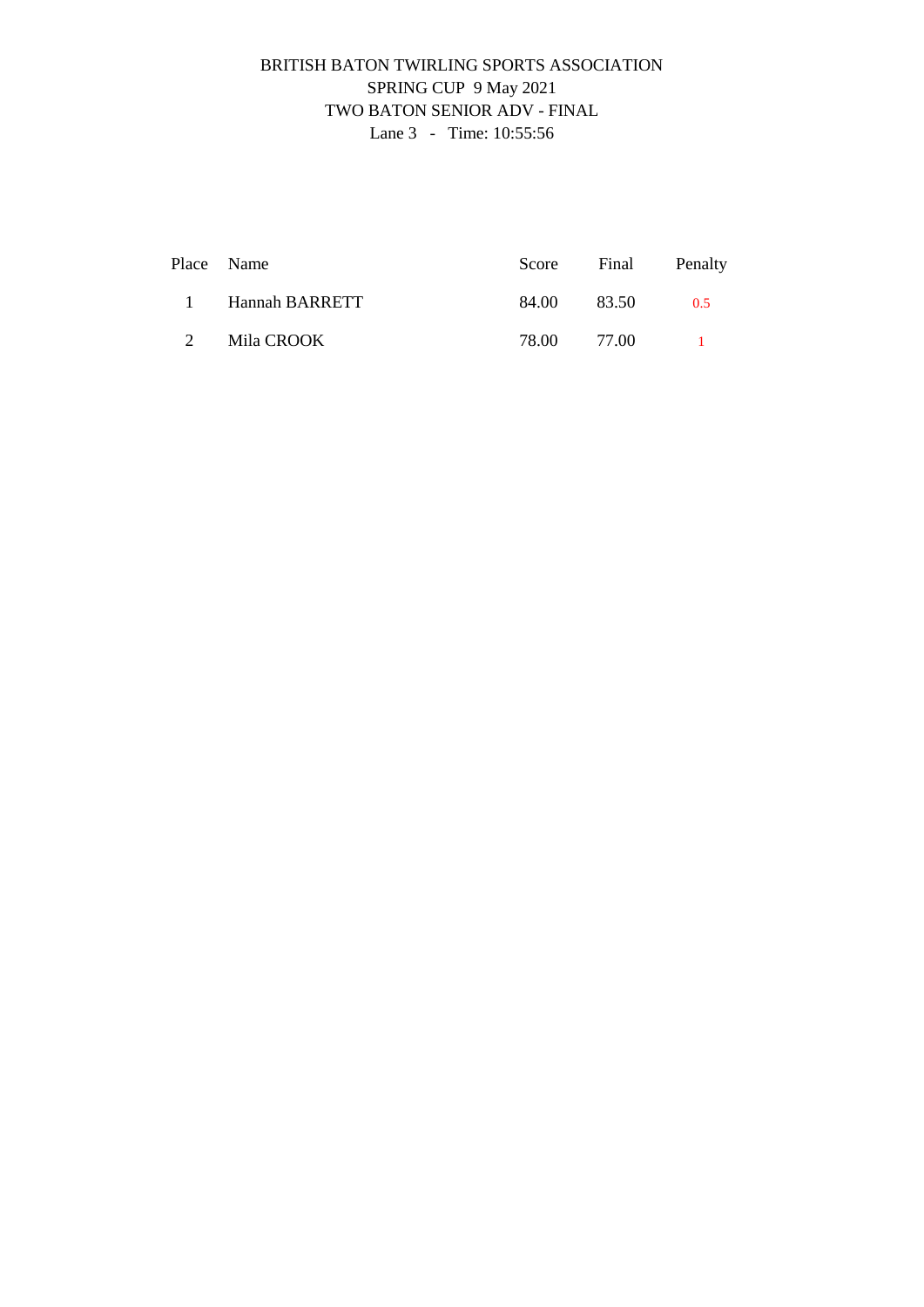### BRITISH BATON TWIRLING SPORTS ASSOCIATION SPRING CUP 9 May 2021 POISE MICRO TOTS - FINAL Lane 1 - Time: 16:35:39

| Place        | Name               | Score | Final | Penalty        |
|--------------|--------------------|-------|-------|----------------|
| $\mathbf{1}$ | Aria MCCARTHY      | 38.50 | 38.50 | $\theta$       |
| 2            | Daisy ROBOTTOM     | 38.00 | 38.00 | $\theta$       |
| 3            | Harley FITZSIMMONS | 37.00 | 37.00 | $\Omega$       |
| 4            | Kiyomi HUYNH       | 36.00 | 36.00 | $\overline{0}$ |
| 5            | Callie ELLIOTT     | 31.00 | 31.00 | $\Omega$       |
| 6            | Paige ELLIS        | 30.00 | 30.00 | $\overline{0}$ |
| 7            | Naeya THOMAS       | 22.00 | 22.00 | $\overline{0}$ |
| 8            | <b>Mabel GIBBS</b> | 21.00 | 21.00 | $\Omega$       |
| 9            | Graycie-Mae TAYLOR | 20.00 | 20.00 | $\overline{0}$ |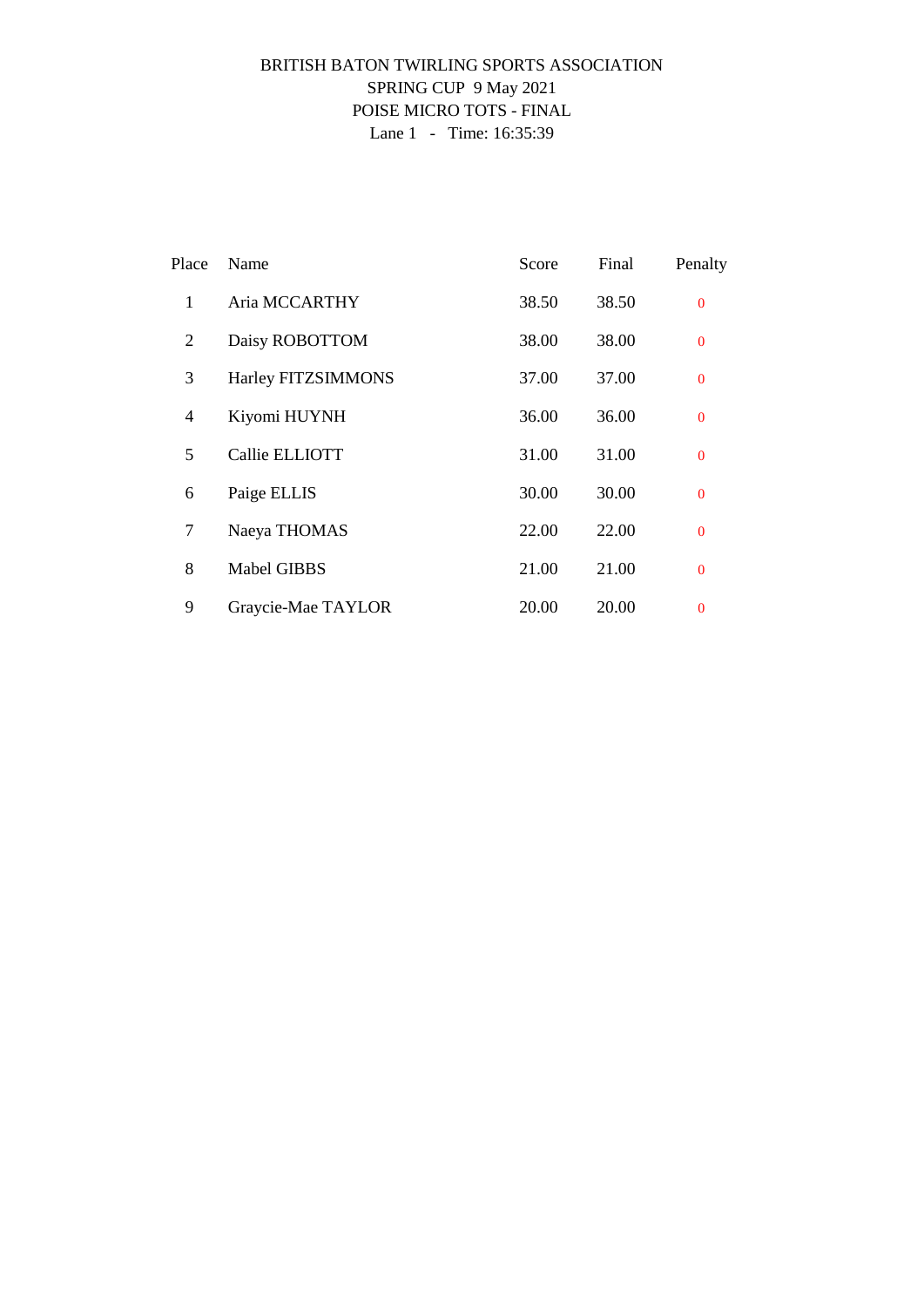### BRITISH BATON TWIRLING SPORTS ASSOCIATION SPRING CUP 9 May 2021 POISE TINY TOTS - FINAL Lane 1 - Time: 16:54:31

| Place          | Name                    | Score | Final | Penalty          |
|----------------|-------------------------|-------|-------|------------------|
| $\mathbf{1}$   | Grace WOOD              | 58.00 | 58.00 | $\overline{0}$   |
| $\overline{2}$ | Hattie LETCH            | 57.00 | 57.00 | $\mathbf{0}$     |
| 3              | <b>Isla-Rose MINTER</b> | 54.00 | 54.00 | $\mathbf{0}$     |
| 3              | Macy JONES              | 54.00 | 54.00 | $\mathbf{0}$     |
| 5              | Arya DEXTER             | 51.00 | 51.00 | $\bf{0}$         |
| 6              | Milly HUMPHERSTON       | 50.00 | 50.00 | $\boldsymbol{0}$ |
| $\tau$         | Frankie FARNDELL        | 48.00 | 48.00 | $\overline{0}$   |
| 8              | Isabella CROUCAMP       | 45.00 | 45.00 | $\overline{0}$   |
| 9              | Nancy BURTON            | 44.00 | 44.00 | $\boldsymbol{0}$ |
| 10             | Lilyana FURBEY          | 42.00 | 42.00 | $\bf{0}$         |
| 11             | Nancy RALPH             | 34.00 | 34.00 | $\overline{0}$   |
| 12             | Lorelei TETREAULT-BLAY  | 33.50 | 33.50 | $\Omega$         |
| 13             | Lillian CORNISH-SCOTT   | 33.00 | 33.00 | $\mathbf{0}$     |
| 14             | Isabella TURRELL        | 32.00 | 32.00 | $\mathbf{0}$     |
| 15             | Isla-Rose BARKER        | 30.50 | 30.50 | $\mathbf{0}$     |
| 16             | Alana-Mae SELVARAJAH    | 30.00 | 30.00 | $\mathbf{0}$     |
| 17             | Ella-Louise STYLES      | 29.00 | 29.00 | $\mathbf{0}$     |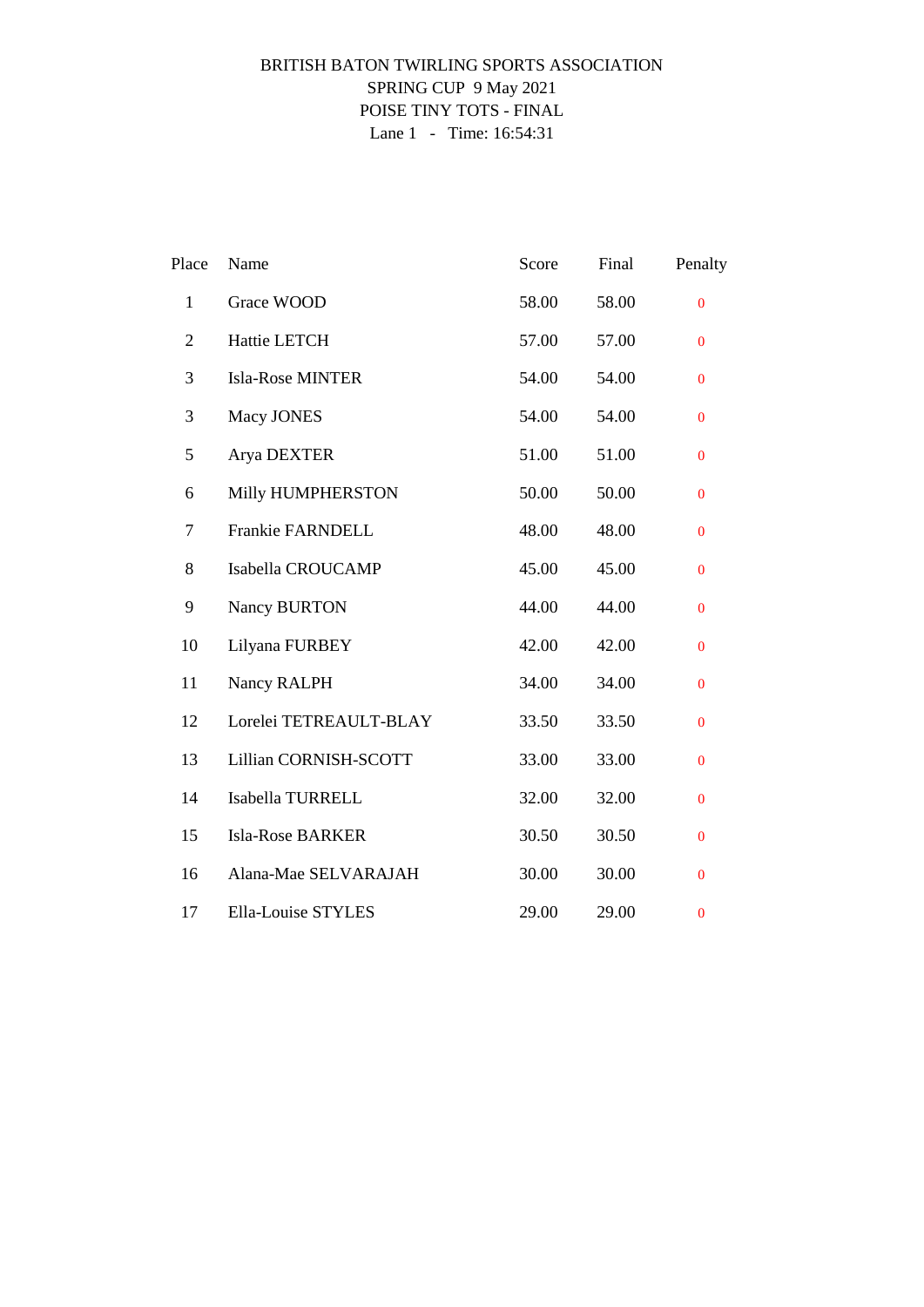### BRITISH BATON TWIRLING SPORTS ASSOCIATION SPRING CUP 9 May 2021 POISE JUVENILE 1 - FINAL Lane 2 - Time: 17:21:42

| Place          | Name                    | Score | Final | Penalty          |
|----------------|-------------------------|-------|-------|------------------|
| $\mathbf{1}$   | Eden SHIELDS            | 61.00 | 61.00 | $\bf{0}$         |
| $\overline{2}$ | <b>Scarlett MOUNCEY</b> | 58.00 | 58.00 | $\bf{0}$         |
| 3              | Amelia SHEPHERD         | 55.00 | 55.00 | $\bf{0}$         |
| 4              | <b>Hayley BARR</b>      | 54.00 | 54.00 | $\bf{0}$         |
| 5              | Kida GREEN              | 53.00 | 53.00 | $\bf{0}$         |
| 6              | Sophie ANDERSON         | 50.00 | 50.00 | $\bf{0}$         |
| 7              | Evie HUGGETT            | 49.00 | 49.00 | $\bf{0}$         |
| 8              | Caitlyn YOUNG           | 48.00 | 48.00 | $\mathbf{0}$     |
| 9              | Evie ELDRIDGE           | 44.00 | 44.00 | $\overline{0}$   |
| 9              | India JERAMS            | 45.00 | 44.00 | $\mathbf{1}$     |
| 11             | Jemima SMART            | 43.00 | 43.00 | $\bf{0}$         |
| 12             | Emily WHITE             | 42.00 | 42.00 | $\bf{0}$         |
| 13             | <b>Bella ELLIS</b>      | 40.00 | 40.00 | $\bf{0}$         |
| 14             | <b>Maddison ELLIS</b>   | 39.00 | 39.00 | $\bf{0}$         |
| 15             | Jessica ELLIS           | 38.00 | 38.00 | $\bf{0}$         |
| 16             | Amelia ROBOTTOM         | 37.00 | 37.00 | $\bf{0}$         |
| 17             | <b>Autumn COLLINS</b>   | 36.50 | 36.50 | $\mathbf{0}$     |
| 18             | Sofia CLARKE            | 36.00 | 36.00 | $\boldsymbol{0}$ |
| 19             | Morghane HACKWORTH      | 34.00 | 34.00 | $\bf{0}$         |
| 20             | Lillie-Rose TAYLOR      | 33.00 | 33.00 | $\bf{0}$         |
| 21             | Evlyn HIBBS             | 32.00 | 32.00 | $\bf{0}$         |
| 22             | Francesca LITTLE        | 35.00 | 31.50 | 3.5              |
| 23             | Lexi-Mae BARKER         | 25.00 | 25.00 | $\boldsymbol{0}$ |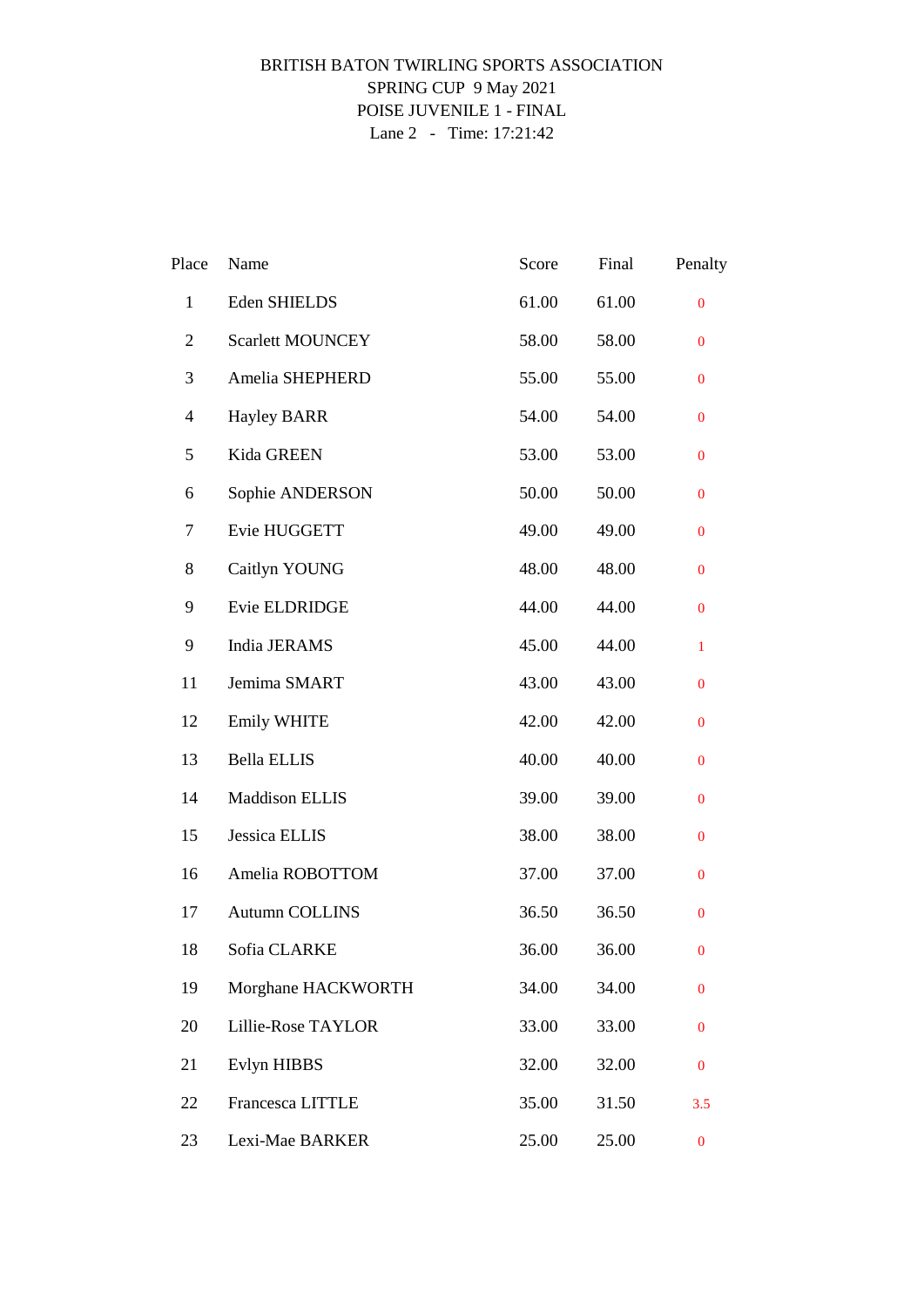### BRITISH BATON TWIRLING SPORTS ASSOCIATION SPRING CUP 9 May 2021 POISE JUVENILE 2 - FINAL Lane 3 - Time: 16:39:40

| Place          | Name                      | Score | Final | Penalty          |
|----------------|---------------------------|-------|-------|------------------|
| $\mathbf{1}$   | Millie GORDON             | 60.00 | 60.00 | $\boldsymbol{0}$ |
| $\overline{2}$ | Lucy HARDING              | 55.00 | 55.00 | $\bf{0}$         |
| 3              | Akemi HUYNH               | 50.00 | 50.00 | $\bf{0}$         |
| $\overline{4}$ | Keira GOLDSMITH           | 48.00 | 47.80 | 0.2              |
| 5              | Maisie BELCHER-SMITH      | 45.00 | 45.00 | $\bf{0}$         |
| 6              | Olivia BROCKMAN           | 40.00 | 40.00 | $\bf{0}$         |
| 7              | Daisy HUMPERSTON          | 39.00 | 39.00 | $\bf{0}$         |
| 8              | <b>Aalish WATTERSON</b>   | 38.00 | 38.00 | $\bf{0}$         |
| 9              | Mia ELLIS                 | 36.00 | 36.00 | $\mathbf{0}$     |
| 9              | Daisy HARRIS              | 36.00 | 36.00 | $\mathbf{0}$     |
| 11             | Kyla RONALS               | 35.00 | 35.00 | $\mathbf{0}$     |
| 12             | Evie MILLS                | 34.00 | 34.00 | $\mathbf{0}$     |
| 13             | Phoebe GUY                | 30.00 | 30.00 | $\bf{0}$         |
| 14             | Pia WATTS                 | 29.00 | 28.80 | 0.2              |
| 15             | Alexis DAVIS              | 28.00 | 28.00 | $\bf{0}$         |
| 15             | <b>Bella WATTS</b>        | 28.00 | 28.00 | $\bf{0}$         |
| 17             | Ayla CHANDLER             | 27.00 | 27.00 | $\mathbf{0}$     |
| 18             | Freya VICKERS             | 26.00 | 26.00 | $\bf{0}$         |
| 19             | Katie PAPADOPOLOUS        | 25.00 | 25.00 | $\boldsymbol{0}$ |
| 20             | Poppy JAMES               | 24.00 | 24.00 | $\boldsymbol{0}$ |
| 21             | <b>Betsy-Rose CATLETT</b> | 22.00 | 22.00 | 0                |
| 22             | Sienna BREEN              | 20.00 | 20.00 | $\mathbf{0}$     |
| 23             | Layla STAFFORD            | 18.00 | 18.00 | $\mathbf{0}$     |
| 24             | Maddie PHILPOTT           | 15.00 | 15.00 | $\bf{0}$         |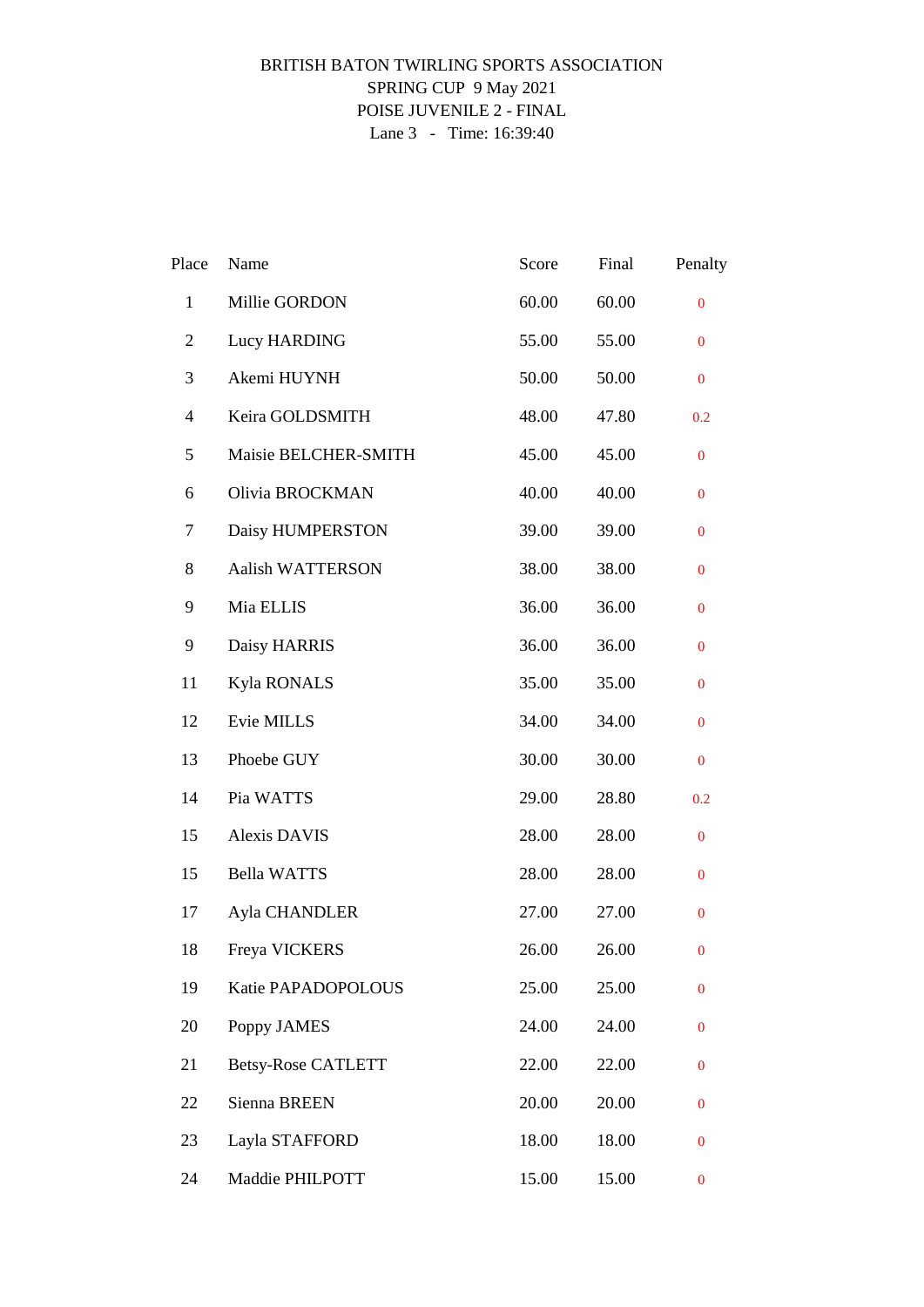# BRITISH BATON TWIRLING SPORTS ASSOCIATION SPRING CUP 9 May 2021 POISE JUNIOR 1 - FINAL Lane 1 - Time: 13:02:42

| Place          | Name                    | Score | Final | Penalty          |
|----------------|-------------------------|-------|-------|------------------|
| $\mathbf{1}$   | Isla-Jade NELSON        | 60.00 | 60.00 | $\bf{0}$         |
| $\overline{2}$ | Isabelle ALLEN          | 54.00 | 54.00 | $\bf{0}$         |
| 3              | Rheanna BOWLES          | 52.00 | 52.00 | $\bf{0}$         |
| $\overline{4}$ | <b>Willow ROLFE</b>     | 51.00 | 51.00 | $\bf{0}$         |
| 5              | Anne-Marie OSHEA-BARNES | 49.00 | 49.00 | $\bf{0}$         |
| 6              | Lucie ATTWELL           | 48.00 | 48.00 | $\bf{0}$         |
| 7              | <b>Eleanor MARRIAGE</b> | 47.00 | 47.00 | $\bf{0}$         |
| 8              | Jemma CATTERSON         | 46.00 | 46.00 | $\bf{0}$         |
| 9              | Pippa-Rainbow SWAN      | 45.00 | 45.00 | $\bf{0}$         |
| 10             | Alycia GOREDEMA         | 44.00 | 44.00 | $\mathbf{0}$     |
| 11             | Mylah CAVIN             | 42.00 | 42.00 | $\bf{0}$         |
| 12             | Abbie WHITE             | 41.00 | 41.00 | $\bf{0}$         |
| 13             | Hannah CAMBER           | 40.00 | 40.00 | $\bf{0}$         |
| 14             | Phoebe ARTHUR           | 39.00 | 39.00 | $\bf{0}$         |
| 15             | Aalish MOORE            | 37.00 | 37.00 | $\bf{0}$         |
| 16             | <b>Skye CASTLE</b>      | 35.00 | 35.00 | $\mathbf{0}$     |
| 17             | Kiera PENGILLEY         | 30.00 | 30.00 | $\mathbf{0}$     |
| 18             | Annabelle NEW           | 29.00 | 29.00 | $\boldsymbol{0}$ |
| 19             | <b>Molly POPE</b>       | 28.00 | 28.00 | $\bf{0}$         |
| 20             | Maia WALKER             | 27.00 | 27.00 | $\bf{0}$         |
| 21             | Aalish KELLY            | 26.00 | 26.00 | $\bf{0}$         |
| 22             | Lola RALPH              | 23.00 | 23.00 | $\bf{0}$         |
| 23             | <b>Ellie HAWKINS</b>    | 20.00 | 20.00 | $\boldsymbol{0}$ |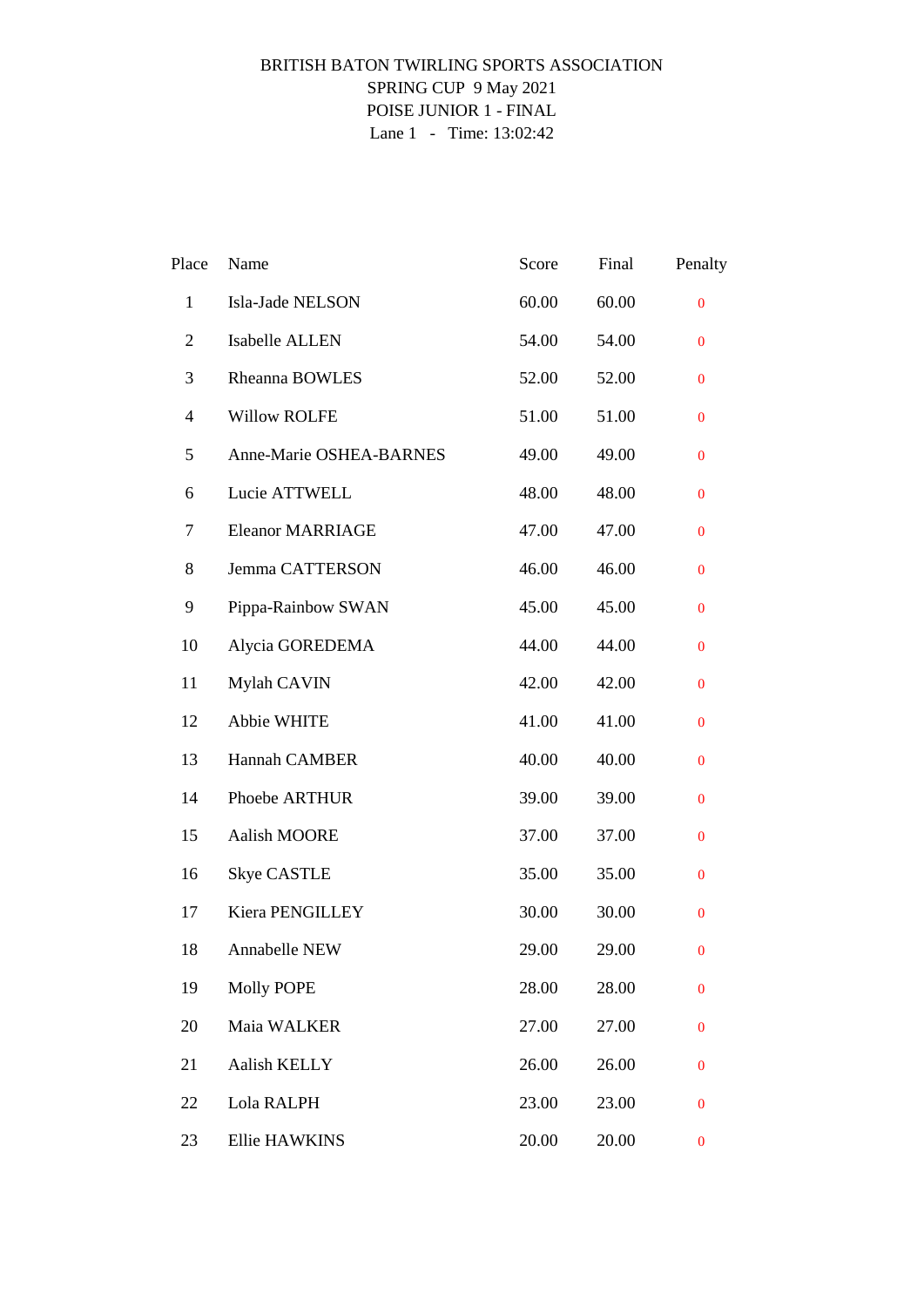# BRITISH BATON TWIRLING SPORTS ASSOCIATION SPRING CUP 9 May 2021 POISE JUNIOR 2 - FINAL Lane 2 - Time: 12:49:30

| Place          | Name                            | Score | Final | Penalty      |
|----------------|---------------------------------|-------|-------|--------------|
| $\mathbf{1}$   | Remaya BARNES                   | 69.00 | 69.00 | $\mathbf{0}$ |
| $\overline{2}$ | <b>Abbie DAVIS</b>              | 61.00 | 61.00 | $\mathbf{0}$ |
| 3              | <b>Scarlette BURTON</b>         | 49.00 | 49.00 | $\mathbf{0}$ |
| $\overline{4}$ | <b>Jessica JACKMAN</b>          | 48.00 | 48.00 | $\mathbf{0}$ |
| 5              | Eliza LETCH                     | 47.00 | 47.00 | $\mathbf{0}$ |
| 6              | Daisy HARROD                    | 45.00 | 45.00 | $\mathbf{0}$ |
| 6              | Lacey BROWNSWORD                | 45.00 | 45.00 | $\mathbf{0}$ |
| 8              | Tanisha READ                    | 44.00 | 44.00 | $\mathbf{0}$ |
| 9              | Polly HOWARD                    | 43.00 | 43.00 | $\mathbf{0}$ |
| 10             | Olivia CHAPMAN                  | 41.00 | 41.00 | $\Omega$     |
| 11             | Channell STYLES                 | 39.00 | 39.00 | $\mathbf{0}$ |
| 11             | Olivia HODGE                    | 39.00 | 39.00 | $\Omega$     |
| 13             | Lilia RIDER                     | 37.00 | 37.00 | $\mathbf{0}$ |
| 14             | <b>Shannon WHITCHER-GODFREY</b> | 30.00 | 30.00 | $\bf{0}$     |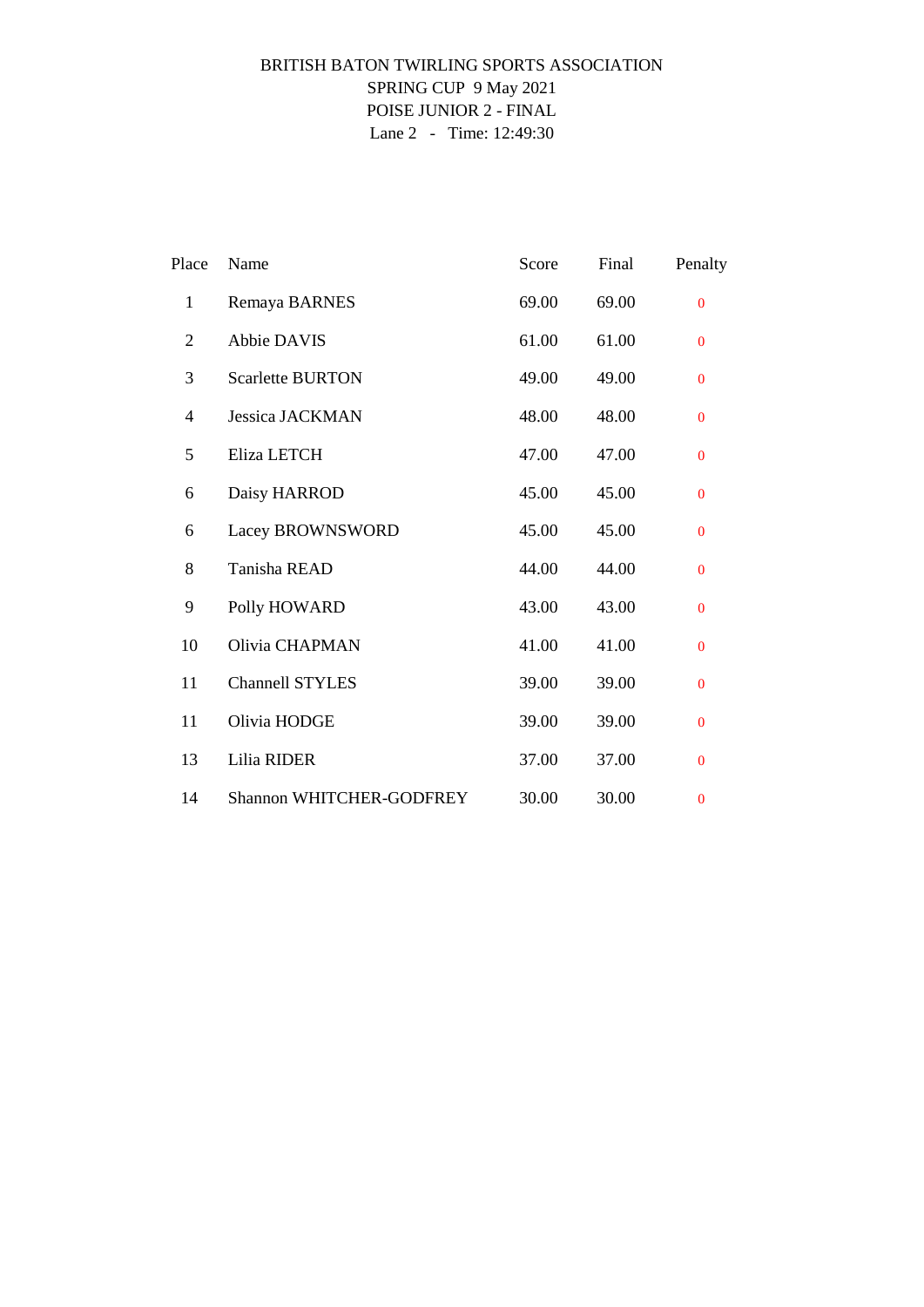# BRITISH BATON TWIRLING SPORTS ASSOCIATION SPRING CUP 9 May 2021 POISE SENIOR - FINAL Lane 3 - Time: 12:29:26

| Place                    | Name                    | Score | Final | Penalty        |
|--------------------------|-------------------------|-------|-------|----------------|
| $\mathbf{1}$             | <b>Molly ALLEN</b>      | 81.00 | 81.00 | $\overline{0}$ |
| $\overline{2}$           | <b>Tyler FENTON</b>     | 79.00 | 79.00 | $\bf{0}$       |
| 3                        | Hannah BARRETT          | 73.00 | 73.00 | $\mathbf{0}$   |
| $\overline{\mathcal{L}}$ | Mackenzie SPICE         | 70.00 | 70.00 | $\overline{0}$ |
| 5                        | Chelsea BACON           | 69.00 | 69.00 | $\bf{0}$       |
| 6                        | Megan BURNETT           | 68.00 | 68.00 | $\bf{0}$       |
| 7                        | Alyssia BEVAN           | 67.00 | 67.00 | $\overline{0}$ |
| 8                        | Livvi COLLINS           | 66.00 | 66.00 | $\bf{0}$       |
| 9                        | <b>Gabby BURNETT</b>    | 65.00 | 65.00 | $\mathbf{0}$   |
| 10                       | Amy DACOMBE             | 64.00 | 64.00 | $\overline{0}$ |
| 11                       | Mya VAUGHAN             | 61.00 | 61.00 | $\mathbf{0}$   |
| 12                       | <b>Francesca THOMAS</b> | 53.00 | 53.00 | $\bf{0}$       |
| 13                       | <b>Bethany CUSHING</b>  | 51.00 | 51.00 | $\overline{0}$ |
| 14                       | <b>Brittany COLEY</b>   | 49.00 | 49.00 | $\bf{0}$       |
| 15                       | Aimee ROWLEY            | 38.00 | 38.00 | $\mathbf{0}$   |
| 16                       | <b>Elise MOORE</b>      | 35.00 | 35.00 | $\bf{0}$       |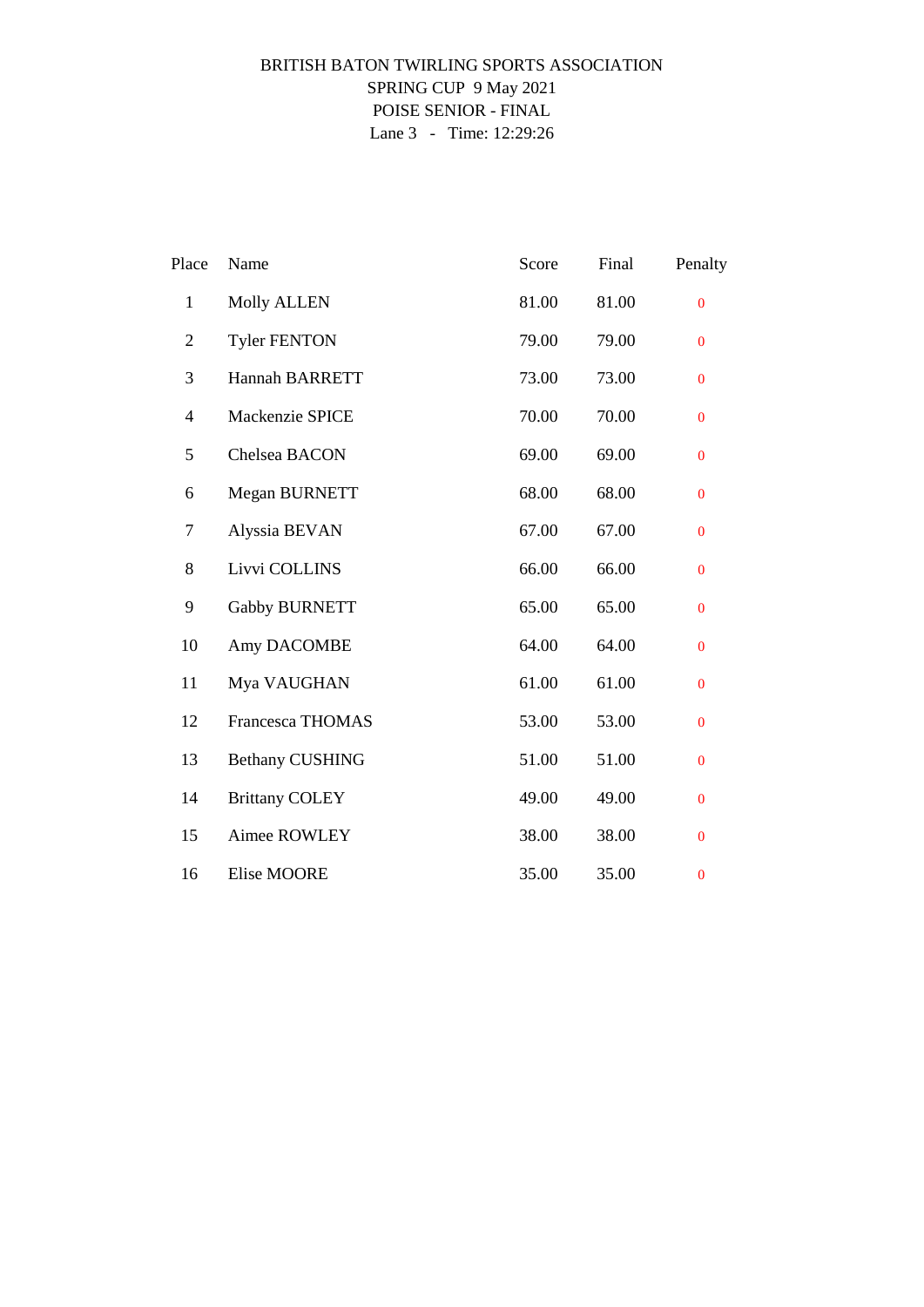### BRITISH BATON TWIRLING SPORTS ASSOCIATION SPRING CUP 9 May 2021 HORIZONTALS JUVENILE 2 NOV - FINAL Lane 3 - Time: 16:55:20

|                | Place Name      | Score | Final | Penalty  |
|----------------|-----------------|-------|-------|----------|
|                | Millie GORDON   | 65.00 | 65.00 | 0        |
| 2              | Olivia BROCKMAN | 48.00 | 48.00 | $\Omega$ |
| 3              | Akemi HUYNH     | 44.00 | 44.00 | $\Omega$ |
| $\overline{4}$ | Lucy HARDING    | 40.00 | 40.00 | 0        |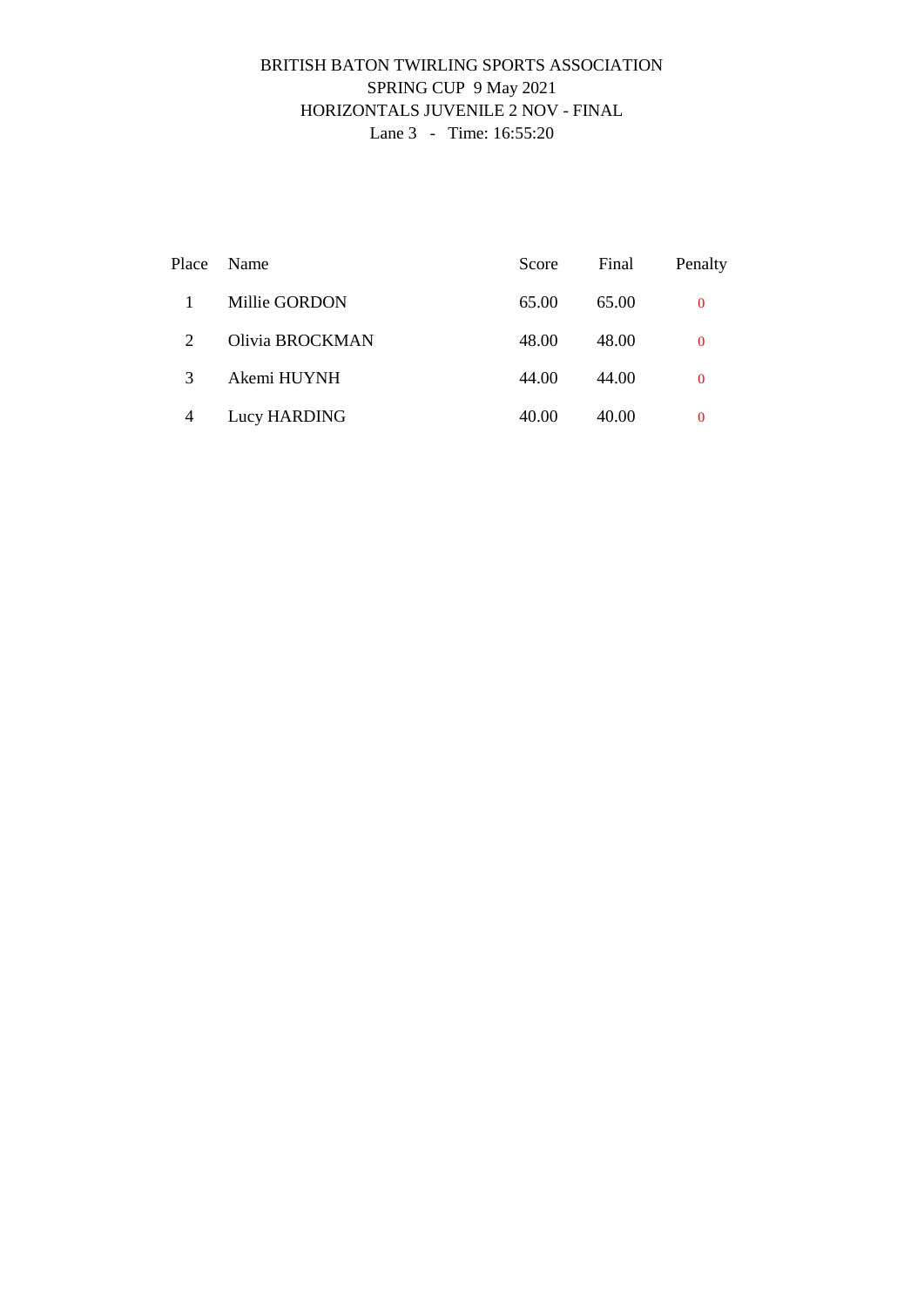### BRITISH BATON TWIRLING SPORTS ASSOCIATION SPRING CUP 9 May 2021 HORIZONTALS JUNIOR NOV - FINAL Lane 3 - Time: 17:09:54

| Place          | Name          | Score | Final | Penalty  |
|----------------|---------------|-------|-------|----------|
|                | Remaya BARNES | 43.00 | 43.00 | $\bf{0}$ |
| $\overline{2}$ | Mylah CAVIN   | 39.00 | 39.00 | $\bf{0}$ |
| 3              | Polly HOWARD  | 35.00 | 35.00 | $\bf{0}$ |
| 4              | Hannah JARVIS | 30.00 | 30.00 | $\theta$ |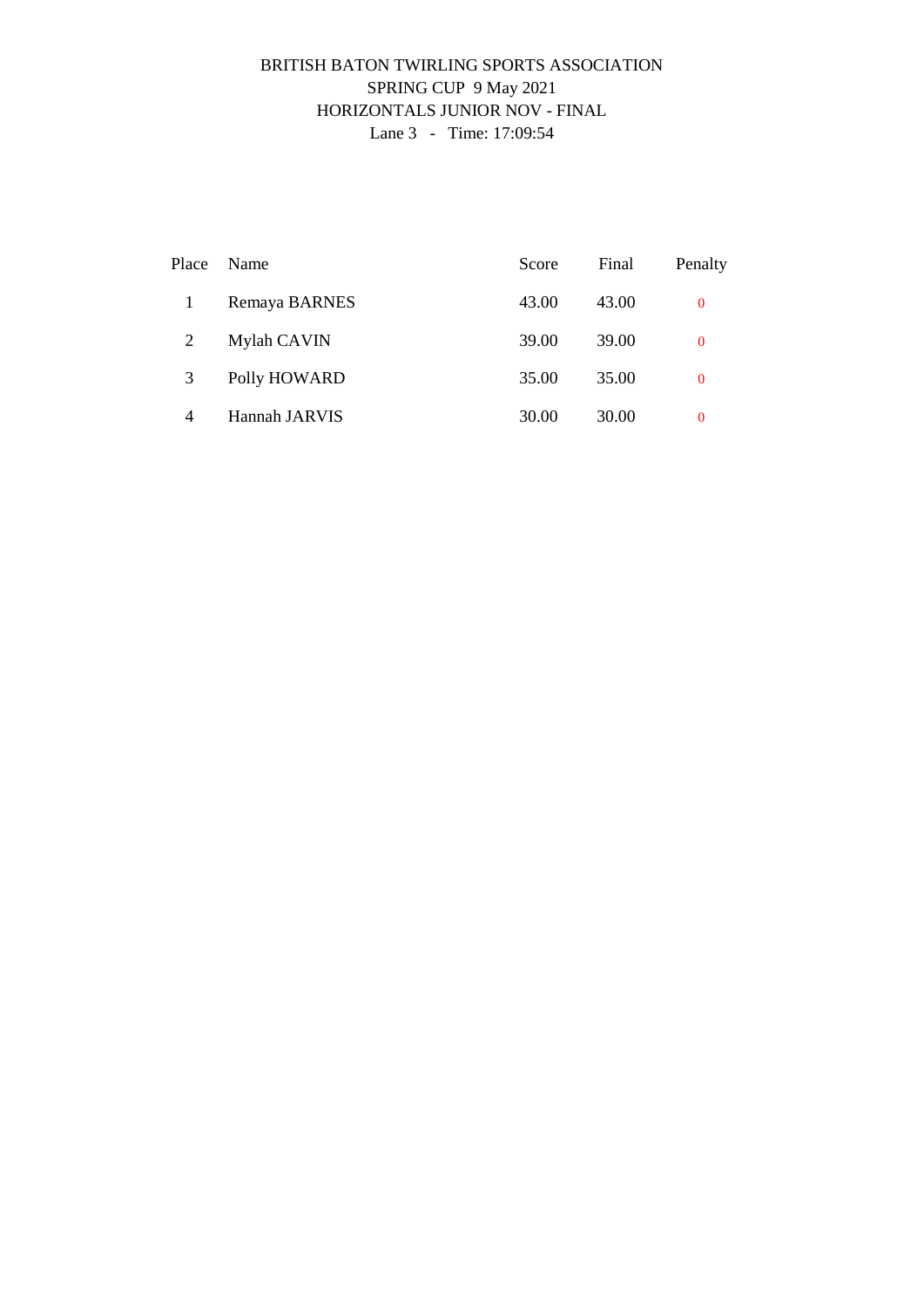# BRITISH BATON TWIRLING SPORTS ASSOCIATION SPRING CUP 9 May 2021 HORIZONTALS JUNIOR INT - FINAL Lane 2 - Time: 16:55:43

|               | Place Name              |       | Score Final | Penalty |
|---------------|-------------------------|-------|-------------|---------|
| $\mathbf{1}$  | Kiera MAGUIRE           | 53.00 | 52.50       | 0.5     |
| $2^{\circ}$   | Abbie DAVIS             | 44.00 | 43.50       | 0.5     |
| $\mathcal{R}$ | <b>Scarlette BURTON</b> | 42.00 | 40.50       | $-1.5$  |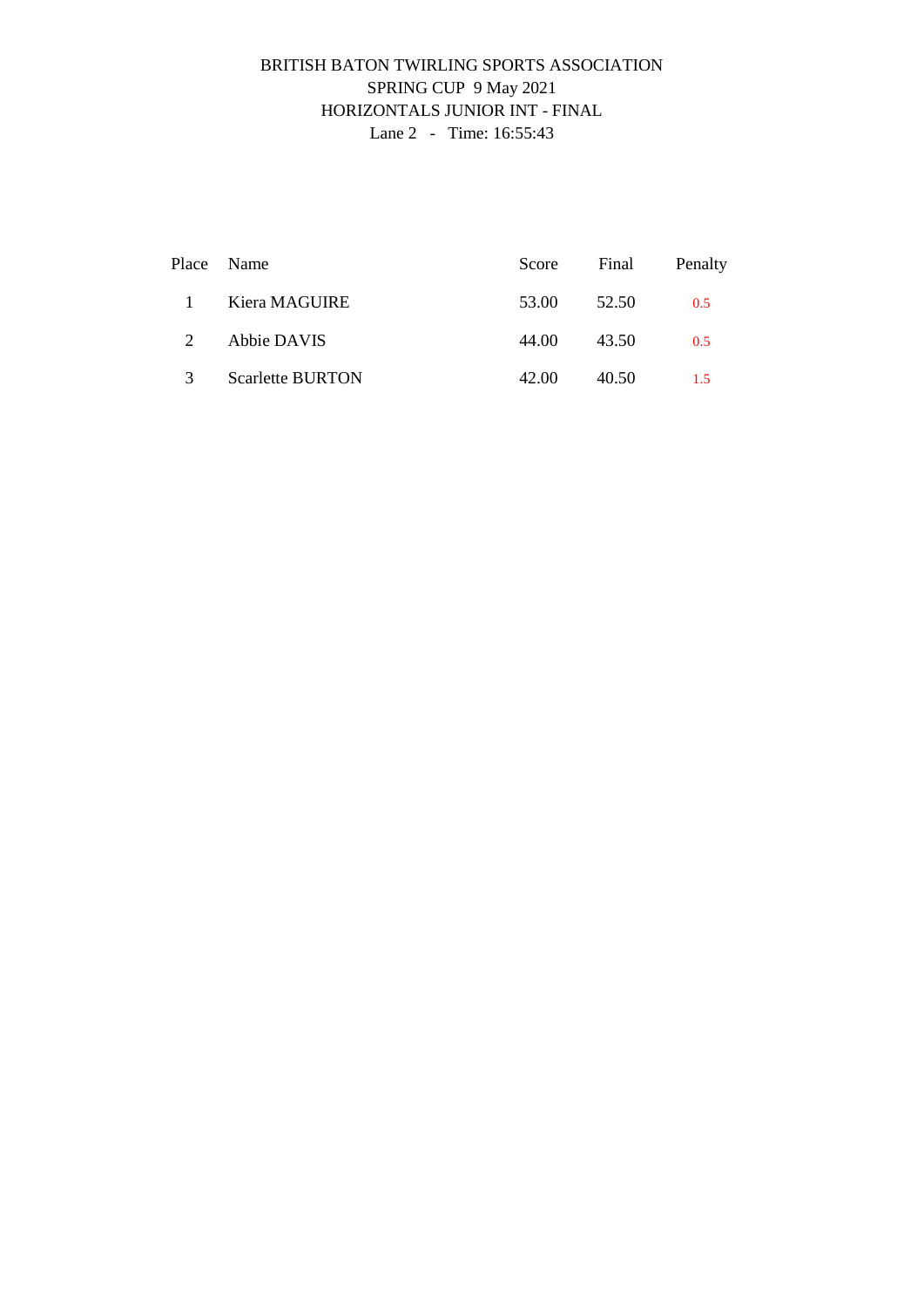# BRITISH BATON TWIRLING SPORTS ASSOCIATION SPRING CUP 9 May 2021 HORIZONTALS JUNIOR ADV - FINAL Lane 1 - Time: 16:53:46

| Place Name    |             | Score Final Penalty |  |
|---------------|-------------|---------------------|--|
| 1 Eliza LETCH | 64.00 64.00 |                     |  |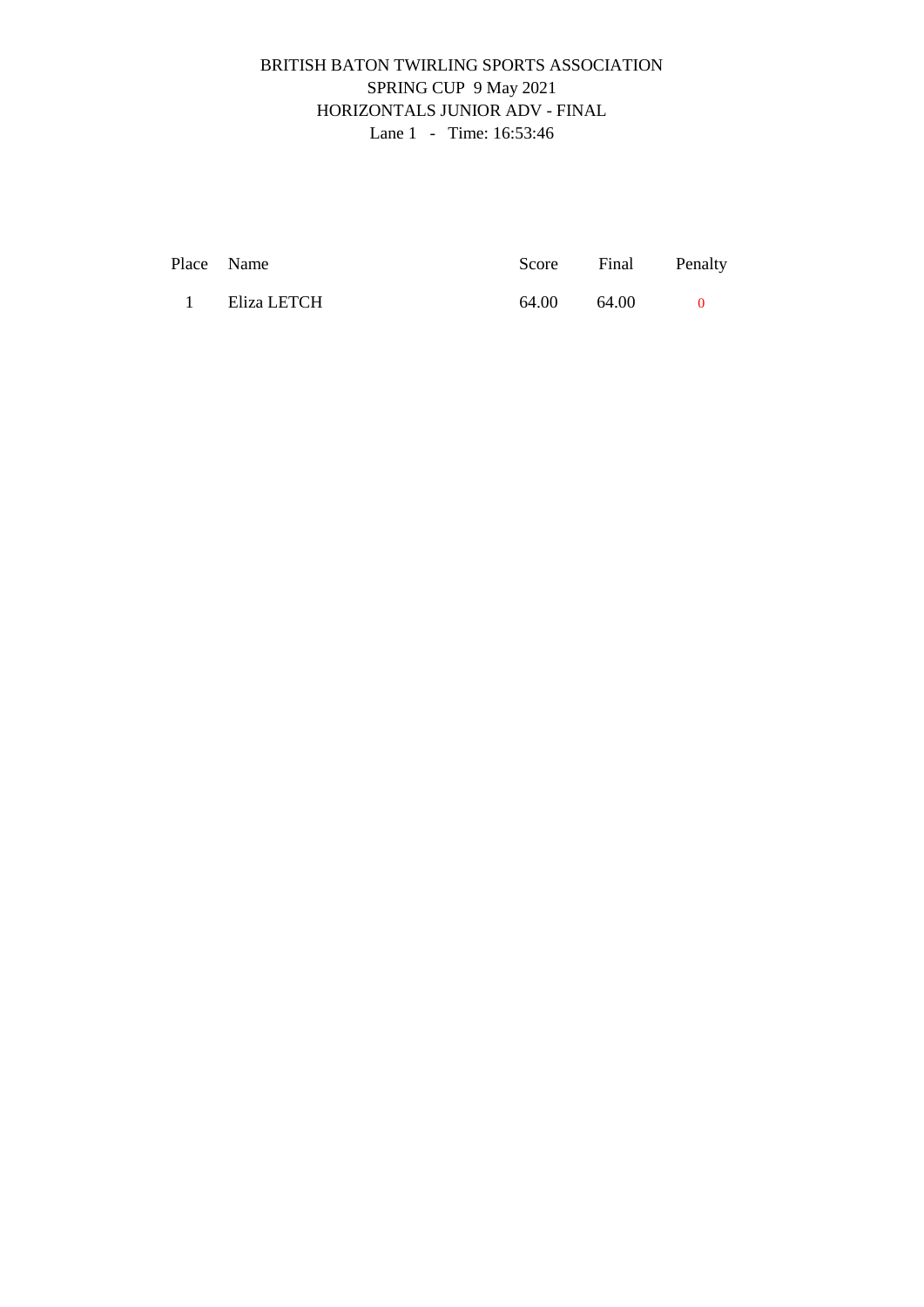### BRITISH BATON TWIRLING SPORTS ASSOCIATION SPRING CUP 9 May 2021 HORIZONTALS SENIOR NOV - FINAL Lane 1 - Time: 17:04:07

| Place | Name                    | Score | Final | Penalty      |
|-------|-------------------------|-------|-------|--------------|
| 1     | <b>Katie HERON</b>      | 44.00 | 44.00 | $\mathbf{0}$ |
| 2     | Livvi COLLINS           | 39.00 | 38.00 | 1            |
| 3     | Rebecca CATOR           | 38.00 | 37.00 | 1            |
| 4     | Amy DACOMBE             | 36.00 | 35.00 | 1            |
| 5     | <b>Jessica MOUNTAIN</b> | 33.00 | 31.50 | 1.5          |
| 5     | Mackenzie SPICE         | 35.00 | 31.50 | 3.5          |
| 7     | Ellen VINCE             | 29.00 | 28.00 |              |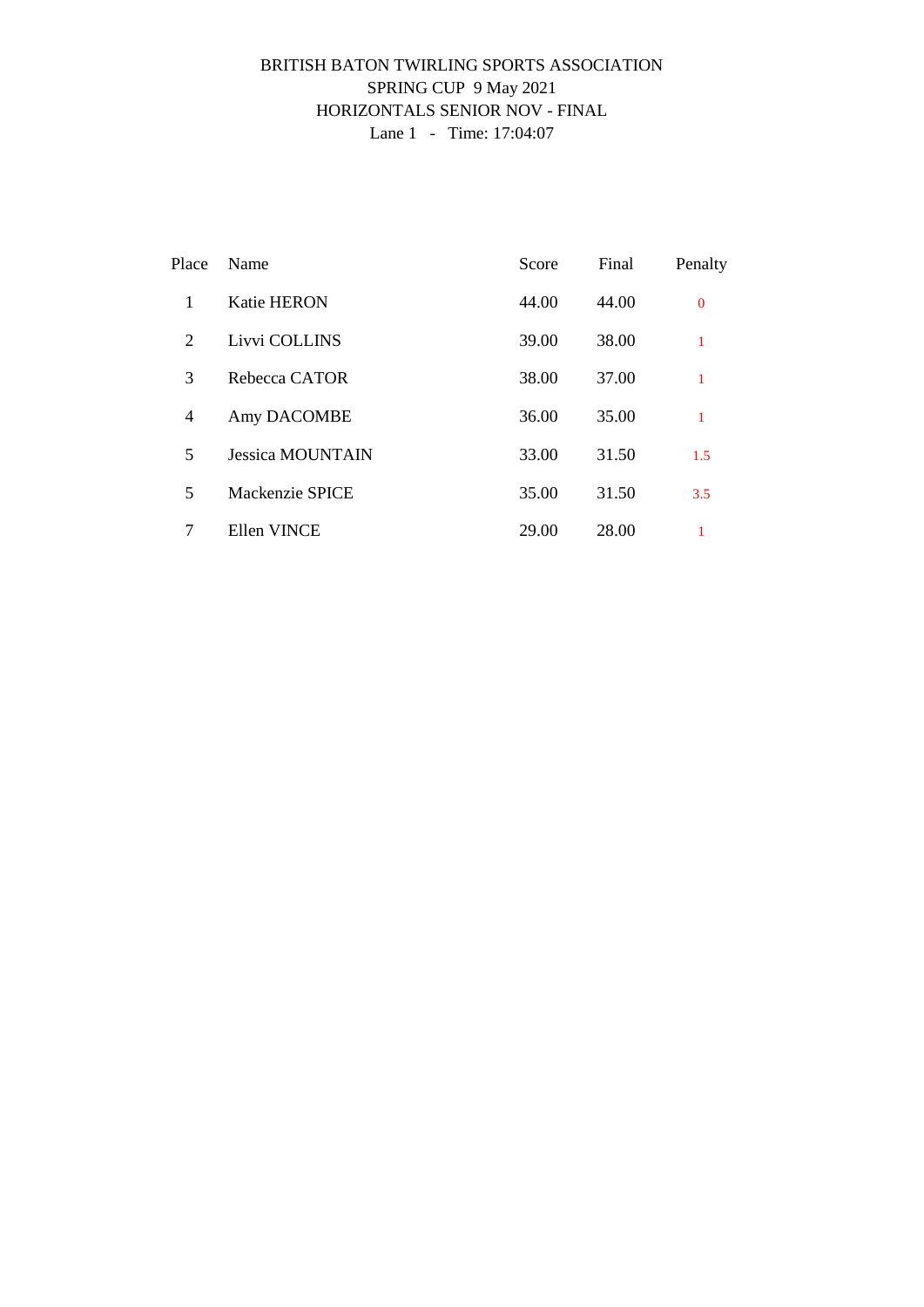### BRITISH BATON TWIRLING SPORTS ASSOCIATION SPRING CUP 9 May 2021 HORIZONTALS SENIOR INT - FINAL Lane 2 - Time: 17:10:08

| Place | Name                    | Score | Final | Penalty        |
|-------|-------------------------|-------|-------|----------------|
| 1     | Megan BURNETT           | 55.00 | 54.50 | 0.5            |
| 2     | Elisha HOWARTH          | 53.00 | 53.00 | $\overline{0}$ |
| 3     | Katelyn KAY             | 50.00 | 50.00 | $\overline{0}$ |
| 4     | <b>Molly ALLEN</b>      | 43.00 | 43.00 | $\overline{0}$ |
| 5     | <b>Francesca THOMAS</b> | 45.00 | 42.50 | 2.5            |
| 6     | Abi MURRAY              | 40.00 | 38.50 | 1.5            |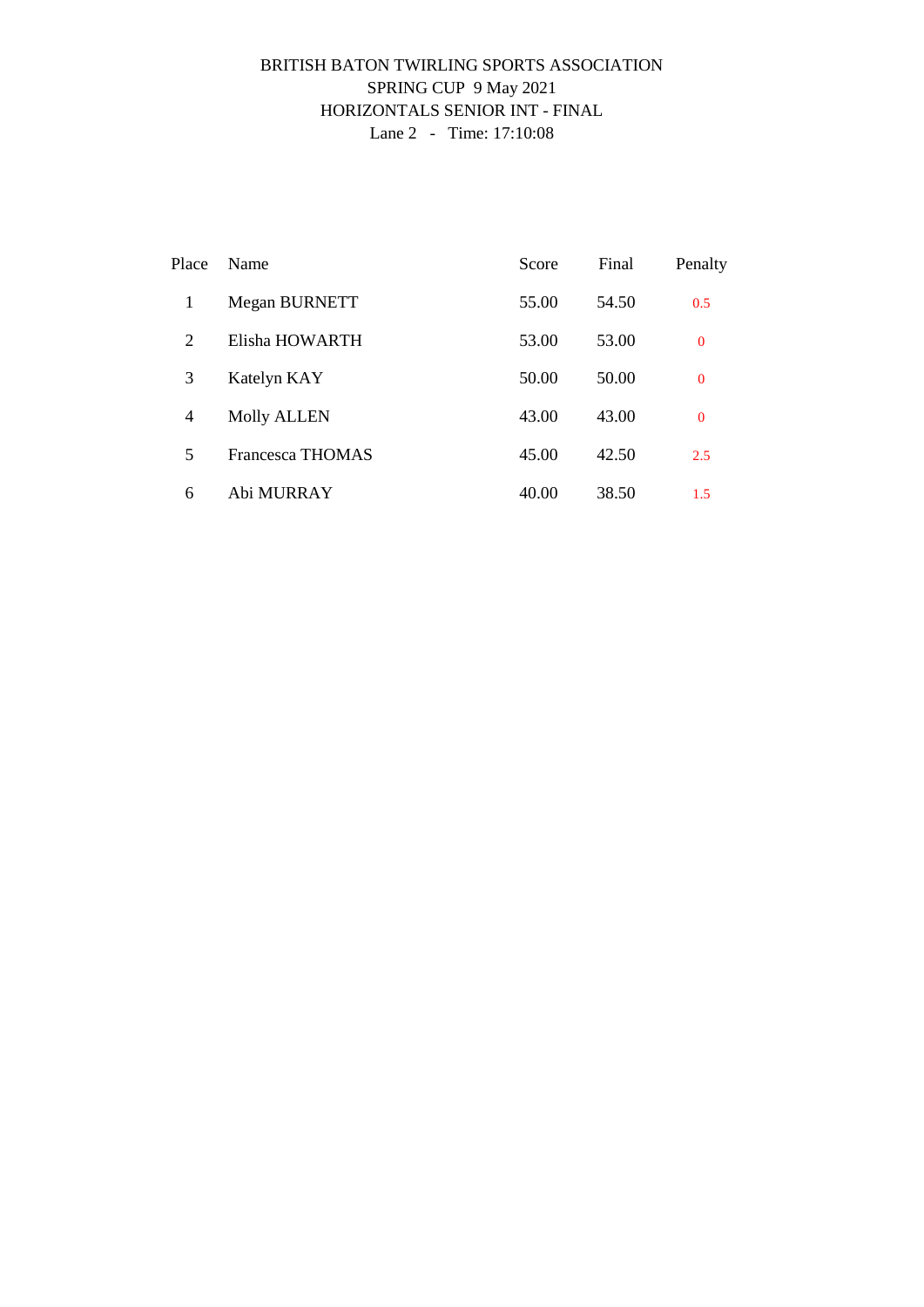# BRITISH BATON TWIRLING SPORTS ASSOCIATION SPRING CUP 9 May 2021 HORIZONTALS SENIOR ADV - FINAL Lane 3 - Time: 17:20:12

| Place Name       | Score | Final Penalty |  |
|------------------|-------|---------------|--|
| 1 Brittany COLEY | 63.00 | 63.00         |  |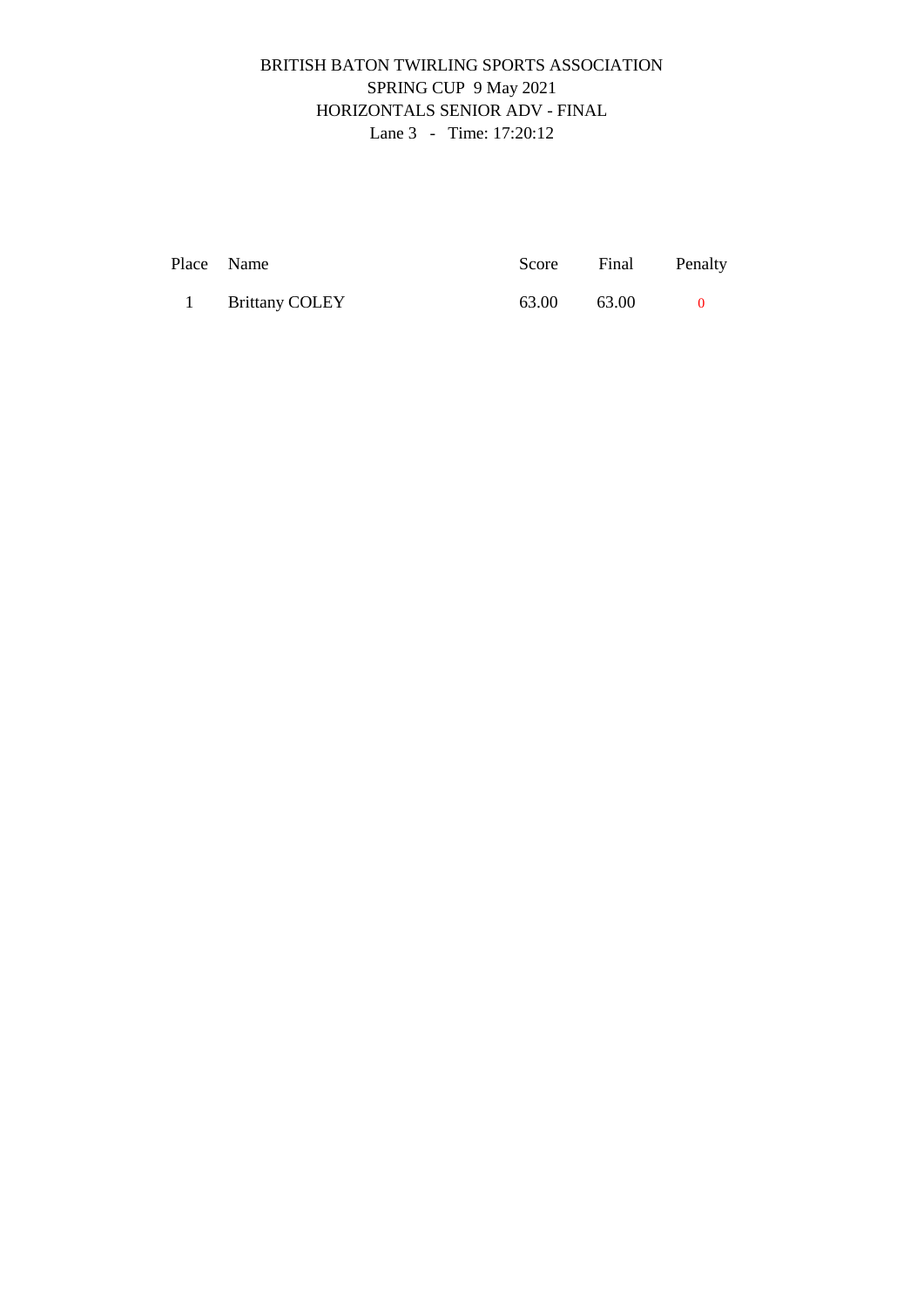### BRITISH BATON TWIRLING SPORTS ASSOCIATION SPRING CUP 9 May 2021 ROLLS JUVENILE 2 NOV - FINAL Lane 3 - Time: 16:43:10

|   | Place Name      | Score | Final | Penalty  |
|---|-----------------|-------|-------|----------|
|   | Millie GORDON   | 63.00 | 63.00 | 0        |
| 2 | Akemi HUYNH     | 60.00 | 60.00 | $\Omega$ |
| 3 | Olivia BROCKMAN | 47.00 | 47.00 | $\Omega$ |
| 4 | Lucy HARDING    | 45.00 | 45.00 | 0        |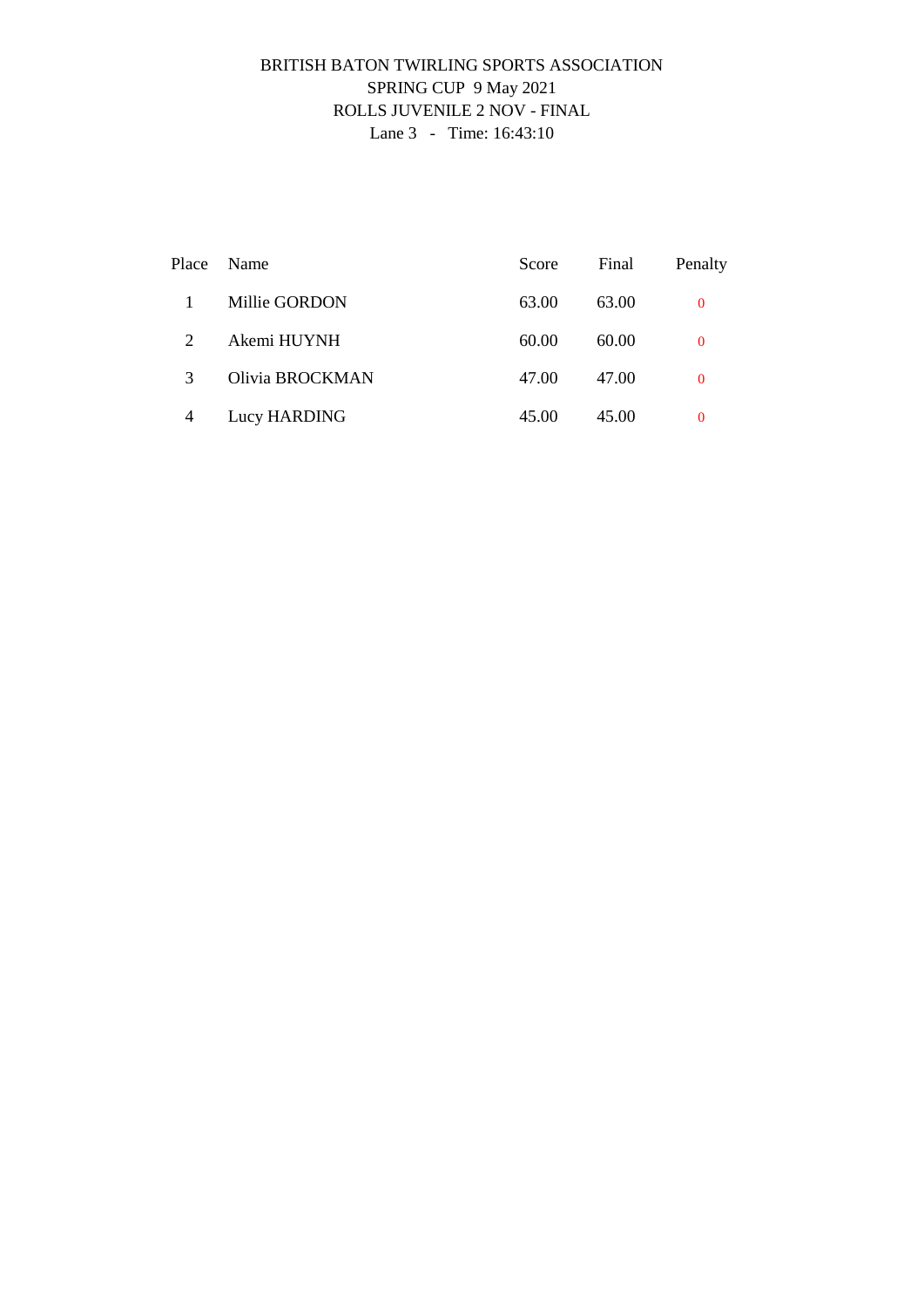### BRITISH BATON TWIRLING SPORTS ASSOCIATION SPRING CUP 9 May 2021 ROLLS JUNIOR NOV - FINAL Lane 3 - Time: 17:01:49

| Place          | Name               | Score | Final | Penalty        |
|----------------|--------------------|-------|-------|----------------|
|                | Hannah JARVIS      | 55.00 | 55.00 | $\bf{0}$       |
| 2              | Mylah CAVIN        | 47.00 | 47.00 | $\overline{0}$ |
| 3              | Remaya BARNES      | 40.00 | 40.00 | $\overline{0}$ |
| $\overline{4}$ | <b>Ruby HUCKLE</b> | 35.00 | 35.00 | $\overline{0}$ |
| 5              | Polly HOWARD       | 34.00 | 34.00 | $\bf{0}$       |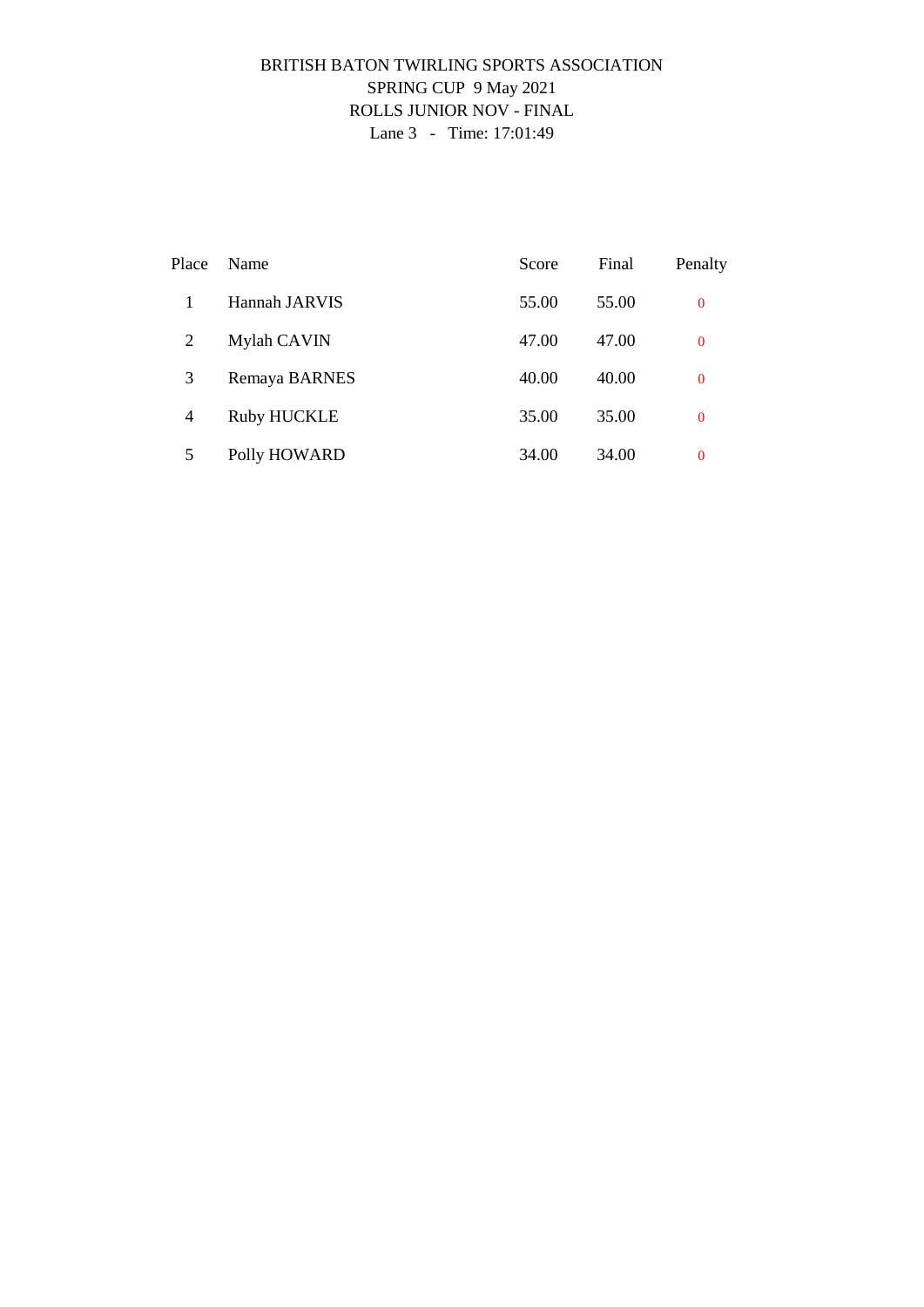# BRITISH BATON TWIRLING SPORTS ASSOCIATION SPRING CUP 9 May 2021 ROLLS JUNIOR INT - FINAL Lane 2 - Time: 16:42:41

|                       | Place Name              | Score Final |       | Penalty |
|-----------------------|-------------------------|-------------|-------|---------|
| $\mathbf{1}$          | <b>Scarlette BURTON</b> | 52.00       | 52.00 |         |
| $\mathcal{D}_{\cdot}$ | Kiera MAGUIRE           | 49.00       | 48.50 | 0.5     |
| $\mathcal{R}$         | Abbie DAVIS             | 42.00       | 41.00 |         |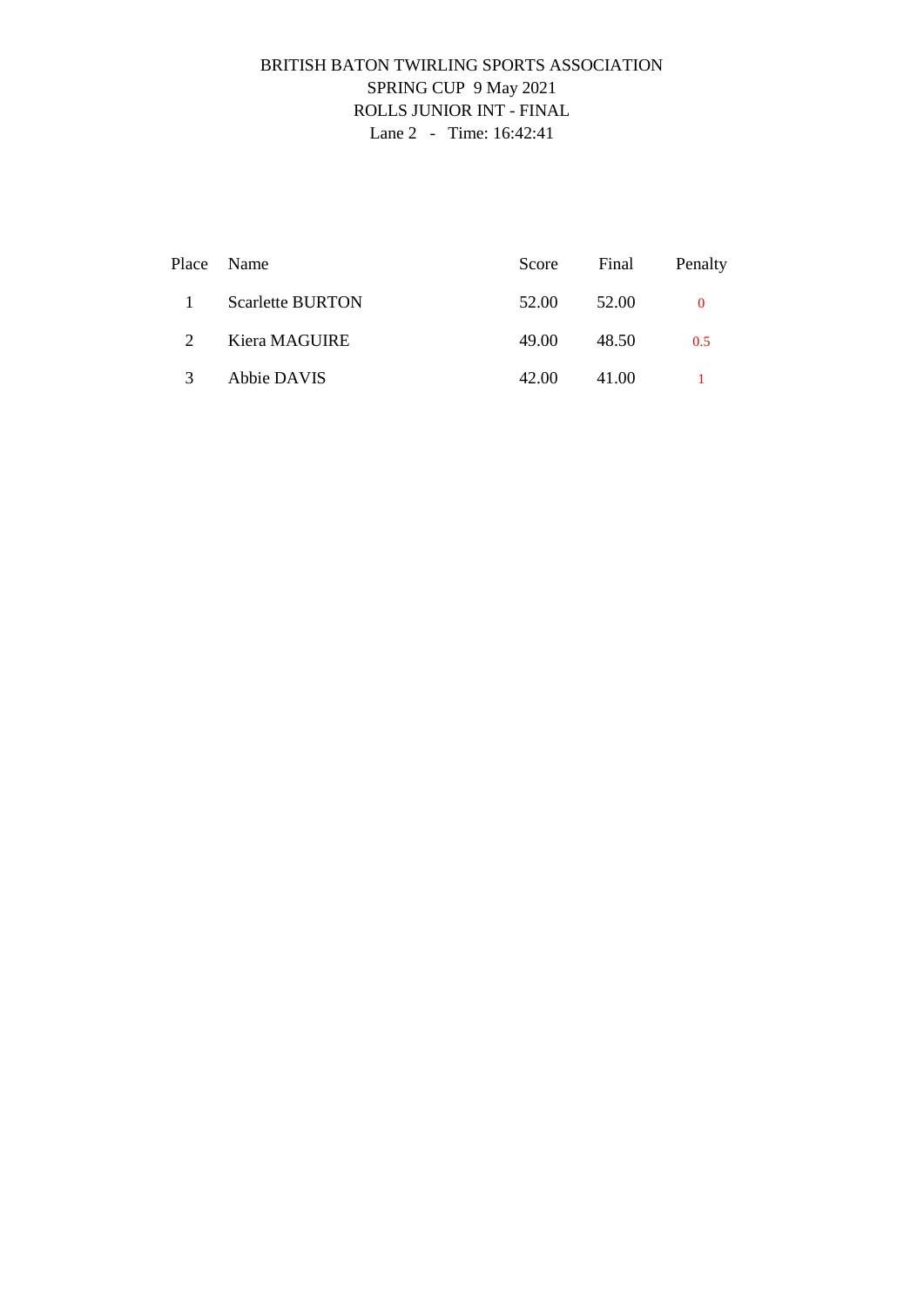# BRITISH BATON TWIRLING SPORTS ASSOCIATION SPRING CUP 9 May 2021 ROLLS JUNIOR ADV - FINAL Lane 1 - Time: 16:52:04

|          | Place Name  |       | Score Final Penalty |  |
|----------|-------------|-------|---------------------|--|
| $\sim$ 1 | Eliza LETCH | 70.00 | 70.00               |  |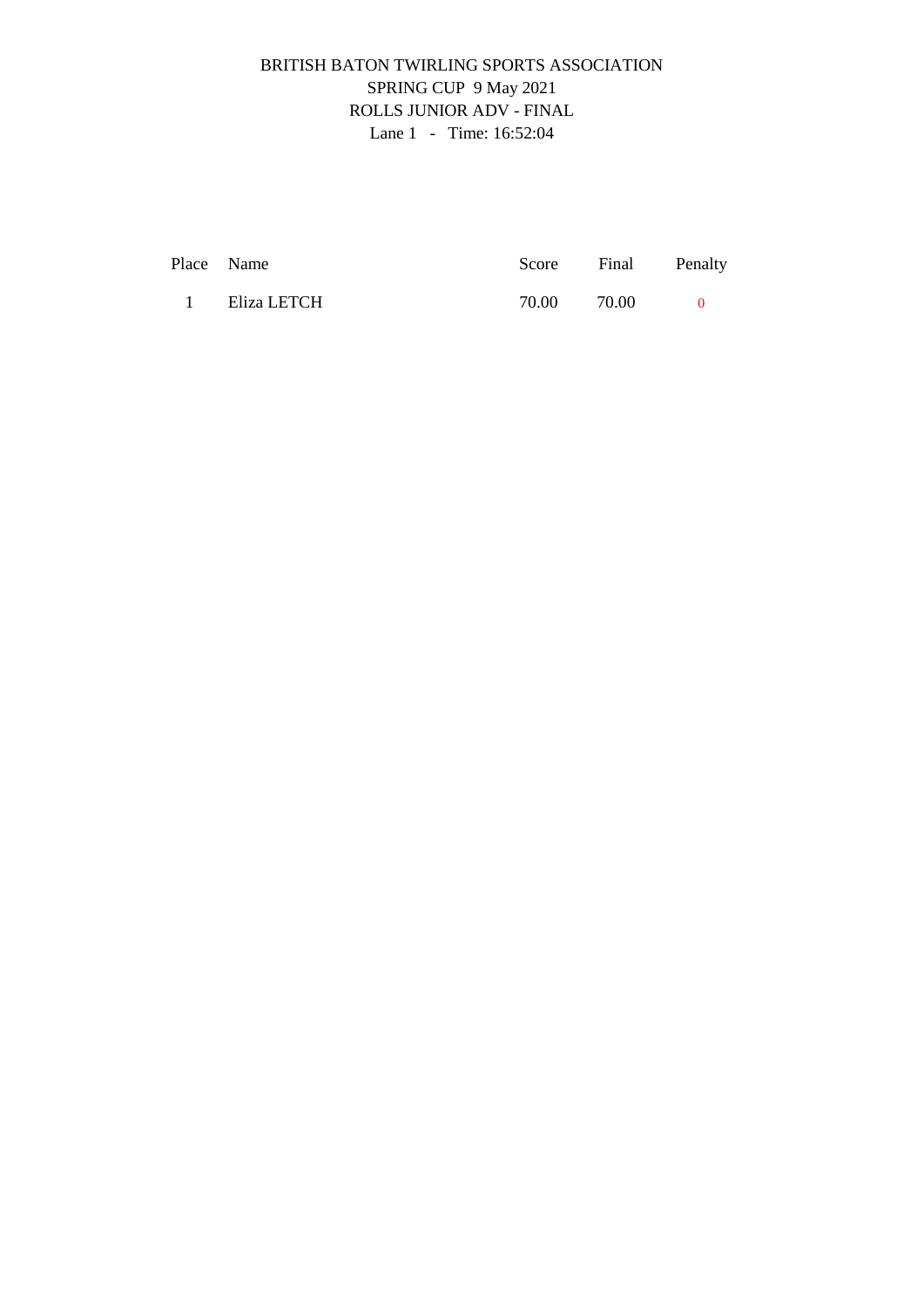### BRITISH BATON TWIRLING SPORTS ASSOCIATION SPRING CUP 9 May 2021 ROLLS SENIOR INT - FINAL Lane 2 - Time: 16:54:06

| Place | Name                    | Score | Final | Penalty      |
|-------|-------------------------|-------|-------|--------------|
| 1     | Elisha HOWARTH          | 52.00 | 51.00 | 1            |
| 2     | Katelyn KAY             | 50.00 | 49.50 | 0.5          |
| 3     | Megan BURNETT           | 46.00 | 45.50 | 0.5          |
| 4     | <b>Francesca THOMAS</b> | 45.00 | 44.50 | 0.5          |
| 5     | <b>Molly ALLEN</b>      | 34.00 | 34.00 | $\mathbf{0}$ |
| 6     | Abi MURRAY              | 32.00 | 31.50 | 0.5          |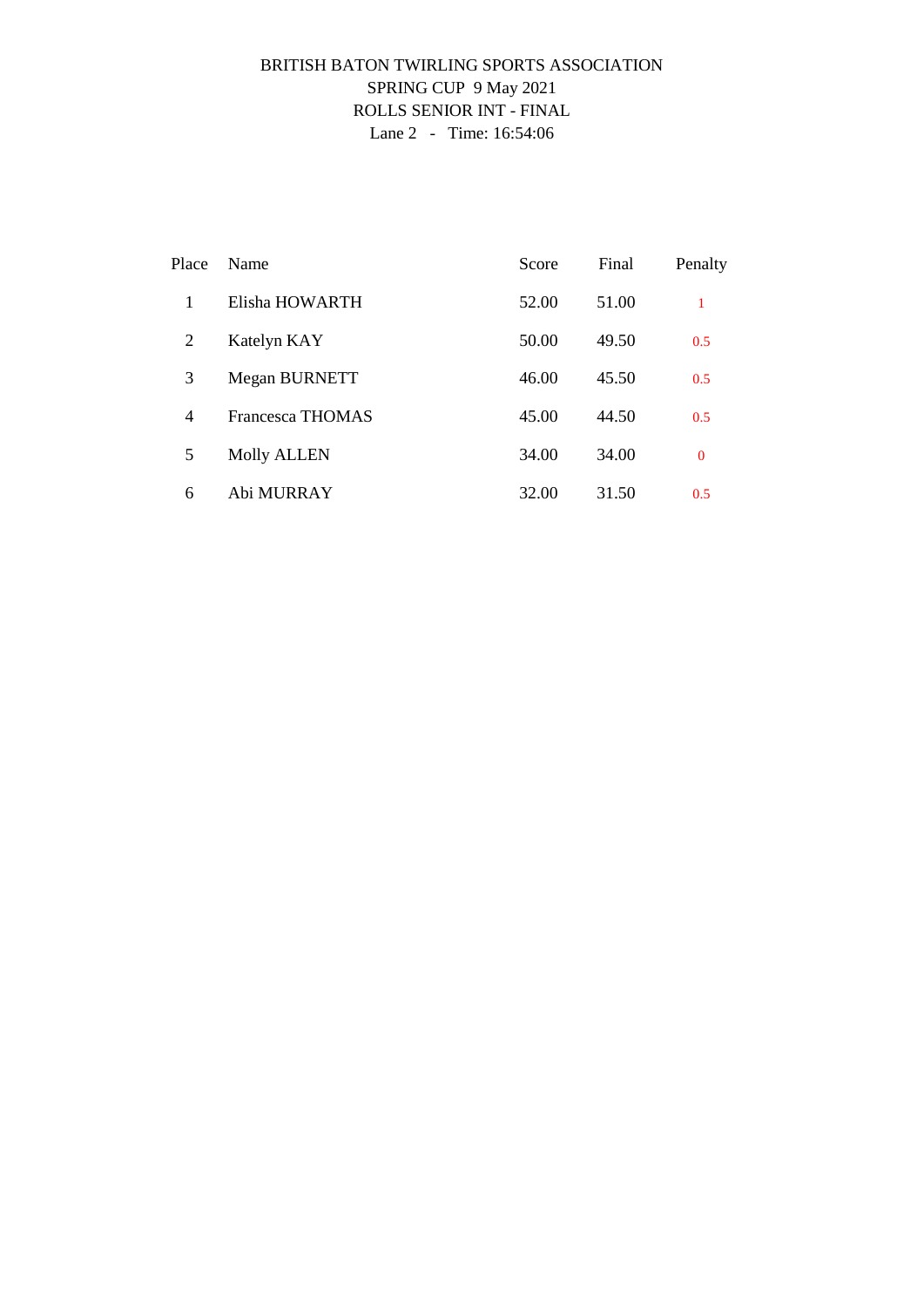### BRITISH BATON TWIRLING SPORTS ASSOCIATION SPRING CUP 9 May 2021 ROLLS SENIOR NOV - FINAL Lane 1 - Time: 16:51:10

| Place          | Name                    | Score | Final | Penalty      |
|----------------|-------------------------|-------|-------|--------------|
| 1              | <b>Katie HERON</b>      | 49.00 | 49.00 | $\Omega$     |
| 2              | <b>Alice TRETT</b>      | 46.00 | 45.50 | 0.5          |
| 3              | Mackenzie SPICE         | 44.00 | 43.50 | 0.5          |
| $\overline{4}$ | Ellen VINCE             | 42.00 | 42.00 | $\mathbf{0}$ |
| 5              | <b>Jessica MOUNTAIN</b> | 40.00 | 39.50 | 0.5          |
| 6              | Rebecca CATOR           | 39.00 | 39.00 | $\mathbf{0}$ |
| $\tau$         | Amy DACOMBE             | 37.00 | 37.00 | $\mathbf{0}$ |
| 8              | <b>Bryony JAY</b>       | 36.00 | 35.50 | 0.5          |
| 9              | Livvi COLLINS           | 31.00 | 31.00 | $\mathbf{0}$ |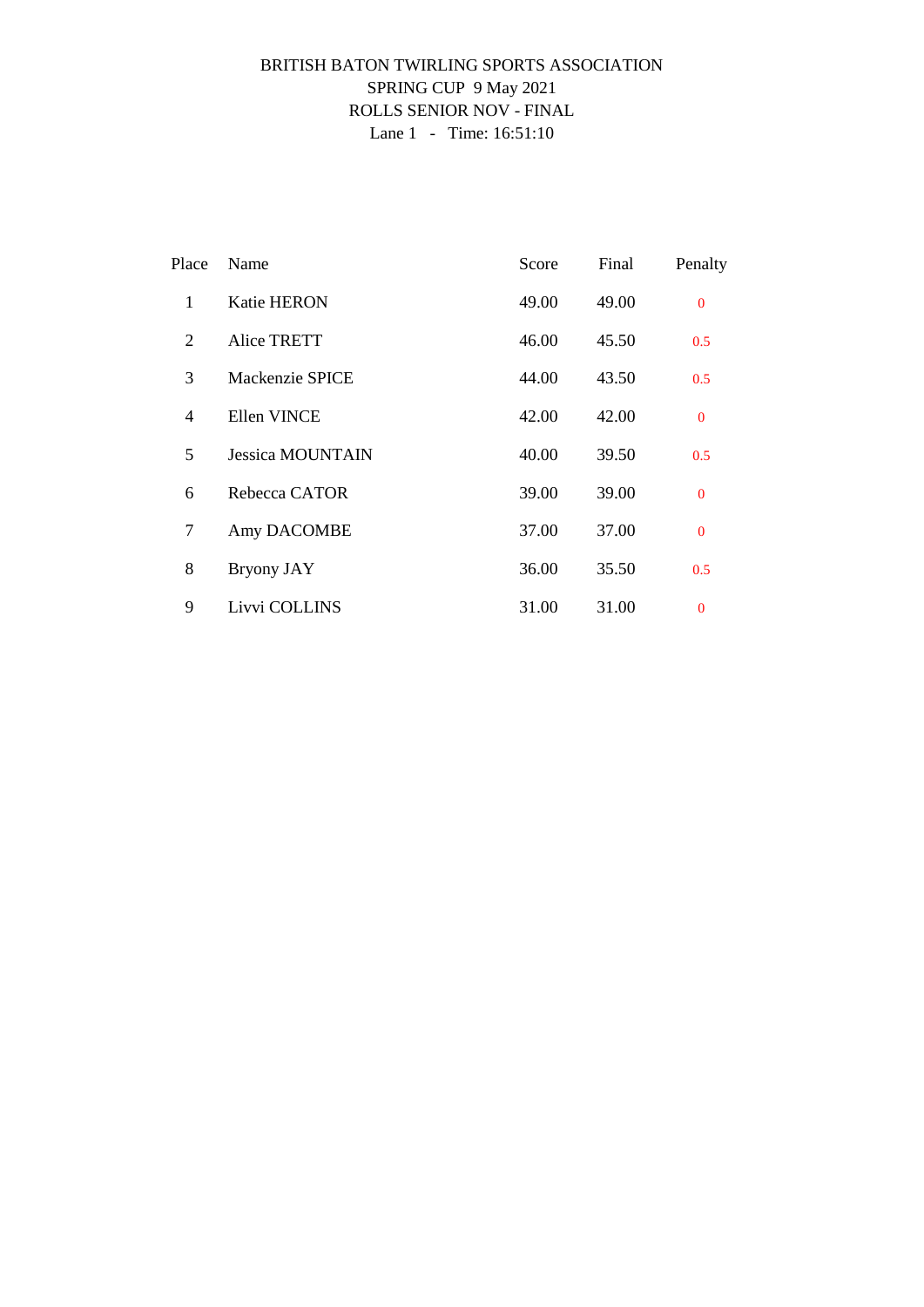# BRITISH BATON TWIRLING SPORTS ASSOCIATION SPRING CUP 9 May 2021 ROLLS SENIOR ADV - FINAL Lane 3 - Time: 17:01:28

| Place Name            | Score Final | Penalty |
|-----------------------|-------------|---------|
| <b>Brittany COLEY</b> | 73.00 73.00 |         |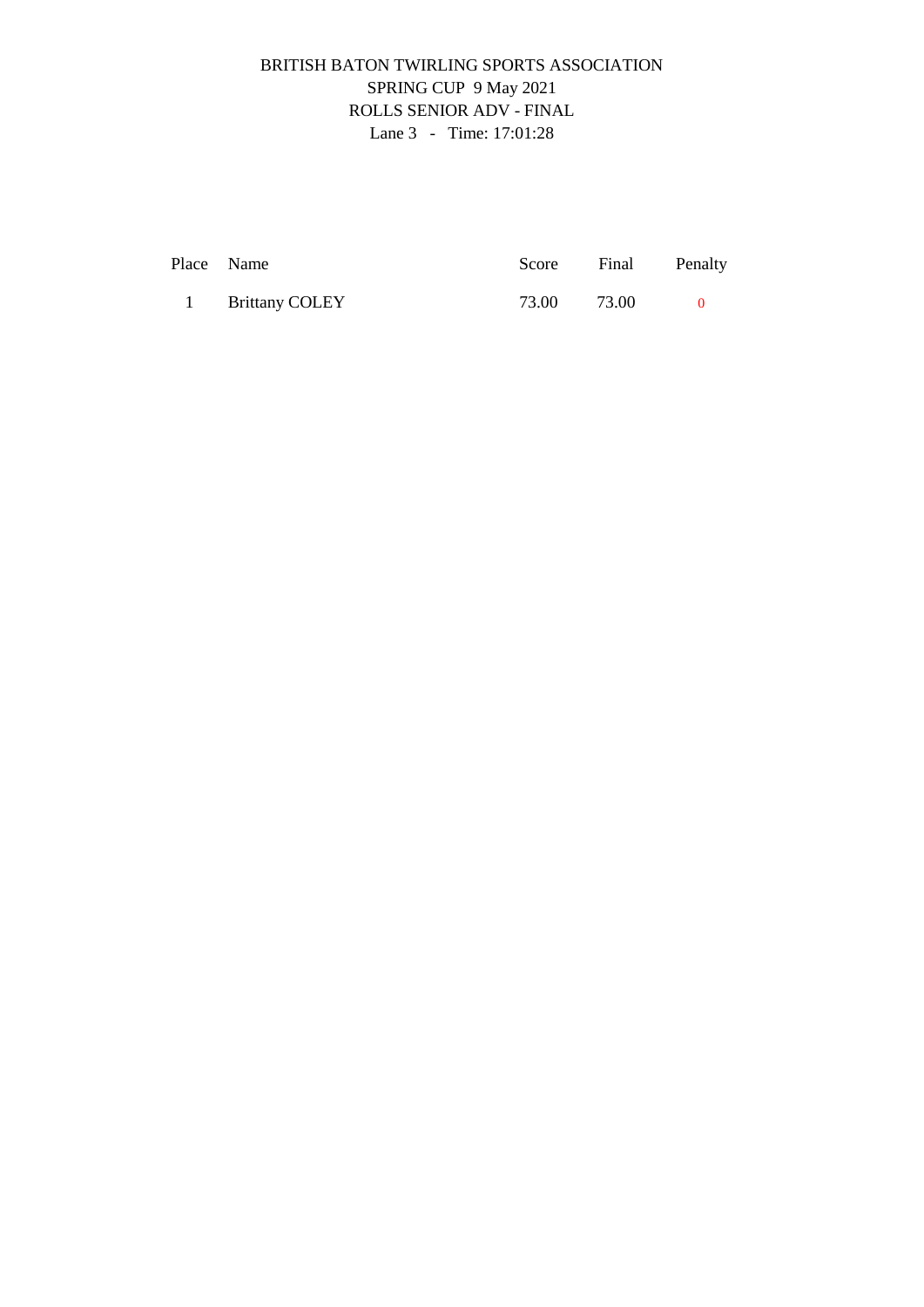## BRITISH BATON TWIRLING SPORTS ASSOCIATION SPRING CUP 9 May 2021 CREATIVITY & CHOREOGRAPHY – TINY TOT Lane 1 - Time: 07:47:40

|              | Place Name        | Score |
|--------------|-------------------|-------|
| $\mathbf{1}$ | Milly Humpherston | 27.00 |
| $2^{\circ}$  | Isla Rose Minster | 25.00 |
| 3            | Aria Mccarthy     | 22.00 |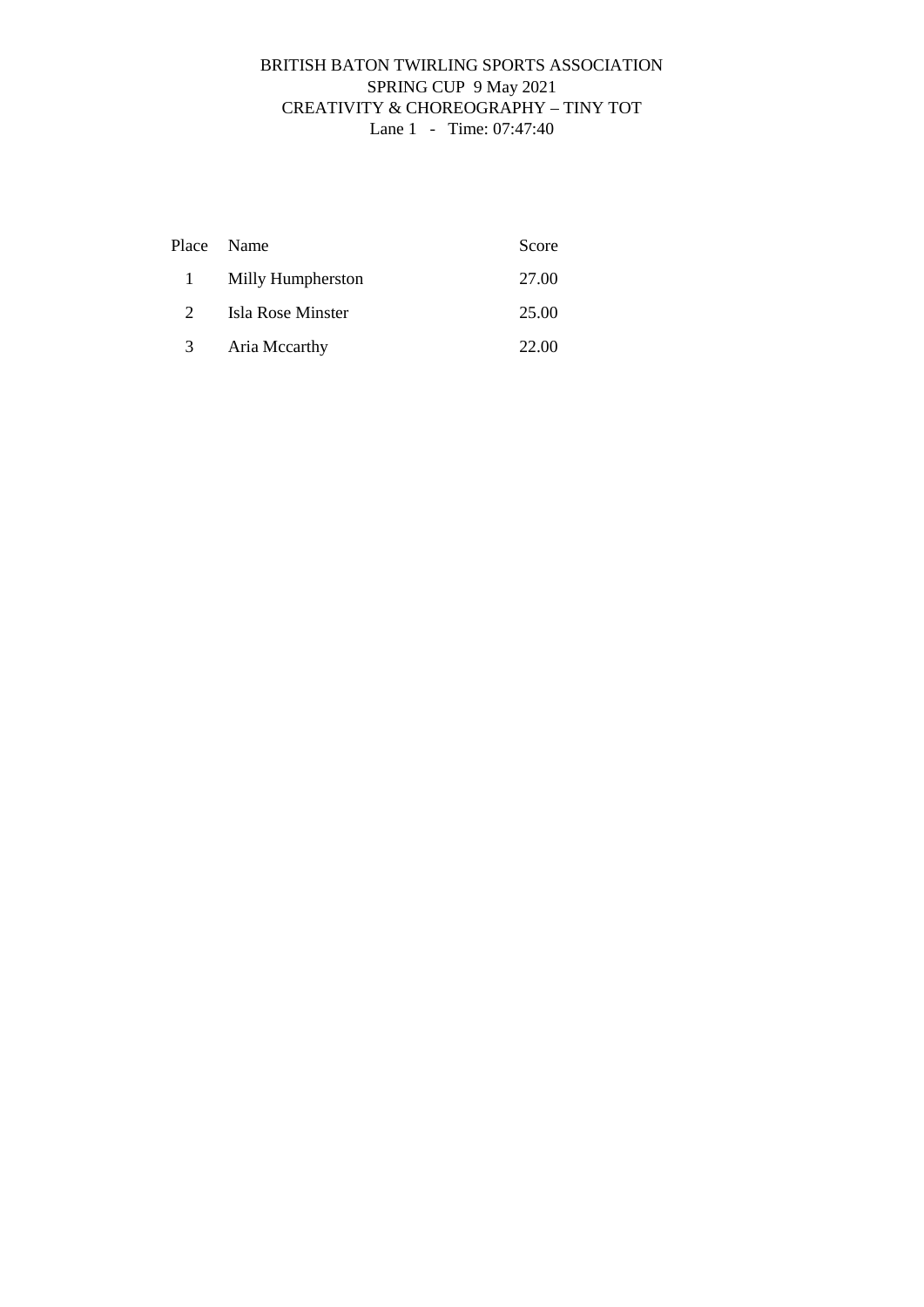## BRITISH BATON TWIRLING SPORTS ASSOCIATION SPRING CUP 9 May 2021 CREATIVITY & CHOREOGRAPHY – JUVENILE Lane 1 - Time: 07:47:40

| Place | Name              | Score |
|-------|-------------------|-------|
| 1     | Millie Gordon     | 52.00 |
| 2     | Daisy Humpherston | 49.00 |
| 3     | Olivia Brockman   | 46.00 |
| 4     | Lucy Harding      | 44.00 |
| 5     | Caitlin Young     | 42.00 |
| 6     | Aalish Watterson  | 35.00 |
| 7     | ScarletteMouncey  | 32.00 |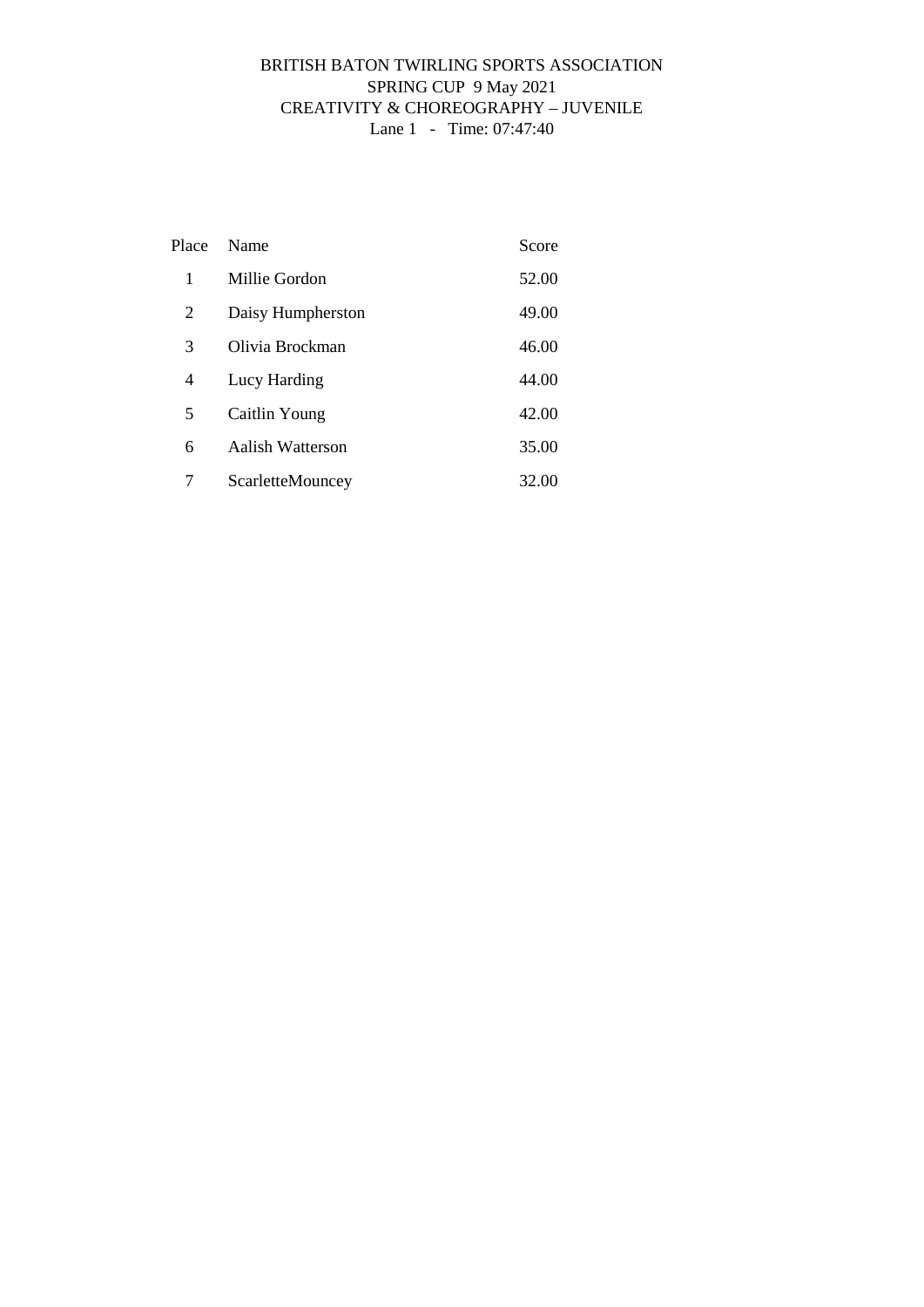## BRITISH BATON TWIRLING SPORTS ASSOCIATION SPRING CUP 9 May 2021 CREATIVITY & CHOREOGRAPHY – JUNIOR Lane 1 - Time: 07:47:40

|              | Place Name              | Score |
|--------------|-------------------------|-------|
| $\mathbf{1}$ | Isla Jade Nelson        | 65.00 |
| 2            | Remaya Barnes           | 62.00 |
| 3            | <b>Scarlette Burton</b> | 58.00 |